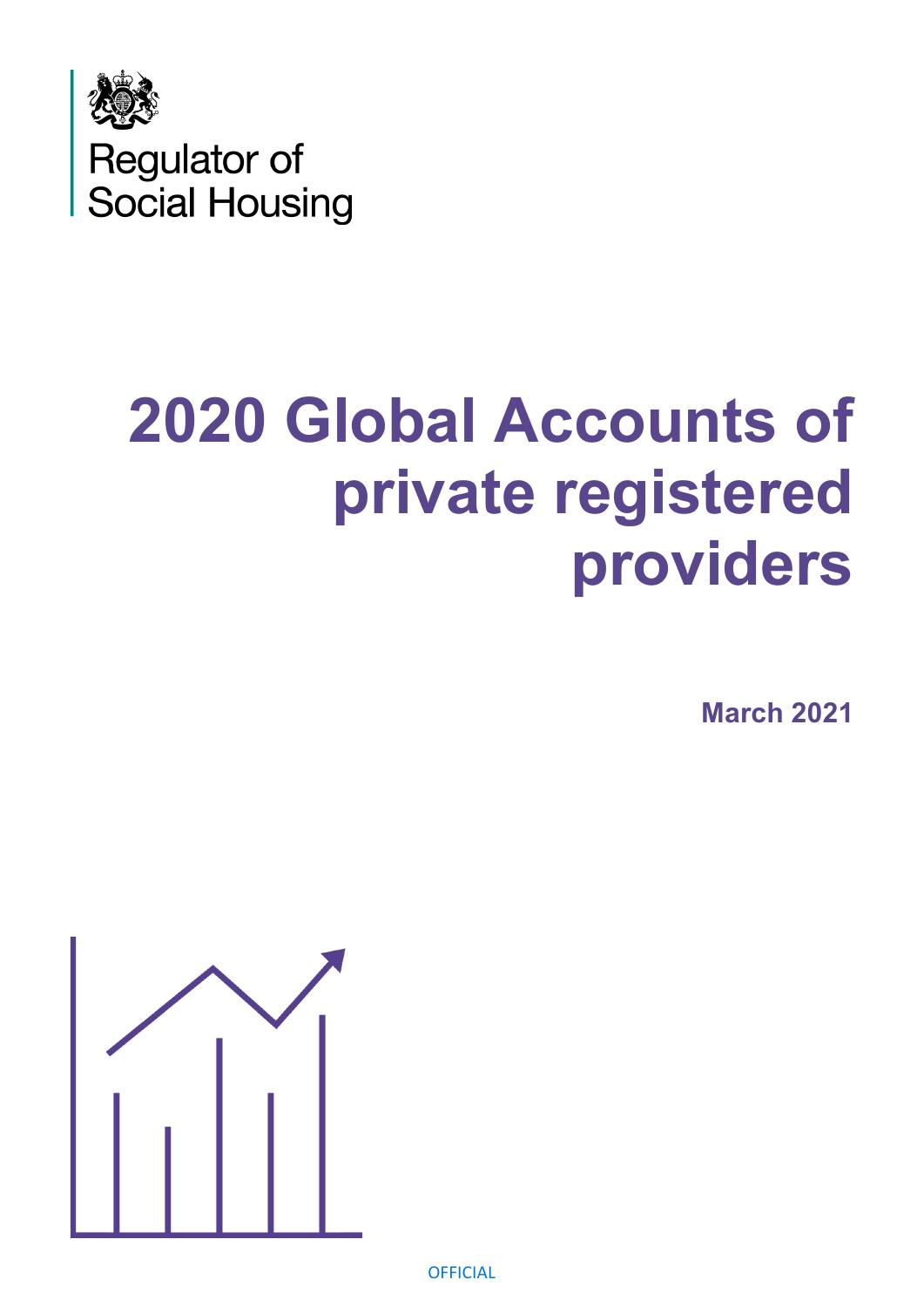# **Contents**

| $\mathbf 1$ . |                  |                                                                         |    |
|---------------|------------------|-------------------------------------------------------------------------|----|
| 2.            |                  |                                                                         |    |
|               |                  |                                                                         |    |
|               |                  |                                                                         |    |
|               |                  |                                                                         |    |
|               |                  |                                                                         |    |
| 3.            |                  |                                                                         |    |
| 4.            |                  |                                                                         |    |
|               | 1.               |                                                                         |    |
|               | 2.               | Particulars of turnover, operating expenditure and operating surplus 20 |    |
|               | 3.               |                                                                         |    |
|               | $\overline{4}$ . |                                                                         |    |
|               | 5.               |                                                                         |    |
|               | 6.               |                                                                         |    |
|               | 7.               |                                                                         |    |
|               | 8.               |                                                                         |    |
|               | 9.               |                                                                         |    |
|               | 10.              |                                                                         |    |
|               | 11.              |                                                                         |    |
|               | 12.              |                                                                         |    |
|               | 13.              |                                                                         |    |
|               | 14.              |                                                                         |    |
|               | 15.              |                                                                         |    |
|               | 16.              |                                                                         |    |
|               | 17.              |                                                                         |    |
|               | 18.              |                                                                         |    |
|               | 19.              |                                                                         |    |
| 5.            |                  |                                                                         | 39 |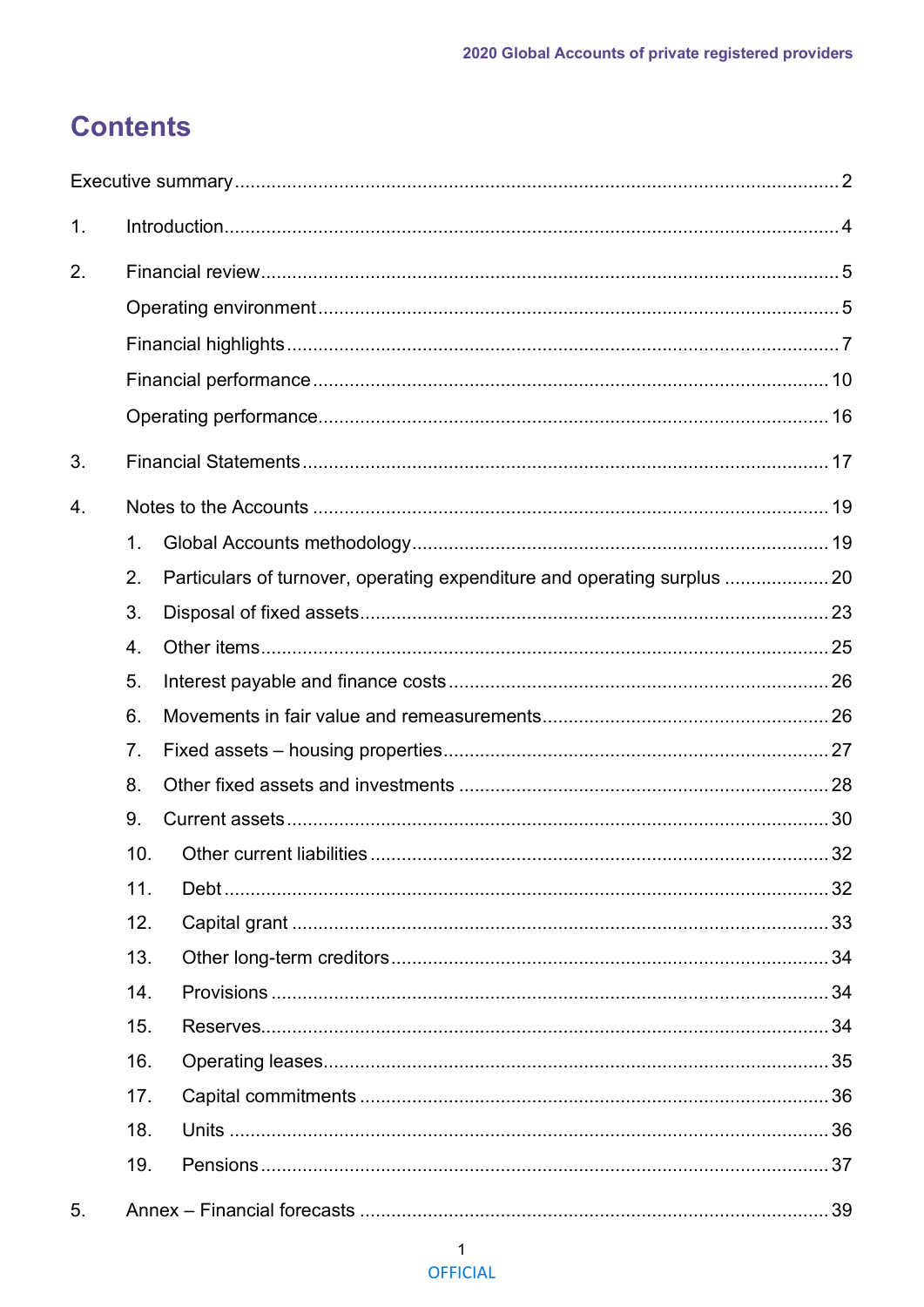# <span id="page-2-0"></span>**Executive summary**

The Global Accounts cover the year up to the end of March 2020. Coronavirus restrictions were introduced just before the end of the reporting period. This publication demonstrates private registered providers (referred to as providers in this document) continuing investment in new and existing social housing.

In the year to March 2020, investment in new supply was higher than the previous year. The sector invested £13.7bn in new supply, a 13% increase. This is driven by an increase in spend on new social housing properties for rent. The sector developed 49,000 social homes in 2020, 4,000 more than the previous year.

In addition to this, total spending on repairs and maintenance of social housing stock was £5.7bn, up from £5.4bn in 2019. Providers continued to deliver required fire safety remedial works in the year. The sector is also responding to reforms of the building safety regulatory system, proposals for which were first published in June 2019.

This investment was funded by operating surpluses, debt and grant funding. Debt increased by £6.2bn in the year to £83.1bn. Housing assets are worth £174.4bn on the balance sheet, an increase of £10.4bn on 2019.

The sector remains committed to future growth, raising £10.4bn of new facilities from banks and capital markets. In total, the sector had access to £28.1bn of undrawn debt facilities and cash at March 2020. The sector had future capital commitments of £36.8bn (a 12% increase on 2019) of which £19.4bn had been contracted.

This investment was underpinned by robust financial performance. However, the 'underlying surplus' (excluding movements in fair value) decreased for the second year in a row, falling by £0.3bn to £2.7bn. The reason for this reduction in surplus was a decrease in profitability, primarily in core social housing rental activities, but also to a lesser extent in sales.

The period to March 2020 was the fourth and final year of 1% rent reductions on general needs social housing properties. Consequently, for the fourth year in a row there was no significant increase in income generated from social housing lettings. Costs have continued to rise over this period which has seen the operating margin from social housing lettings decrease from 34% in 2017 to 28% in 2020. A 5% increase in costs in 2020 was influenced by upward pressure from health and safety compliance costs. The operating surplus from this core activity fell by £0.3bn to £4.4bn.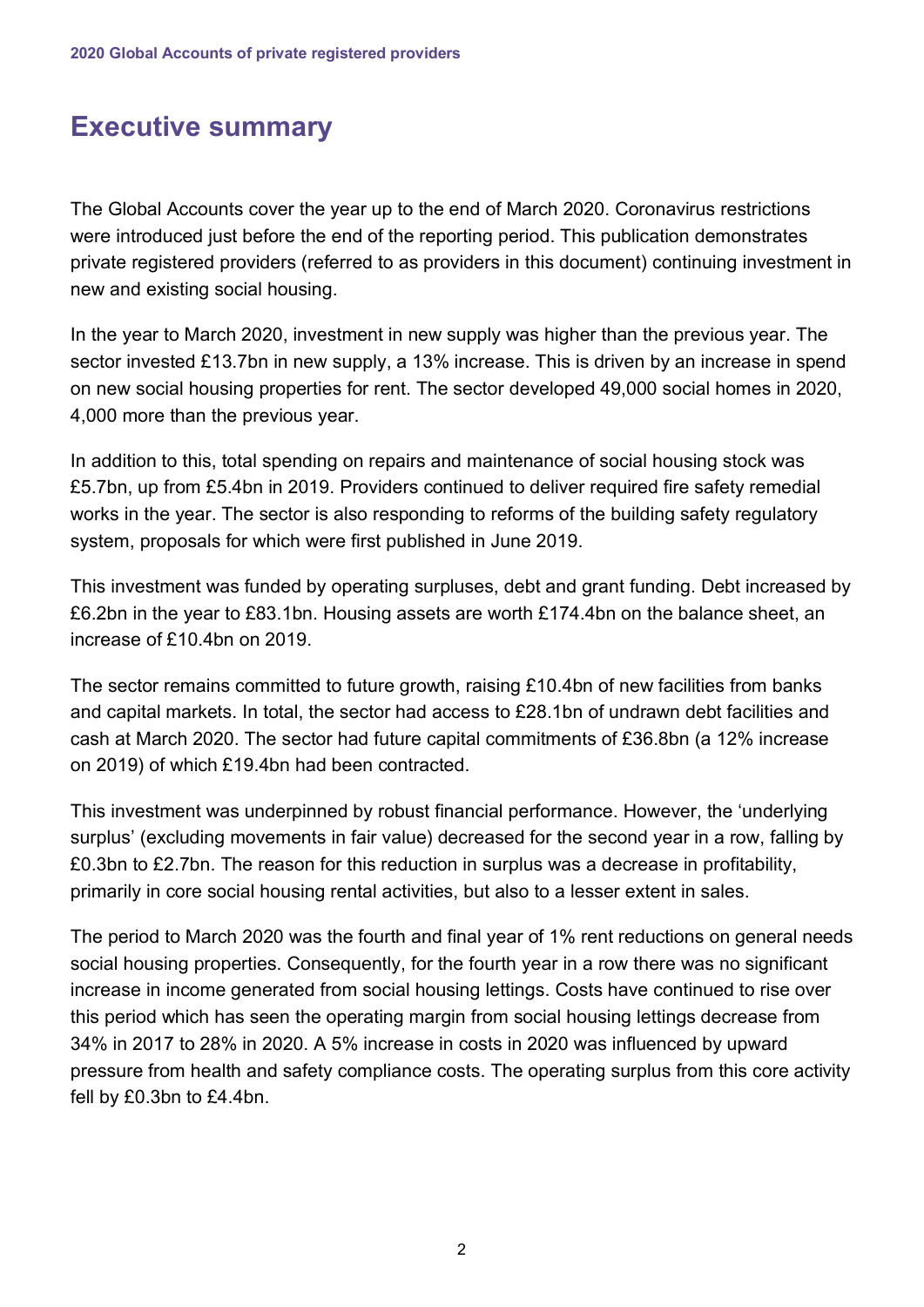The profitability of both first tranche shared ownership sales and outright market sales decreased. This meant that although the value of sales receipts increased marginally, the contribution from these activities fell by 12% to £0.5bn. The surplus on sale of rental properties (fixed assets) increased by £0.2bn to £1bn, partially attributable to an increase in sales to tenants through Right to Buy and Right to Acquire.

The reductions in operating margins across both rental and other activities caused a 15% reduction in EBITDA MRI interest cover to 138%<sup>1</sup>. This is the second consecutive year in which levels of interest cover have fallen.

The impact of coronavirus on the 2020 Global Accounts is limited. The first national lockdown was introduced in the last week of the financial reporting period. However, subsequent events have been dominated by the response to the pandemic. There remains a degree of uncertainty over the long-term impacts to the operating environment.

The period following the 2020 Global Accounts has also seen the publication of the Social Housing White Paper<sup>2</sup>. Providers are beginning to adapt to the changes set out in the White Paper, which amongst other things, is likely to mean increased investment in existing stock linked to the decarbonisation and building safety requirements.

Despite the challenges in the period following the 2020 Global Accounts, the sector remains viable and liquidity robust. Throughout this period the Regulator of Social Housing (RSH) continued to monitor providers and engage where financial viability indicators were weaker. The latest financial forecasts (summarised in the Annex) show continued lower operating margins and a reliance on debt to fund new development and investment in existing stock. It is expected that providers continue to manage their resources and risks effectively to ensure that their financial viability is maintained.

<span id="page-3-0"></span><sup>1</sup> Earnings Before Interest Taxation Depreciation and Amortisation with Major Repairs costs included.

<span id="page-3-1"></span><sup>&</sup>lt;sup>2</sup> [The charter for social housing residents: social housing white paper](https://www.gov.uk/government/publications/the-charter-for-social-housing-residents-social-housing-white-paper)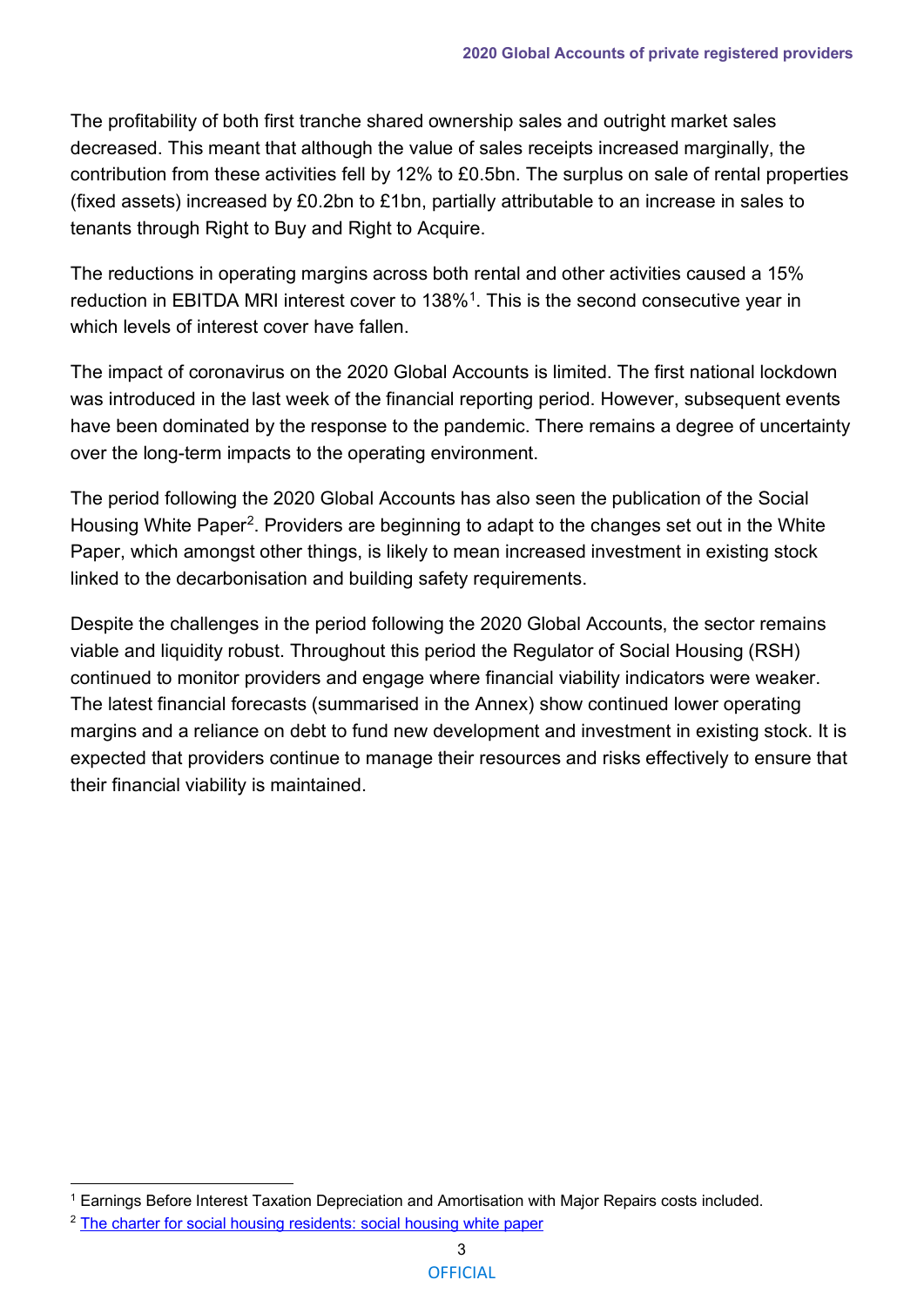# <span id="page-4-0"></span>**1. Introduction**

- 1.1 The 2020 Global Accounts of registered providers (Global Accounts) provides a financial overview of the social housing sector based on an analysis of the regulatory returns of private registered providers. This publication excludes social housing stock held by local authorities. Within this publication, private registered providers of social housing (primarily housing associations) are referred to as providers.
- 1.2 The social housing sector is diverse in both the size of providers that operate within it and the range of activities each undertakes. In total, there are around 1,400 active providers, of which the majority have fewer than 1,000 homes. This publication is concerned with the financial analysis of large providers which own or manage at least 1,000 social homes, together representing more than 95% of the sector's stock.
- 1.3 The provision of homes for rent is the main activity. Many also provide homes for ownership, either on a shared ownership basis or for outright sale, thereby generating income from the sale of homes. This activity exposes providers to a different risk profile to that for traditional renting and has changed the financial profile of several providers.
- 1.4 Most large providers are part of a group structure; these can include multiple registered providers and non-registered entities. The development of properties for outright sale and other non-social housing activity is often delivered by non-registered entities or joint ventures within group structures. This leads to differences between the accounts prepared by registered entities (entity level) and those prepared on a consolidated group basis (consolidated level). This publication presents results both at consolidated and entity level.
- 1.5 Further differences exist between providers in the degree to which they provide specialist housing. Whilst most providers have some supported housing or housing for older people, there are a small but significant number of primarily specialist providers. These providers face additional challenges in securing care and support contracts from local authorities and other public bodies. A sub-set of supported housing providers operate a lease-based business model. These providers comprise a small part of the sector. The total value of social housing operating leases within these providers is around £0.5bn. The majority of providers are designated as not-for-profit. This is the first year that the Global Accounts dataset includes the results of one for-profit provider which now holds more than 1,000 units.
- 1.6 A financial review of 2019/20 Global Accounts is presented in Part 1. Part 2 comprises the aggregate financial statements. Part 3 contains notes to the primary statements showing further detail of key entries and balances. In this year's publication an Annex has been added, analysing providers' financial forecasts. This includes a comparison of this year's projections against those submitted in previous years.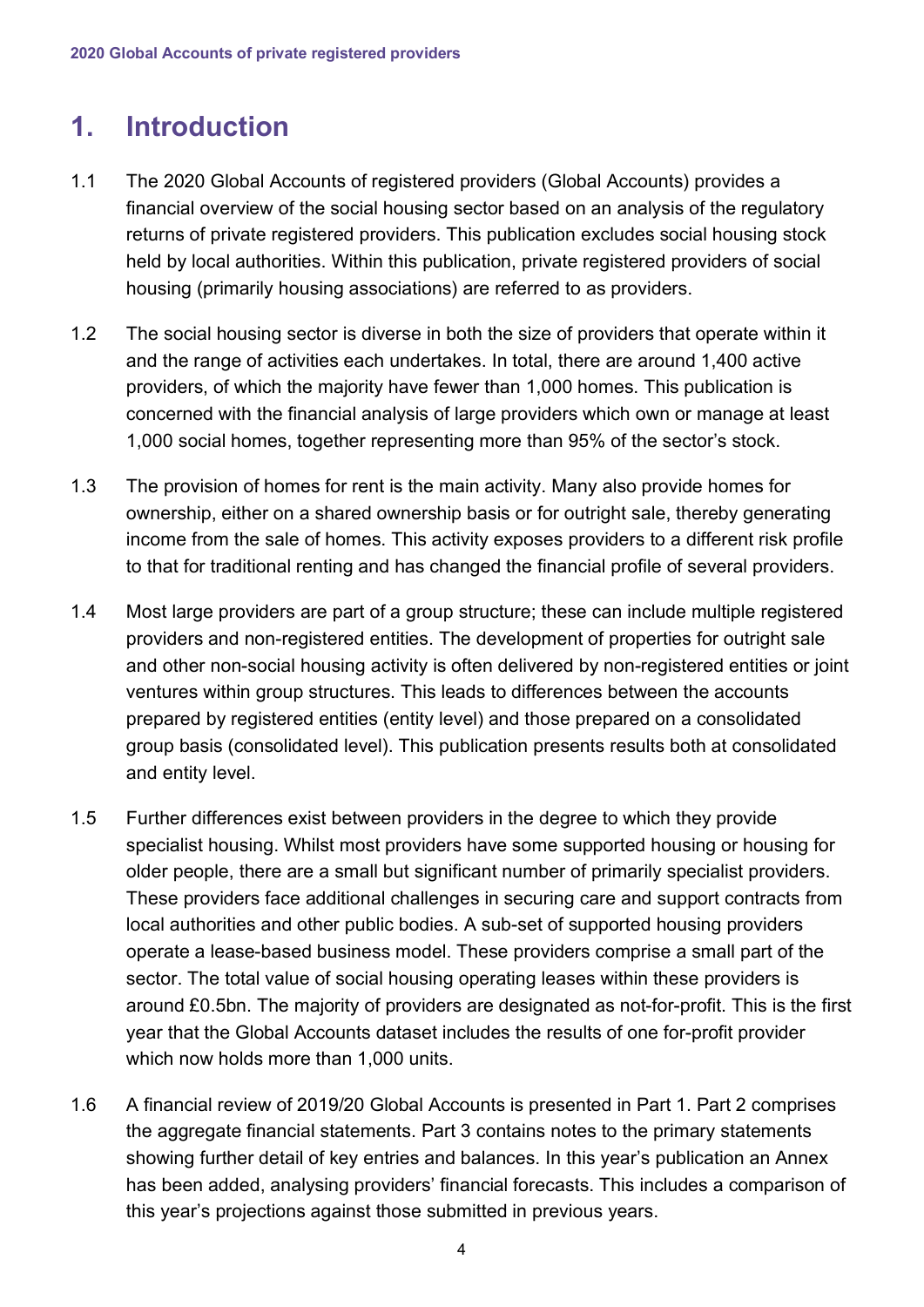# <span id="page-5-0"></span>**2. Financial review**

# <span id="page-5-1"></span>**Operating environment**

- 2.1 The economic operating environment in relation to the core lettings business was stable in the year.
- 2.2 Consumer Price Index (CPI) inflation fell by 0.4% to 1.5% in the year to March 2020<sup>3</sup>. Inflation peaked in April and July at 2.1% prior to the decline. Average weekly wages increased by 3.2[%4](#page-5-3) the 12-month period covered by the Global Accounts.
- 2.3 The year ending March 2020 was the final year of 1% rent reductions on general needs social housing, and most supported housing properties. From April 2020 social housing rent increases will be limited to the CPI plus 1% for five years.
- 2.4 Although rents have not risen, costs and expenditure have continued to increase resulting in lower social housing margins. Since the fire at Grenfell Tower in 2017, providers have been active in addressing building safety risks and undertaking remedial works on properties. In June 2019 the government published the 'Building a Safer Future' consultation<sup>5</sup>. This set out draft proposals for a new building safety regime and the commitment to establishing a new Building Safety Regulator was announced in January 2020.
- 2.5 More than one third of sector surpluses were generated through sales. Average house prices in England during the period covered by the Global Accounts increased by 2.2%<sup>6</sup>. However, the number of residential transactions in the year decreased by 1%<sup>7</sup> compared to 2019. There are also notable regional variations in housing market performance. In London, annual house price growth was 4.7% whereas in Yorkshire and the Humber, prices fell by 1.0% over the year to March 2020. Across the UK, average construction costs on new properties increased by  $0.3\%$ <sup>8</sup> over the same period.
- 2.6 The development of properties for sale remains concentrated in a small number of providers. Just over 85% of turnover from properties developed for outright sale is reported by 20 provider groups. These tend to be larger organisations operating in higher value market areas. Exposure to the housing market is a key risk for these providers to manage.

<span id="page-5-2"></span><sup>3</sup> [ONS Statistical Bulletin: UK consumer price inflation -March2020](https://www.ons.gov.uk/economy/inflationandpriceindices/bulletins/consumerpriceinflation/march2020)

<span id="page-5-3"></span><sup>4</sup> [UK labour market Office for National Statistics -](https://www.ons.gov.uk/employmentandlabourmarket/peopleinwork/employmentandemployeetypes/bulletins/averageweeklyearningsingreatbritain/may2020) May 2020

<span id="page-5-4"></span><sup>5</sup> [Building a safer future: quick-read guide -](https://www.gov.uk/government/consultations/building-a-safer-future-proposals-for-reform-of-the-building-safety-regulatory-system/building-a-safer-future-quick-read-guide) GOV.UK (www.gov.uk)

<span id="page-5-5"></span><sup>&</sup>lt;sup>6</sup> [UK House Price Index -March 2020, HM Land Registry](https://www.gov.uk/government/publications/uk-house-price-index-england-march-2020/uk-house-price-index-england-march-2020)

<span id="page-5-6"></span><sup>&</sup>lt;sup>7</sup> [Property transactions completed in the UK with value 40000 or above, Office for National Statistics](https://www.gov.uk/government/statistics/monthly-property-transactions-completed-in-the-uk-with-value-40000-or-above)

<span id="page-5-7"></span><sup>8</sup> [Construction output price indices -Office for National Statistics](https://www.ons.gov.uk/businessindustryandtrade/constructionindustry/datasets/interimconstructionoutputpriceindices)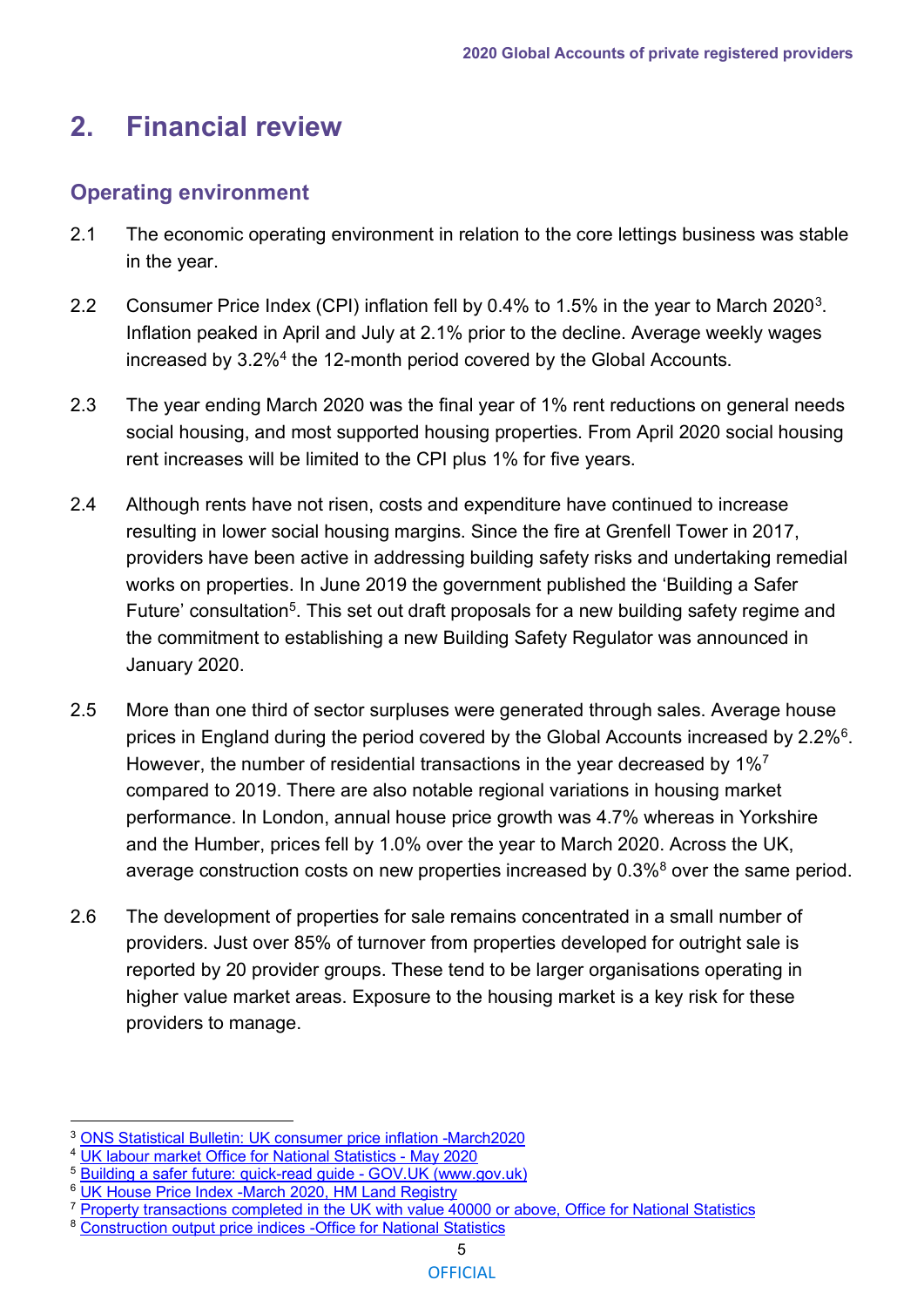- 2.7 Providers are primarily debt funded and fix interest rates (for more than one year) on more than 75% of all borrowing<sup>[9](#page-6-0)</sup>. The sector agreed £10.4bn of new facilities in the year, within this capital market funding accounted for £4.1bn. The sector continues to access record levels of debt with new facilities supporting future investment and refinancing.
- 2.8 The coronavirus outbreak was declared a global pandemic by the World Health Organisation on 11 March. Shortly before the end of the reporting year the UK was put into lockdown on 23 March. As the lockdown impacted in the last week of the 2019/20 financial accounts, there is limited impact on the financial results summarised in this publication.
- 2.9 However, coronavirus did have an immediate impact upon the housing market. As reported in the Quarterly Survey<sup>9</sup>, current asset sales in the final quarter of 2019/20 were below forecast as restrictions began to impact on the housing market.
- 2.10 The Bank of England (BOE) base rate had been at 0.75% since August 2018. In light of the expected economic impact of coronavirus the BOE cut interest rates on 11 March to 0.25%, and in a further emergency response the base rate was reduced for a second time on 19 March to 0.1%, where it has stayed since. The three-month London Interbank Offered Rate (LIBOR) also decreased over the year, from 0.84% to 0.60%.
- 2.11 Interest rates are significantly below the long-term average, a 2% increase in LIBOR could theoretically increase interest costs of variable rate financing by approximately £500m per year. It is therefore essential that providers effectively manage interest rate risk and plan for any interest rate increases in the future.
- 2.12 The period following the financial results summarised in this document has been dominated by the ongoing response to coronavirus. This has included three separate periods of national lockdown. RSH has continued to engage with providers over this period through the Quarterly Survey and the Coronavirus Operational Response Survey<sup>10</sup>. The financial performance of the sector has reflected some of the challenges arising from the pandemic and subsequent restrictions. However, this has not destabilised the sector's overall strong financial position.
- 2.13 To help ease the regulatory burden on providers during this period the deadline for submission of annual accounts and the Annual Account Regulatory Returns (known as the FVA) regulatory return was extended by three months to 31 December 2020. In turn, this has resulted in the later than usual publication of the Global Accounts.

<span id="page-6-0"></span><sup>9</sup> [Quarterly Survey Q4 January to March 2019-2020](https://www.gov.uk/government/publications/quarterly-survey-for-q4-january-to-march-2019-to-2020)

<span id="page-6-1"></span><sup>10</sup> [Coronavirus Operational Response Survey reports -](https://www.gov.uk/government/publications/coronavirus-operational-response-survey-reports) GOV.UK (www.gov.uk)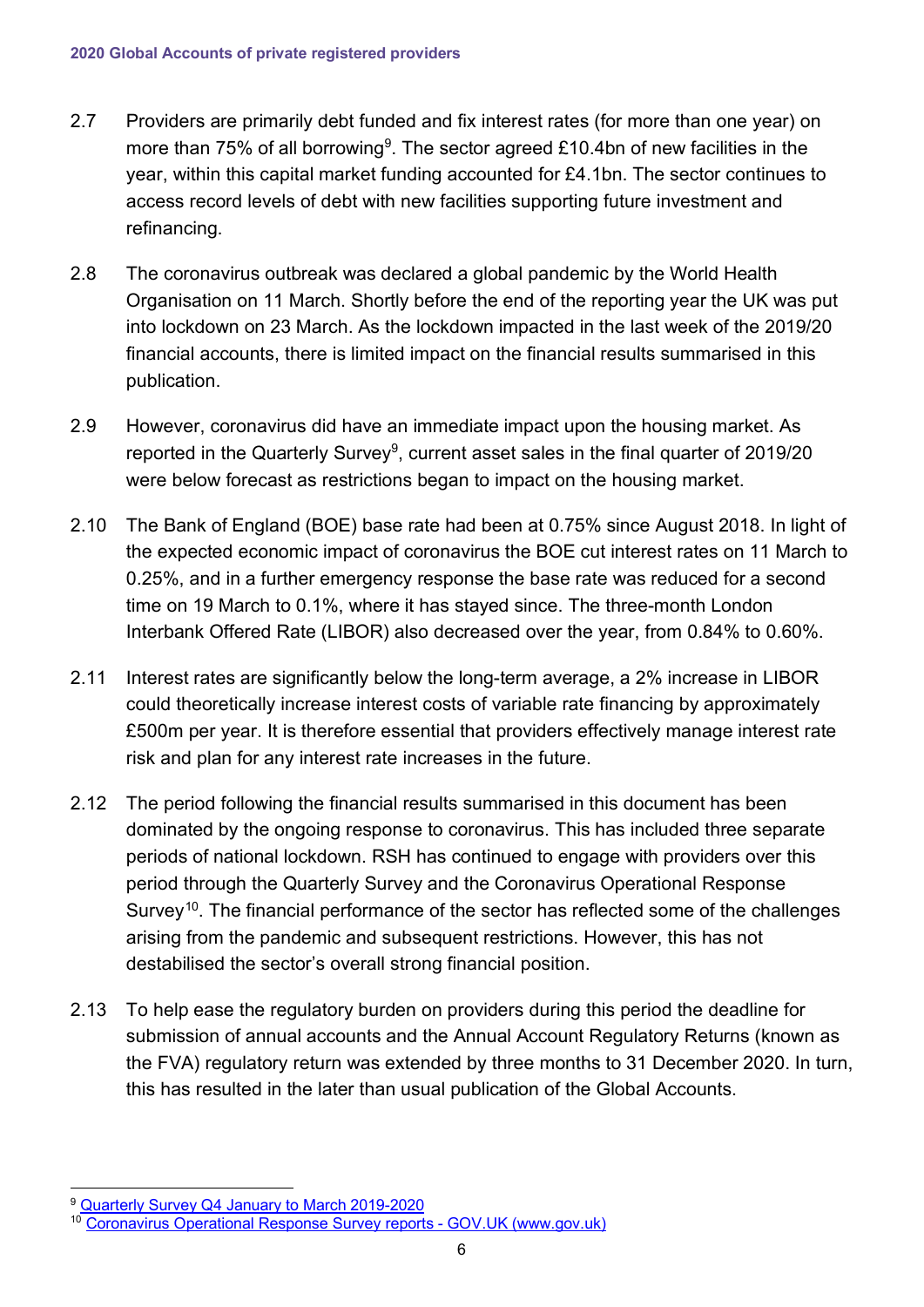# <span id="page-7-0"></span>**Financial highlights**

## **Investment**

- 2.14 Total investment in new or existing properties, including social housing properties, properties developed for sale and investment properties, was £15.6bn. This is an increase of 11% on spend of £14.0bn in 2019 and the highest level since we began collecting data in this format.
- 2.15 Total investment in new or existing social housing properties for rent was £12.2bn (2019: £9.6bn).
- 2.16 Investment attributable to the development of new social housing properties increased significantly from £7.7bn in 2019 to £10.2bn in 2020. More than half of the investment in new social housing properties is concentrated in 20 providers with significant development programmes.
- 2.17 Capital investment in major repairs to existing properties also increased marginally and totalled £1.9bn in the year. Including spend on repairs and maintenance recognised in the Statement of Comprehensive Income (SOCI), total investment in existing social housing stock was £5.7bn, up from £5.4bn in 2019.



#### **Figure 1: Investment in social housing properties (consolidated)**

2.18 In aggregate, 49,000 social housing properties for rent were completed in the year – an increase on the 45,000 units developed in 2019. The value of properties not yet completed (under construction) increased by £2.6bn to £11.2bn in 2020. In the course of the year around 15,000 social housing homes were sold or demolished. The total number of homes owned by providers increased by 1% to 2,717,000.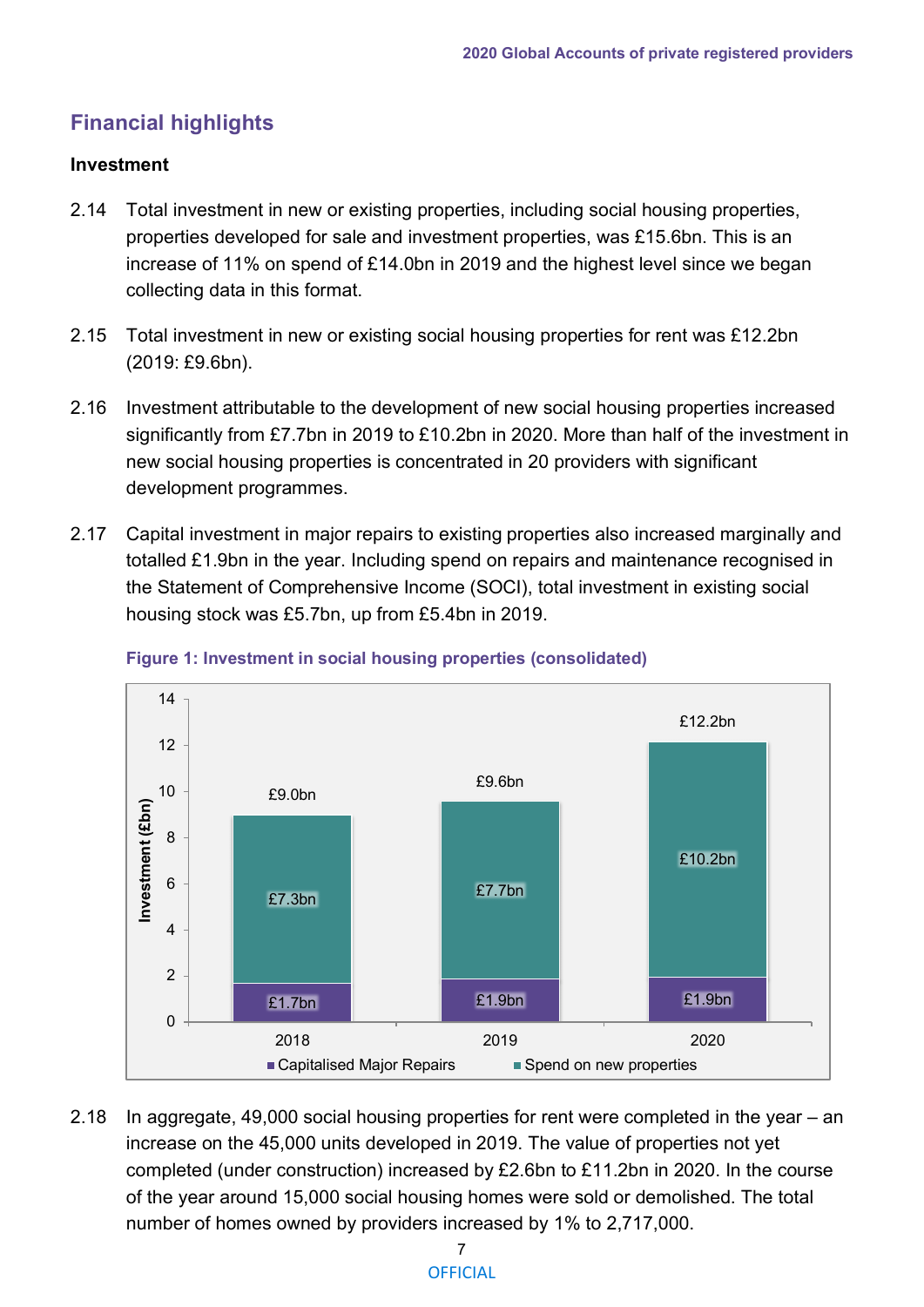- 2.19 The £12.2bn spend identified above relates only to investment on social housing properties held for rent. This figure does not include the investment on properties developed for sale and for market rent set out below.
	- In 2020, investment in properties developed for outright sale and the expected first tranche element of shared ownership properties was £3.0bn (2019: £3.9bn). The decrease in investment in for-sale tenures contrasts with the increase in investment in social rental tenures.
	- Properties held for market rent and other properties held for a non-social housing purpose are categorised as investment properties. Investment in the development of such new properties was £0.5bn (2019: £0.5bn).
- 2.20 The total value of housing assets held by the sector increased by £10.4bn to £174.4bn. This includes £160.3bn of social housing properties held for rent, £6.7bn of investment properties (predominantly market rent) and £7.4bn of properties held for sale (mainly land and properties under construction).

# **Debt and funding**

2.21 The investment in existing properties and new supply was primarily funded through operating surpluses, debt and capital grant. Total debt in the sector increased by £6.2bn (8%) to £83.1bn. This was greater than the increase reported in 2019 of £4.4bn.



# **Figure 2: Total debt (consolidated)**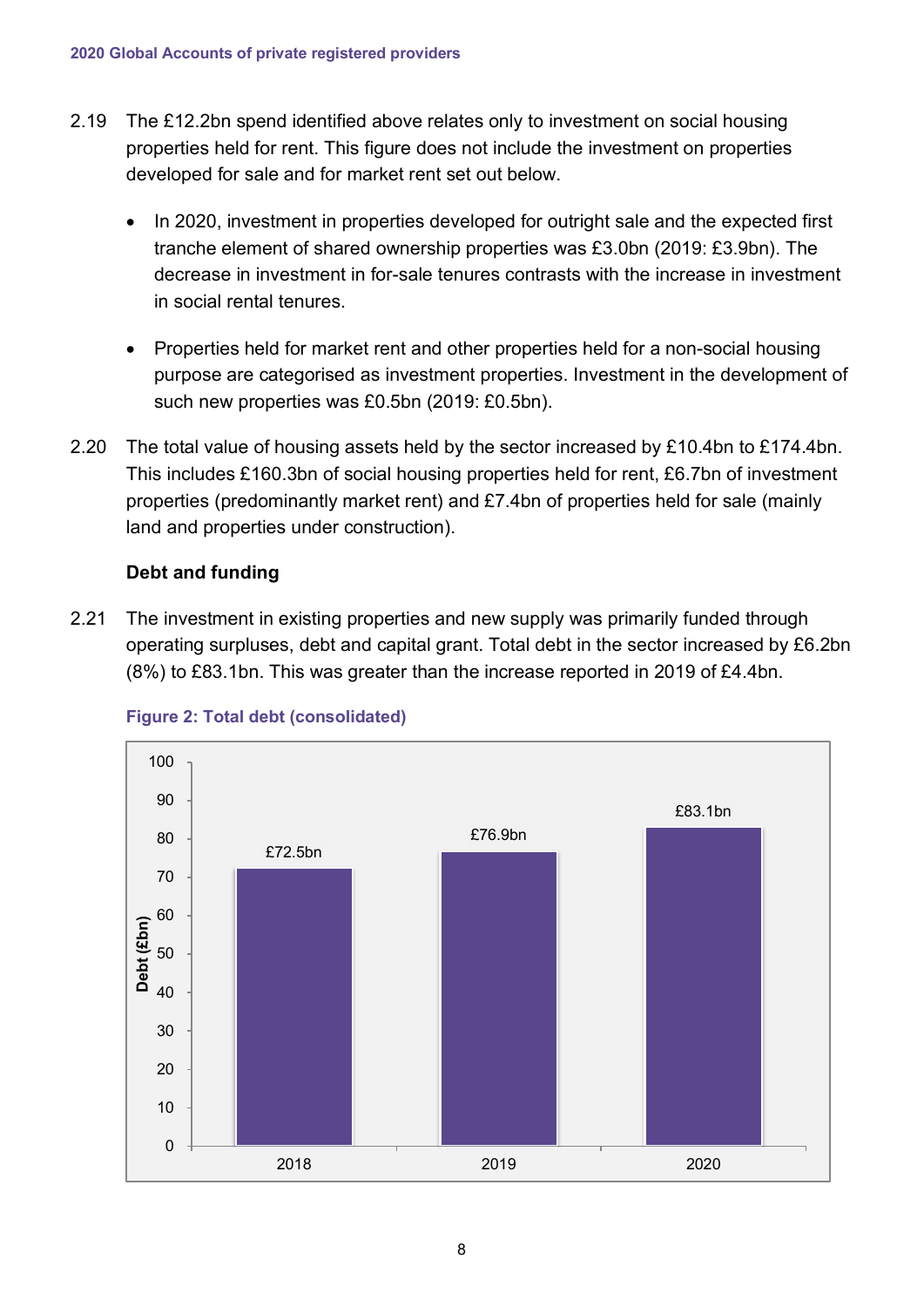- 2.22 The majority of existing debt is in the form of bank loans (59% of all facilities as at 31st March 2020[11\)](#page-9-0). Including refinancing, in the year to March 2020 the sector agreed new facilities of £10.4bn (2019: £13.5bn, 2018: £10.1bn).
- 2.23 New bank lending of £5.9bn was arranged in the year (2019: £6.5bn). Funds from capital markets raised a combined £4.1bn (2019: £6.7bn, 2018: £4.9bn) with 38 providers taking out bond issues or private placements in the year (2019: 42, 2018: 48).
- 2.24 New grant totalling £1.7bn was received during the year. At March 2020, total capital grant recognised on the balance sheet was £38.1bn a 3% increase on 2019.

#### **Table 1: Indebtedness metrics**

|                                              | <b>Consolidated</b> |        | <b>Entity</b> |        |  |
|----------------------------------------------|---------------------|--------|---------------|--------|--|
|                                              | 2020                | 2019   | 2020          | 2019   |  |
| Gearing (debt as % of social housing assets) | 52%                 | 51%    | 53%           | 51%    |  |
| Debt to turnover                             | 4.0                 | 3.8    | 4.3           | 4.1    |  |
| Debt per unit (£ per social housing unit)    | 29,987              | 28,138 | 29,679        | 27,703 |  |

- 2.25 The increase in debt of 8% is mirrored by a 7% increase in the net book value of social housing assets following the significant level of investment in the year. As a result, gearing based on debt as a proportion of assets has only increased slightly.
- 2.26 The ratio of debt to turnover has increased by 6% as the final year of the rent reduction has held back growth in income. Debt per unit has increased by 7% as, net of demolitions and sales, the number of social housing properties owned has increased by only 1%.



#### **Figure 3: Gearing (asset valuation) and debt to turnover (consolidated)**

<span id="page-9-0"></span><sup>11</sup> [Quarterly Survey of private registered providers Q4 2019-20](https://www.gov.uk/government/publications/quarterly-survey-for-q4-january-to-march-2019-to-2020)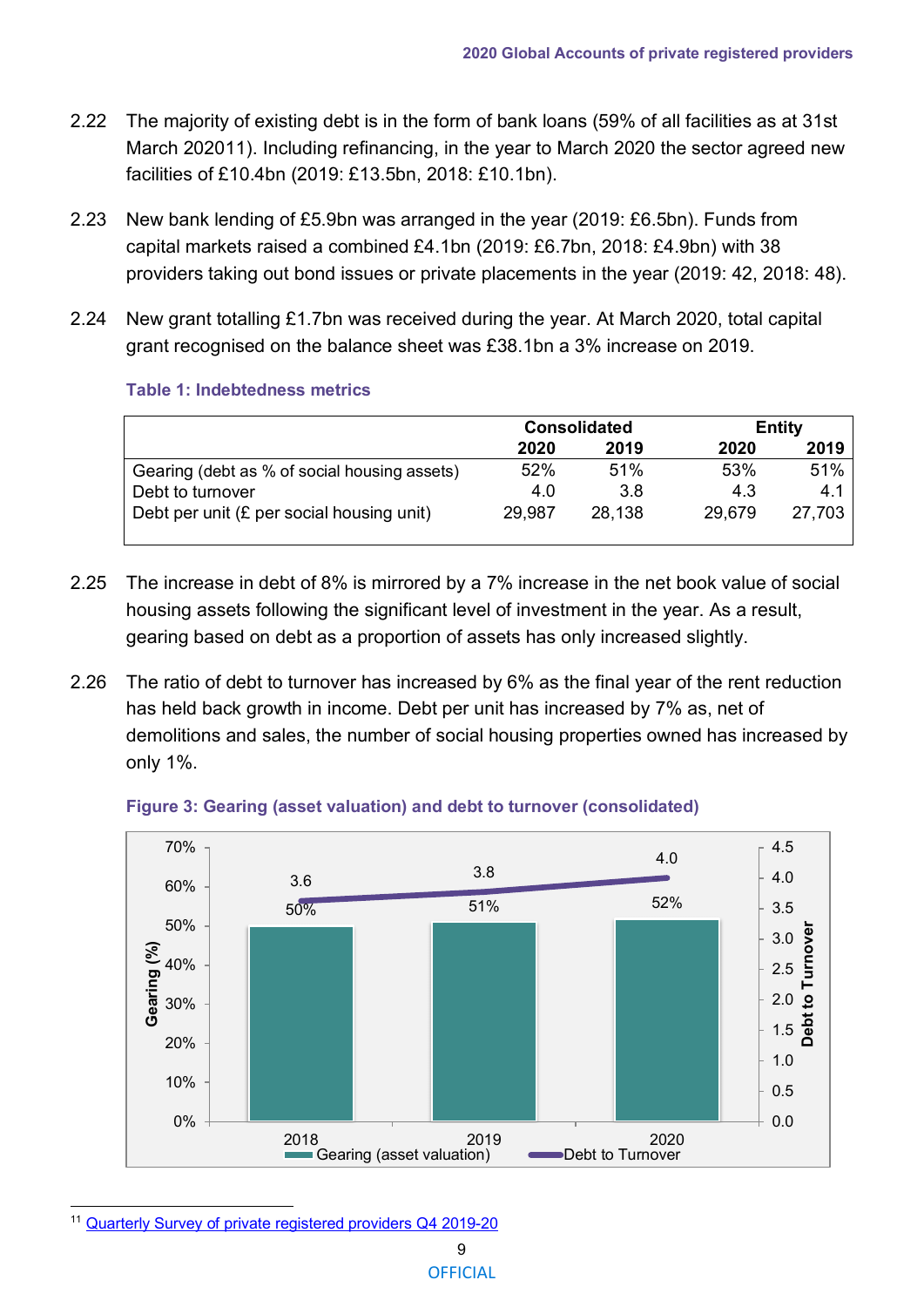# <span id="page-10-0"></span>**Financial performance**

#### **Table 2: Summary of income statement**

| <b>Consolidated</b>                                                    |                     | <b>Entity</b>       |                |                     |
|------------------------------------------------------------------------|---------------------|---------------------|----------------|---------------------|
| <b>£billion</b>                                                        | 2020                | 2019                | 2020           | 2019                |
| Turnover                                                               | 21.2                | 20.9                | 19.4           | 18.7                |
| Total operating costs                                                  | (16.5)              | (15.6)              | (14.6)         | (13.8)              |
| <b>Operating surplus</b>                                               | 4.7                 | 5.2                 | 4.8            | 4.9                 |
| Net interest payable<br>Surplus on sale of fixed assets<br>Other items | (3.1)<br>1.0<br>0.8 | (3.1)<br>0.9<br>0.5 | (2.9)<br>(0.1) | (3.0)<br>0.9<br>0.6 |
| Surplus for the year                                                   | 3.5                 | 3.5                 | 2.8            | 3.5                 |

#### **Table 3: Operating margins**

|                                             | <b>Consolidated</b> |      | <b>Entity</b> |      |
|---------------------------------------------|---------------------|------|---------------|------|
| %                                           | 2020                | 2019 | 2020          | 2019 |
| <b>Operating margin</b>                     | 22%                 | 25%  | 25%           | 26%  |
| Operating margin on social housing lettings | 28%                 | 30%  | 27%           | 30%  |
| Operating margin on 1st tranche sales       | 20%                 | 25%  | 20%           | 25%  |
| Operating margin on outright sale           | 10%                 | 13%  | 9%            | 13%  |
|                                             |                     |      |               |      |

#### **Surplus**

2.27 The surplus reported in 2020 was £3.5bn, consistent with the 2019 figure. The net margin decreased from 16.6% in 2019 to 16.5% in 2020. The figure below highlights the key drivers behind the surplus.



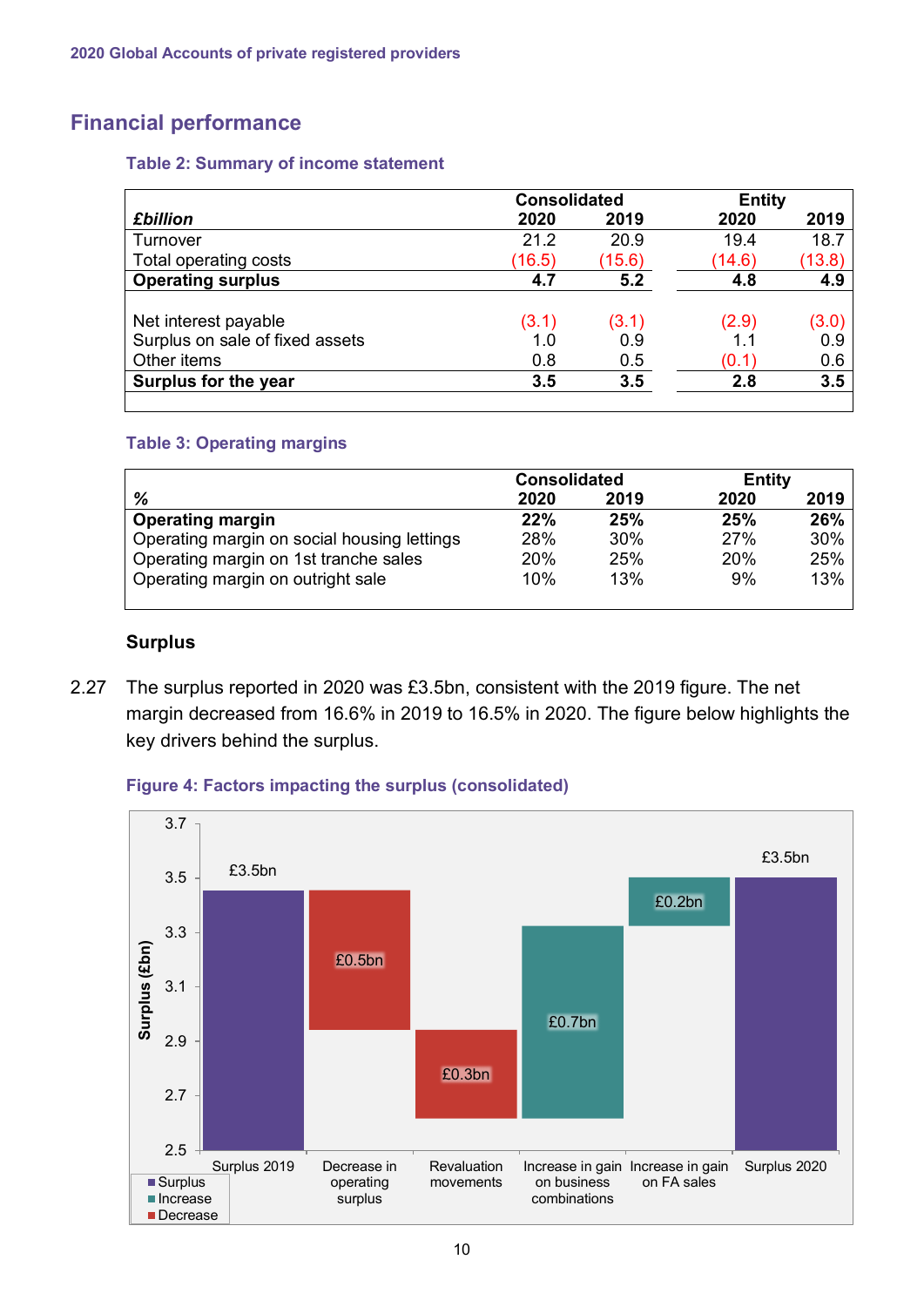- 2.28 The surplus is impacted by non-operating valuation adjustments.
	- Between 2019 and 2020 there was a £0.7bn increase in fair value gains from business combinations (mergers). In 2019 gains of £0.2bn were included in the surplus, in 2020 the comparable figure was £0.8bn (see [note](#page-26-1) 4).
	- Between 2019 and 2020 there was a £0.3bn adverse movement in the value of financial instruments and housing properties. In 2019 the sector reported a gain from valuation movements in the year of £0.2bn. In 2020 the net impact of valuation movements was a £0.1bn loss (see note 7).
- 2.29 Excluding these non-cash gains and losses the 'underlying surplus' has decreased from £3.0bn in 2019 to £2.7bn in 2020. There are two main factors driving the £0.3bn decrease in the underlying surplus:
	- A reduction in operating surplus of £0.5bn.
	- An increase in profit realised from the sale of fixed assets of £0.2bn.
- 2.30 The reported surplus of £3.5bn increases by £0.9bn to give total comprehensive income for the period of £4.4bn. This is mainly due to an actuarial gain in respect of pension schemes of £1.1bn (see note 19).

#### **Social housing lettings**

2.31 The decrease in operating surplus is mainly attributable to a £0.3bn reduction in the surplus on social housing lettings (SHL). The margin on SHL activity reduced from 30% in 2019 to 28% in 2020.



#### **Figure 5: SHL turnover, expenditure, and margins**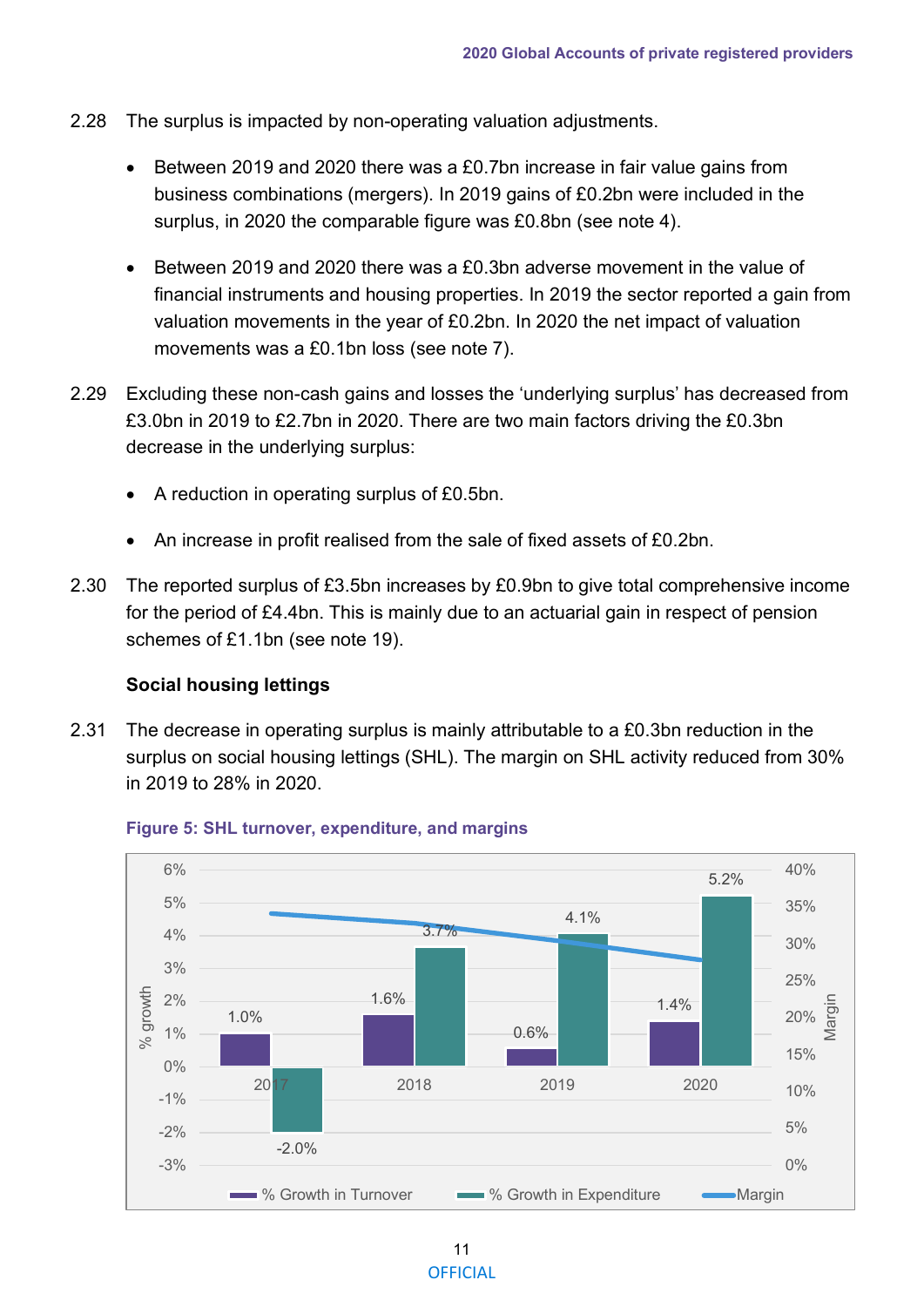- 2.32 The period ending March 2020 was the fourth and final year of the 1% rent reduction. Following an initial decrease in the first year of the rent cut period, costs have increased in each of the last three years. As a result, 2020 is the third consecutive year the surplus and margin on SHL has declined.
- 2.33 In aggregate, rental income increased slightly by 1% in 2020, due mainly to additional units developed by the sector. However, total SHL costs increased by 5%. RSH calculates a Headline Social Housing Cost (HSHC) per unit as one of its VfM metrics<sup>[12](#page-12-0)</sup>. HSHC has increased from £4.12k per unit in 2019 to £4.25k per unit in 2020, an increase of 3%.
- 2.34 As illustrated in Figure 6 below, the biggest increases were in repairs and maintenance costs (£0.2bn), management costs (£0.1bn) and service charge costs (£0.1bn).



#### **Figure 6: Increase in SHL costs of 5% by cost type**

- 2.35 The increase in maintenance and repairs costs and service charge costs is partially attributable to building safety spend and health and safety compliance costs. Proposals for reforms to the building safety regulatory system were published in June 2019 as part of the Building a Safer Future consultation. In the year the sector continued to respond to the need to remove dangerous cladding. By March 2020, 89% of affected high rise blocks in the social sector had either completed or started remediation, compared with 23% in the private sector<sup>[13](#page-12-1)</sup>.
- 2.36 Including capitalised major repairs, total repairs and maintenance costs increased by 6% (£306m) to £5.7bn in 2020 (2019: 8% increase, 2018: 3% increase). More than half of providers reported an increase in repairs and maintenance spend of greater than 5%.

<span id="page-12-0"></span><sup>1</sup>[2Value for Money metrics -](https://www.gov.uk/government/publications/value-for-money-metrics-technical-note) Technical note guidance - GOV.UK (www.gov.uk)

<span id="page-12-1"></span><sup>&</sup>lt;sup>13</sup> [Building Safety Programme: Monthly Data Release \(publishing.service.gov.uk\)](https://assets.publishing.service.gov.uk/government/uploads/system/uploads/attachment_data/file/879610/Building_Safety_Data_Release_March_2020.pdf)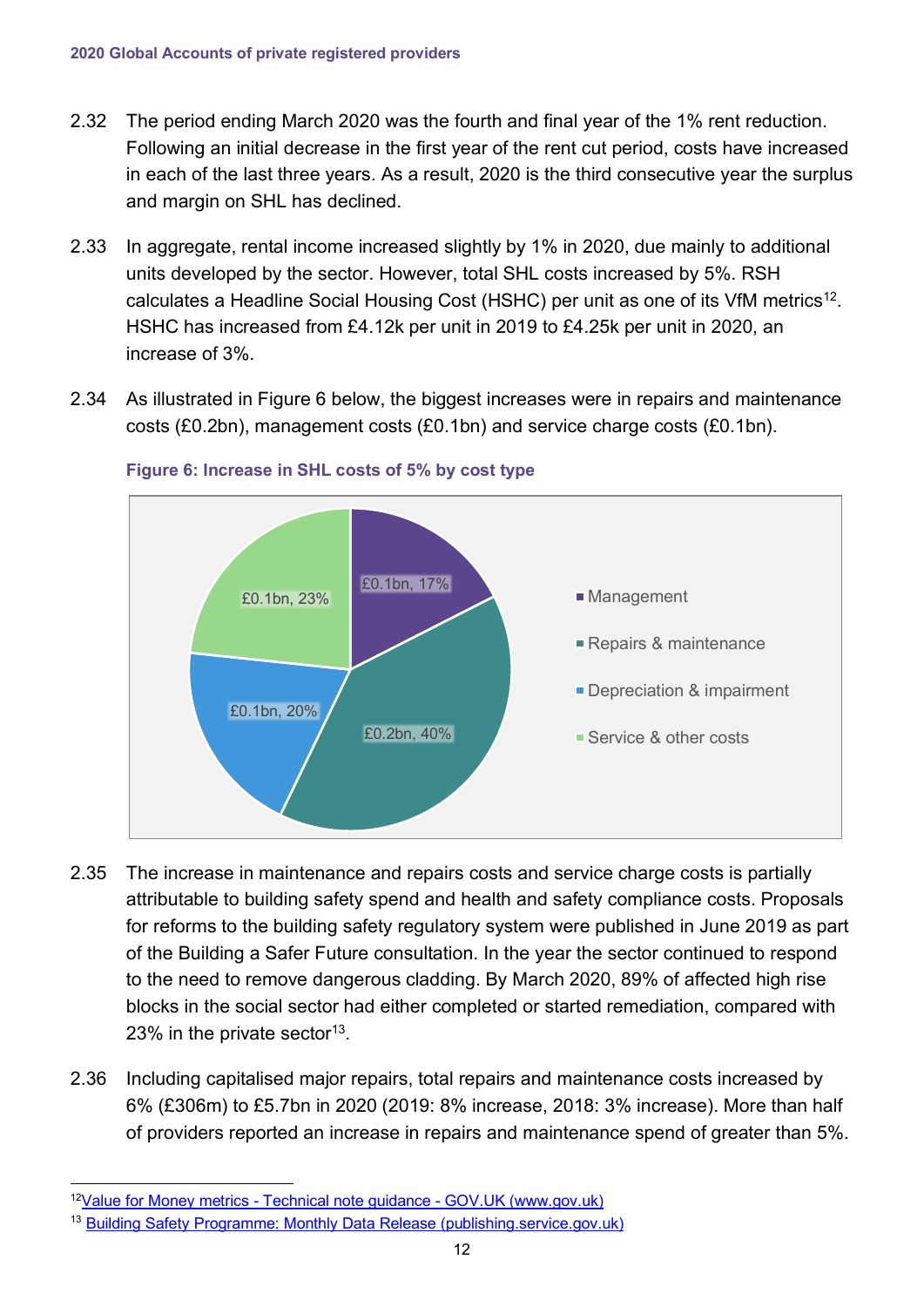2.37 Other social housing (non-lettings) income declined in the year by £0.1bn to £0.7bn (2019: £0.8bn) whereas costs remained at £1.0bn resulting in a net deficit of £0.3bn. Social non-lettings costs include low margin activities such as support services, community related spend and development services.

#### **Impact of the housing market**

- 2.38 Given the regional fluctuations in the housing market, decreasing margins and the degree of uncertainty in the economic environment the housing market remains a key risk for a small number of providers with significant sales exposure.
- 2.39 Total sales receipts increased to £5.4bn (2019: £5.1bn), and the corresponding surplus on sales also increased to £1.5bn (2019: £1.4bn).



**Figure 7: Profit on sales**

- 2.40 The increase in the total surplus from sales is attributable to an increase in the profit realised on the sale of fixed assets from £0.9bn to £1.0bn. The contribution from properties developed for sale (low cost home ownership 1st tranche and outright sales) decreased slightly as margins fell in the year.
- 2.41 The surplus on fixed asset sales includes the following:
	- The profit from the sale of housing properties to existing tenants, either through Right to Buy/Acquire (RTB/RTA) or sale of subsequent LCHO properties (staircasing). These categories accounted for a profit of £0.6bn, 53% of the total profit from fixed asset sales in the year (2019: £0.5bn). The increase was driven by a £0.1bn increase in RTB/RTA sales which have been influenced by a Voluntary RTB pilot in the Midlands.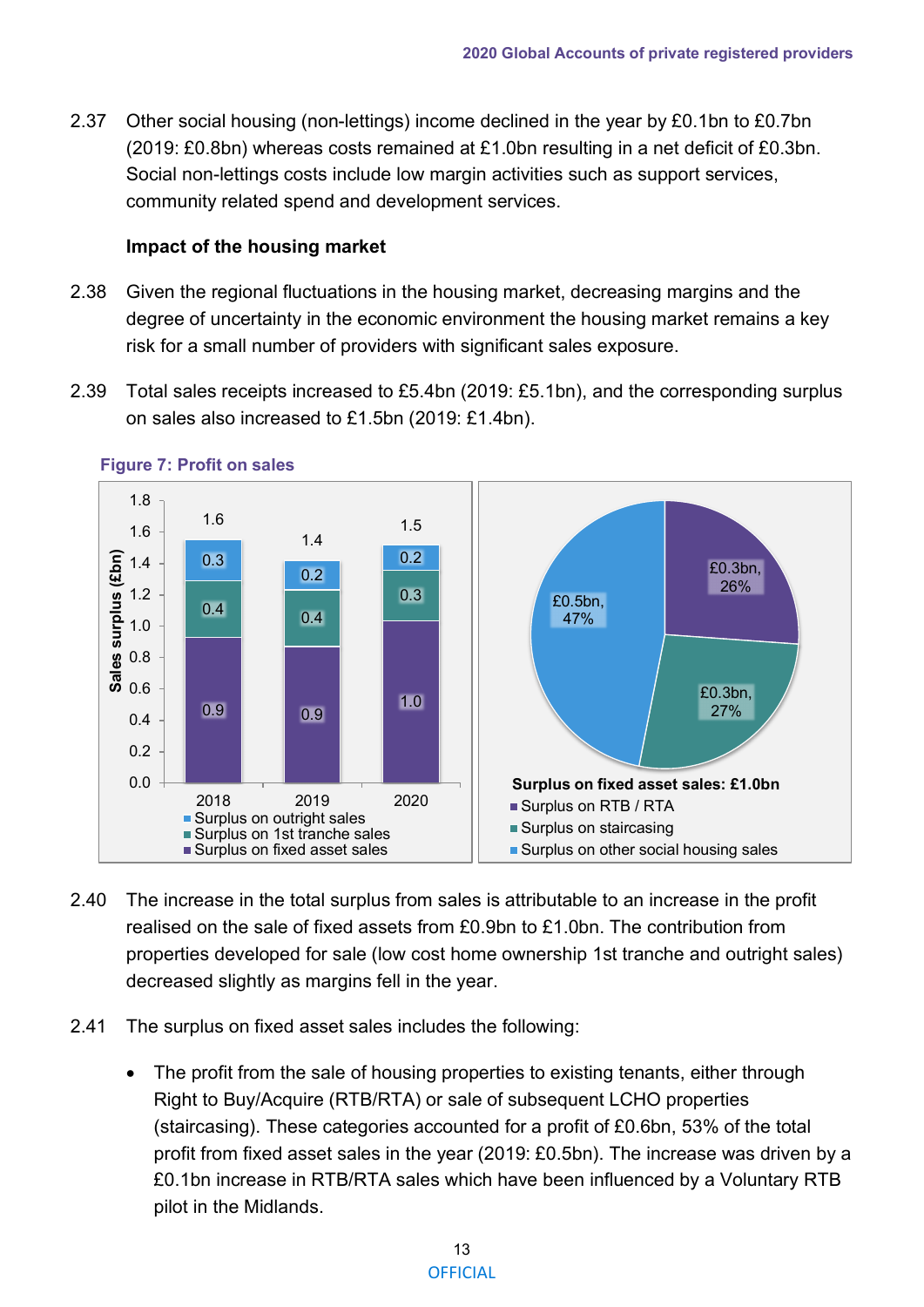- The profit on staircasing remained mostly unchanged.
- The remaining 47% of the surplus on fixed asset sales primarily relates to the sale of housing properties $14$  to other providers.
- 2.42 Sales receipts from properties developed for sale (current asset sales) increased in 2020. LCHO sale receipts increased from £1.4bn in 2019 to £1.6bn in 2020. Outright sale receipts increased from £1.5bn in 2019 to £1.6bn in 2020.
- 2.43 However, margins decreased in the year. The margin of LCHO 1st tranche sales fell from 25% to 20% and the margin on outright sales fell from 13% to 10%. This meant that the combined contribution from 1st tranche sales and outright sales decreased for the first time in several years, falling by 12% to £484m.
- 2.44 The value of properties held for sale (mainly consisting of land and work in progress rather than completed properties) has increased by 4% to £7.4bn from £7.1bn in 2019. This is significantly less than the increase reported in previous years (2019 increase of £1.5bn to £7.1bn, 2018 increase of £0.8bn to £5.6bn).

#### **Interest cover**

2.45 The sector's key measure of its ability to cover ongoing finance costs is EBITDA MRI<sup>15</sup> interest cover. This metric has continued to deteriorate with the sector's aggregate figure of 138% being 15 percentage points down on the 2019 result. Figure 8 below illustrates that this is a slightly smaller fall than was seen in the previous year.





<span id="page-14-0"></span><sup>&</sup>lt;sup>14</sup> This includes stock rationalisation and the sale of vacant properties.

<span id="page-14-1"></span><sup>&</sup>lt;sup>15</sup> Earnings Before Interest Taxation Depreciation and Amortisation with Major Repairs costs Included.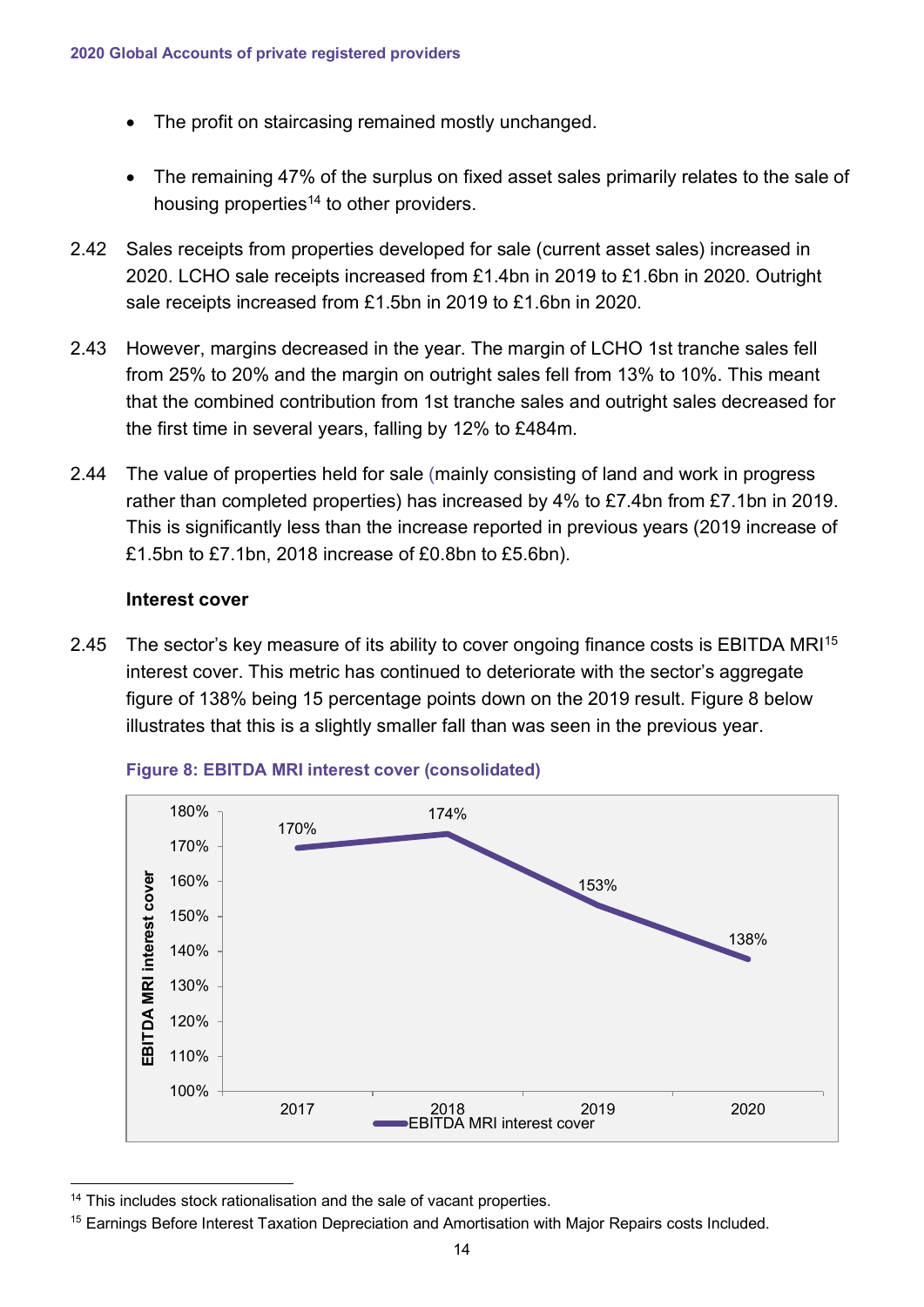- 2.46 Interest cover in 2017 was held down by significant one-off breakage costs in one large provider. Underlying interest cover has deteriorated over the past three years reflecting tightening margins over the rent cut period. This is driven by increasing costs, most notably in core SHL activities. Tighter margins on other activity, including sales are a contributory factor as is increased expenditure on capitalised major repairs.
- 2.47 Whilst total debt has increased, the impact of this has been offset by a reduction in the effective interest rate resulting in only a marginal increase in finance costs.

|                                                                                                                                  | <b>Consolidated</b>          |                              | <b>Entity</b>                |                              |
|----------------------------------------------------------------------------------------------------------------------------------|------------------------------|------------------------------|------------------------------|------------------------------|
| %                                                                                                                                | 2020                         | 2019                         | 2020                         | 2019                         |
| <b>EBITDA MRI interest cover</b>                                                                                                 | 138%                         | 153%                         | 147%                         | 152%                         |
| <b>EBITDA MRI interest cover SHL</b>                                                                                             | 129%                         | 139%                         | 133%                         | 143%                         |
| <b>EBITDA MRI Margin</b><br>Debt to turnover<br>Effective interest rate<br>Effective interest rate (excluding breakage<br>costs) | 24.3%<br>4.0<br>4.4%<br>4.1% | 26.9%<br>3.8<br>4.7%<br>4.3% | 27.8%<br>4.3<br>4.4%<br>4.1% | 29.4%<br>4.1<br>4.7%<br>4.3% |

#### **Table 4: Interest cover metrics**

- 2.48 Despite the decrease in interest cover, the sector remains robust. The median value for EBITDA MRI interest cover was 170% with 87% of providers reporting a figure greater than 100%.
- 2.49 There are several reasons why individual providers may have relatively low levels of interest cover. For example, stock transfer organisations typically have high levels of repairs and maintenance costs linked to stock improvement programmes. Other providers will incur one-off breakage costs associated with refinancing activity. RSH monitors the financial viability of all providers on an ongoing basis through the Quarterly Survey return. The sector remains robust and liquidity positions strong. We will engage with providers to gain assurance where there are indicators to the contrary.
- 2.50 Each year a small number of providers incur breakage or other exceptional finance costs when refinancing. In 2020 these amounted to £0.2bn. Excluding these from the aggregate calculation increases the sector's EBITDA MRI interest cover to 146% (2019: 166%).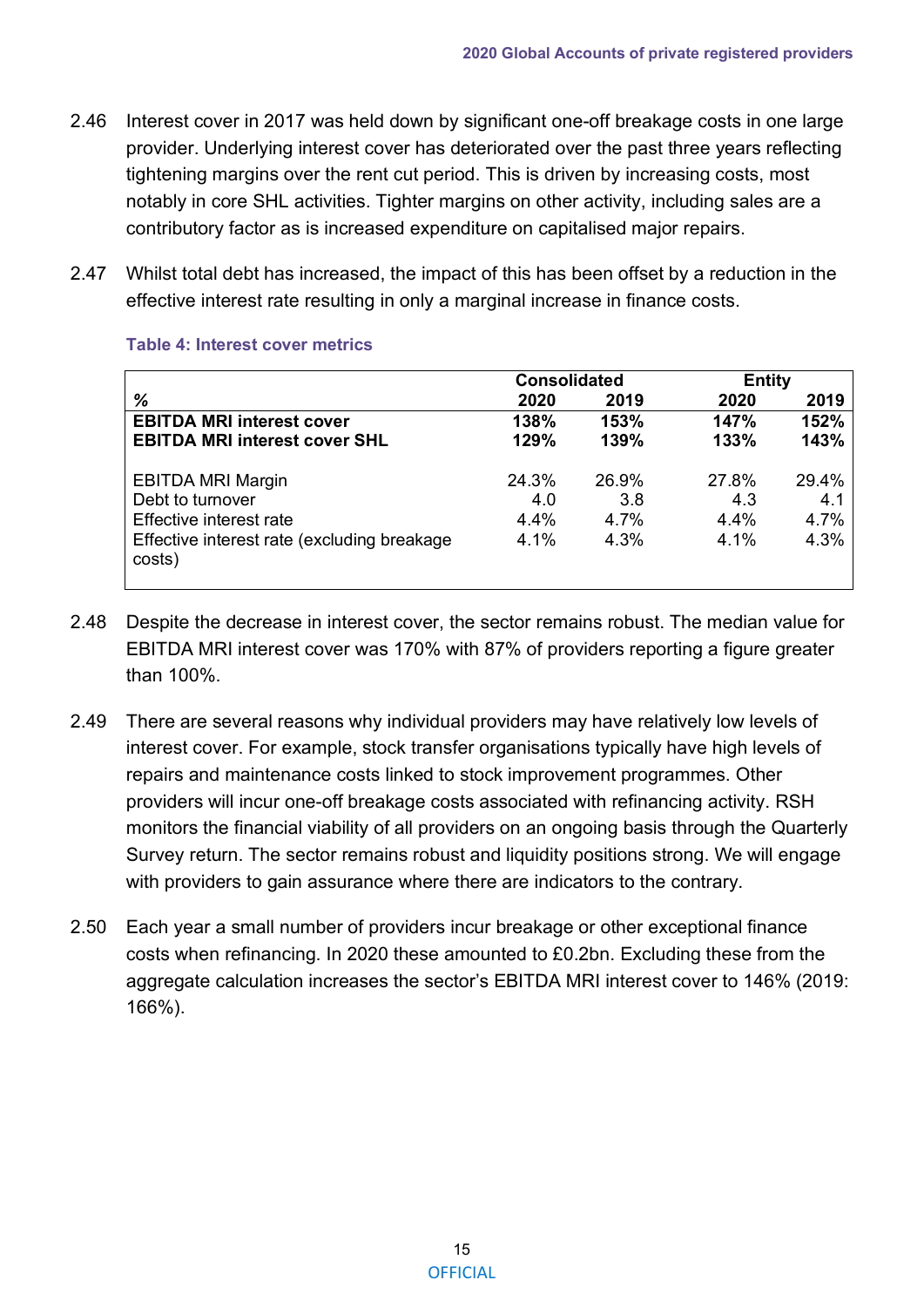# <span id="page-16-0"></span>**Operating performance**

2.51 Bad debts, void losses and current tenant arrears are key performance indicators in assessing the efficiency of letting and rent collection.

## **Table 5: Indicators of operating performance**

|                                | <b>Consolidated</b> |      | <b>Entity</b> |      |
|--------------------------------|---------------------|------|---------------|------|
| % of gross rent                | 2020                | 2019 | 2020          | 2019 |
| Rent loss from void properties | 1.5%                | 1.5% | 1.5%          | 1.5% |
| Bad debts for the year         | 1.0%                | 0.8% | 1.0%          | 0.8% |
| <b>Current tenant arrears</b>  | 4.9%                | 4 7% | 4.9%          | 4.7% |

- 2.52 During the year the number of Universal Credit (UC) claimants increased from 445,000 to 745,000 reflecting the rapid acceleration of UC rollout in 2019-20. Changes to UC such as the Trusted Partner status and the associated landlord portal were implemented to make it easier for social housing sector landlords to implement managed payment to landlords. However, the roll out of UC has had an effect on the figures in the table above.
	- Current tenant arrears have increased for the second consecutive year and now stand at 4.9% of gross rents compared to 4.7% in 2019.
	- Bad debts have increased from 0.8% of gross rent in 2019 to 1% in 2020.
- 2.53 Following the period covered in the Global Accounts, Quarterly Survey submissions saw an initial increase in levels of arrears and voids following coronavirus restrictions. It is expected that all three indicators will deteriorate in 2021 and providers will need to closely monitor bad debts.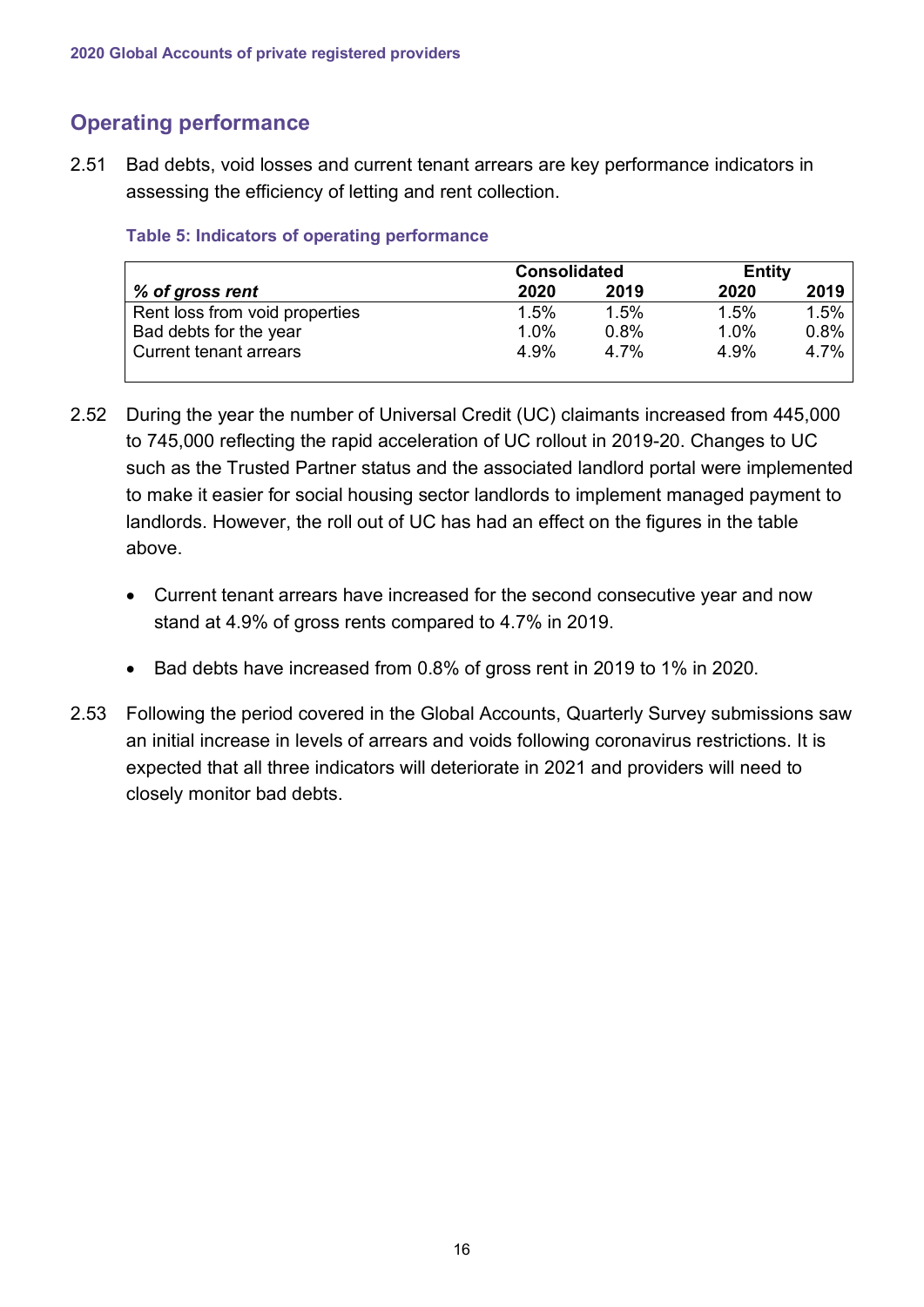# <span id="page-17-0"></span>**3. Financial Statements**

#### **Table 6: Statement of comprehensive income**

|                                                             | <b>Consolidated</b> |        |        | <b>Entity</b> |        |
|-------------------------------------------------------------|---------------------|--------|--------|---------------|--------|
| £ billion                                                   | <b>Note</b>         | 2020   | 2019   | 2020          | 2019   |
| Turnover                                                    | 2                   | 21.2   | 20.9   | 19.4          | 18.7   |
| Operating expenditure                                       | 2                   | (13.9) | (13.2) | (13.0)        | (12.3) |
| Cost of sales                                               | 2                   | (2.7)  | (2.5)  | (1.6)         | (1.5)  |
| <b>Operating surplus/(deficit)</b>                          | $\overline{2}$      | 4.7    | 5.2    | 4.8           | 4.9    |
| Gain/(loss) on disposal of fixed assets                     | 3                   | 1.0    | 0.9    | 1.1           | 0.9    |
| Operating surplus/(deficit) including fixed asset disposals |                     | 5.8    | 6.1    | 5.8           | 5.8    |
| Other items                                                 | 4                   | 0.9    | 0.2    | 0.0           | 0.5    |
| Interest receivable                                         | 5                   | 0.2    | 0.1    | 0.4           | 0.3    |
| Interest payable and financing costs                        | 5                   | (3.3)  | (3.2)  | (3.3)         | (3.3)  |
| Movements in fair value                                     | 6                   | (0.1)  | 0.2    | (0.1)         | 0.2    |
| Surplus / (deficit) before tax                              |                     | 3.5    | 3.5    | 2.8           | 3.5    |
| Taxation                                                    |                     | 0.0    | (0.0)  | 0.0           | (0.0)  |
| Surplus / (deficit) for the period                          |                     | 3.5    | 3.5    | 2.8           | 3.5    |
| Unrealised surplus /(deficit) on revaluation of housing     |                     | 0.1    | 0.1    | 0.1           | 0.1    |
| properties                                                  | 19                  | 1.1    | (0.4)  | 1.1           | (0.4)  |
| Actuarial (loss) / gain in respect of pension schemes       |                     | 0.0    | (0.4)  | 0.0           | (0.4)  |
| Initial measurement of defined benefit pension liability    | 19                  | (0.3)  | (0.1)  |               |        |
| Change in fair value of hedged instruments                  | 6                   |        |        | (0.2)         | (0.0)  |
| Total comprehensive income for the period                   |                     | 4.4    | 2.7    | 3.7           | 2.7    |
|                                                             |                     |        |        |               |        |

# **Table 7: Statement of changes in reserves**

|                                    | Income and<br>expenditure | <b>Revaluation</b> | Other     |       |
|------------------------------------|---------------------------|--------------------|-----------|-------|
| £ billion                          | reserves                  | reserves           | reserves  | Total |
| <b>Consolidated</b>                |                           |                    |           |       |
| <b>Closing balance 2019</b>        | 40.6                      | 11.9               | (0.7)     | 51.9  |
| <b>Restatements</b>                | (0.5)                     | (0.1)              | 0.0       | (0.5) |
| <b>Balance at start of period</b>  | 40.2                      | 11.8               | (0.6)     | 51.3  |
| Surplus / (deficit) for the period | 3.5                       | <b>NA</b>          | <b>NA</b> | 3.5   |
| Other comprehensive income         | 1.1                       | 0.1                | (0.2)     | 0.9   |
| Transfer from revaluation reserve  | 0.1                       | (0.1)              | 0.0       | (0.0) |
| Other transfers                    | (0.3)                     | 0.3                | 0.0       | (0.0) |
| <b>Closing balance 2020</b>        | 44.5                      | 12.1               | (0.9)     | 55.7  |
|                                    |                           |                    |           |       |
| <b>Entity</b>                      |                           |                    |           |       |
| <b>Closing balance 2019</b>        | 39.0                      | 12.3               | (0.4)     | 50.9  |
| <b>Restatements</b>                | 0.1                       | 0.1                | 0.0       | 0.2   |
| <b>Balance at start of period</b>  | 39.1                      | 12.4               | (0.4)     | 51.0  |
| Surplus / (deficit) for the period | 2.8                       | <b>NA</b>          | NA        | 2.8   |
| Other comprehensive income         | 1.1                       | 0.1                | (0.2)     | 0.9   |
| Transfer from revaluation reserve  | 0.0                       | (0.1)              | 0.0       | (0.0) |
| Other transfers                    | 0.1                       | (0.0)              | 0.0       | 0.1   |
| <b>Closing balance 2020</b>        | 43.1                      | 12.4               | (0.6)     | 54.9  |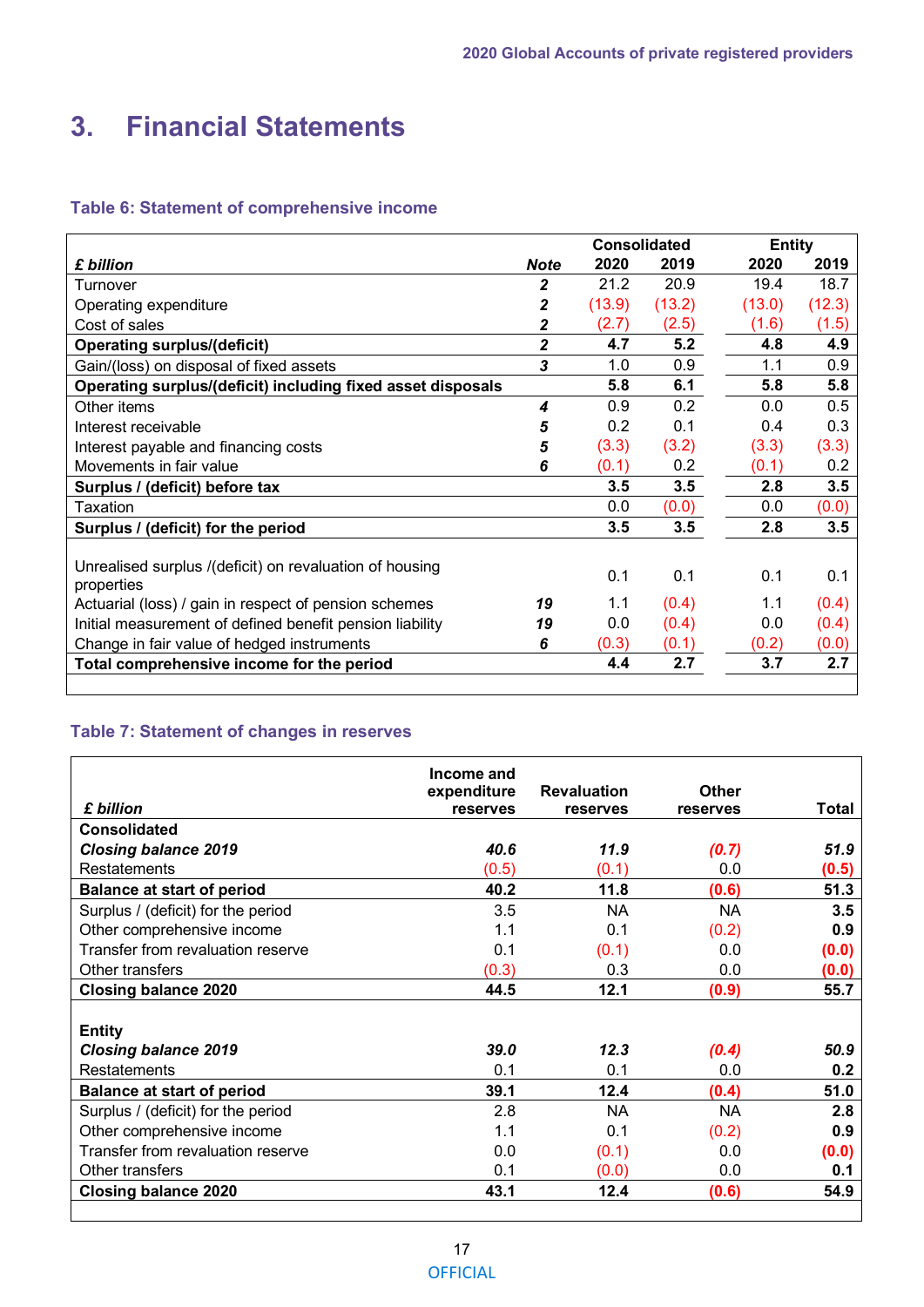# **Table 8: Statement of Financial Position**

|                                                               |             | <b>Consolidated</b> |       |       | <b>Entity</b> |
|---------------------------------------------------------------|-------------|---------------------|-------|-------|---------------|
| £ billion                                                     | <b>Note</b> | 2020                | 2019  | 2020  | 2019          |
| <b>Fixed assets</b>                                           |             |                     |       |       |               |
| Tangible fixed assets: housing properties at cost & valuation | 7           | 160.3               | 150.8 | 155.3 | 146.6         |
| Other fixed assets                                            | 8           | 3.0                 | 3.2   | 2.7   | 6.7           |
| Investment properties                                         | 8           | 6.7                 | 6.2   | 3.9   | 3.7           |
| Other investments                                             | 8           | 1.9                 | 1.9   | 3.9   | 3.7           |
| <b>Total fixed assets</b>                                     |             | 171.9               | 162.0 | 165.8 | 160.7         |
|                                                               |             |                     |       |       |               |
| <b>Current assets</b>                                         |             |                     |       |       |               |
| Properties held for sale                                      | 9           | 7.4                 | 7.1   | 3.3   | 2.8           |
| Trade and other debtors                                       | 9           | 2.1                 | 2.0   | 1.7   | 1.5           |
| Cash and short-term investments                               | 9           | 7.4                 | 7.3   | 6.9   | 5.6           |
| Other current assets                                          | 9           | 1.9                 | 1.5   | 8.6   | 4.5           |
| <b>Total current assets</b>                                   |             | 18.8                | 18.0  | 20.5  | 14.4          |
|                                                               |             |                     |       |       |               |
| Creditors: amounts falling due within one year                |             |                     |       |       |               |
| Short-term loans                                              | 11          | 2.6                 | 1.9   | 2.6   | 1.9           |
| Deferred capital grant: due within one year                   | 12          | 0.5                 | 0.4   | 0.5   | 0.4           |
| Other current liabilities                                     | 10          | 6.2                 | 5.8   | 6.1   | 5.6           |
| Total creditors: amounts falling due within one year          |             | 9.3                 | 8.0   | 9.2   | 7.9           |
|                                                               |             |                     |       |       |               |
| Net current assets/ liabilities                               |             | 9.5                 | 9.9   | 11.3  | 6.5           |
| <b>Total assets less current liabilities</b>                  |             | 181.4               | 171.9 | 177.2 | 167.1         |
|                                                               |             |                     |       |       |               |
| Creditors: amounts falling due after more than one year       |             |                     |       |       |               |
| Long-term loans                                               | 11          | 79.5                | 74.5  | 63.0  | 59.5          |
| Amounts owed to group undertakings                            | 11          | 0.4                 | 0.0   | 15.7  | 13.5          |
| Finance lease obligations                                     | 11          | 0.7                 | 0.6   | 0.5   | 0.4           |
| Deferred capital grant: due after more than one year          | 12          | 37.7                | 36.6  | 36.7  | 35.7          |
| Other long-term creditors                                     | 13          | 4.6                 | 4.4   | 3.7   | 3.5           |
| Total creditors: amounts falling due after more than one year |             | 122.8               | 116.0 | 119.6 | 112.6         |
|                                                               |             |                     |       |       |               |
| <b>Provisions for liabilities</b>                             |             |                     |       |       |               |
| Pension provision                                             | 19          | 2.1                 | 3.1   | 1.9   | 2.9           |
| Other provisions                                              | 14          | 0.8                 | 0.8   | 0.8   | 0.8           |
|                                                               |             |                     |       |       |               |
| <b>Total net assets</b>                                       |             | 55.7                | 51.9  | 54.9  | 50.9          |
| <b>Reserves</b>                                               |             |                     |       |       |               |
| Income and expenditure reserve                                | 15          | 44.5                | 40.6  | 43.1  | 39.0          |
| <b>Revaluation reserves</b>                                   | 15          | 12.1                | 11.9  | 12.4  | 12.3          |
| Other reserves                                                | 15          | (0.9)               | (0.7) | (0.6) | (0.4)         |
| <b>Total reserves</b>                                         |             | 55.7                | 51.9  | 54.9  | 50.9          |
|                                                               |             |                     |       |       |               |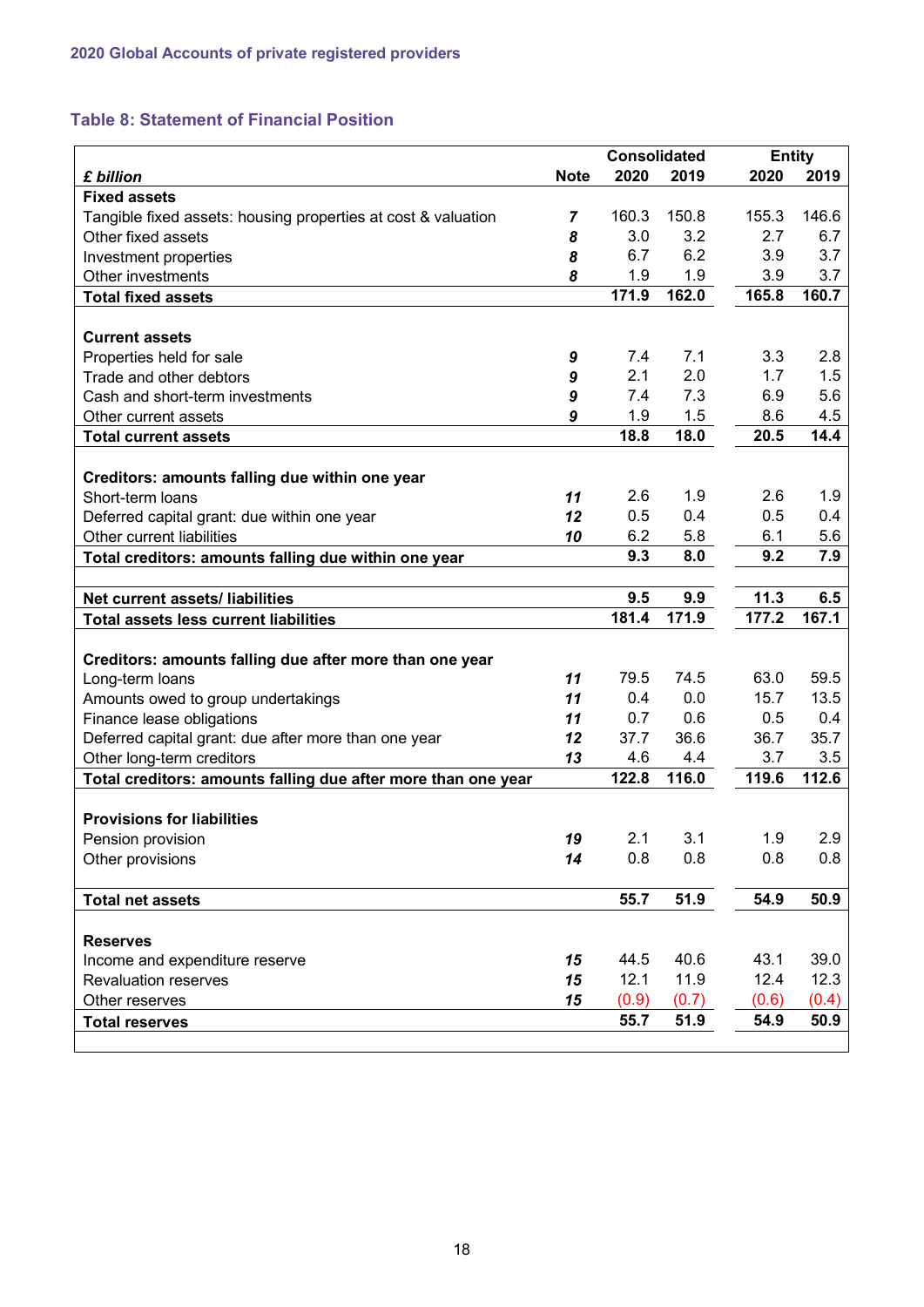# <span id="page-19-0"></span>**4. Notes to the Accounts**

# <span id="page-19-1"></span>**1. Global Accounts methodology**

- 4.1.1 This analysis is based on a database of information derived from housing providers' audited financial statements. The database contains data from the annual account regulatory returns (known as FVAs) which must be submitted by providers that own or manage 1,000 or more homes. Where a provider is a parent of a group structure that produces consolidated financial statements, it submits both an entity and a consolidated FVA.
- 4.1.2 These regulatory returns are aggregated to produce the Statement of Financial Position (SOFP), Statement of Changes in Reserves and SOCI. The statements and notes within this document are based on the entity and consolidated datasets for 2019/20. Comparative figures for 2018/19 are also provided.
- 4.1.3 Figures have been rounded to the nearest £billion to one decimal place. This can result in rounding differences in totals as the individual returns are denominated in £000s.

# **Aggregate SOCI**

4.1.4 The aggregate SOCI reflects the sum of private registered provider activity for all accounting periods ending between 1 April 2019 and 31 March 2020.

# **Aggregate SOFP**

4.1.5 The aggregate SOFP is the sum of individual statements where the financial year end falls within the period from 1 April 2019 to 31 March 2020.

# **Additional information**

4.1.6 Additional information is provided on other activities, selected notes to the financial statements and the number of homes in management.

# **Changes to FVA return**

4.1.7 Minor changes were made to the FVA template in 2020. These included additional analysis of other current assets, disclosures relating to gift aid receipts, and non-social rental units. Additional lines were added for payment of gift aid, and an additional table added to 'properties held for sale' for prior period balances. Part D has been renamed from 'Social Housing Lettings Note' to 'Operating Surplus Note'.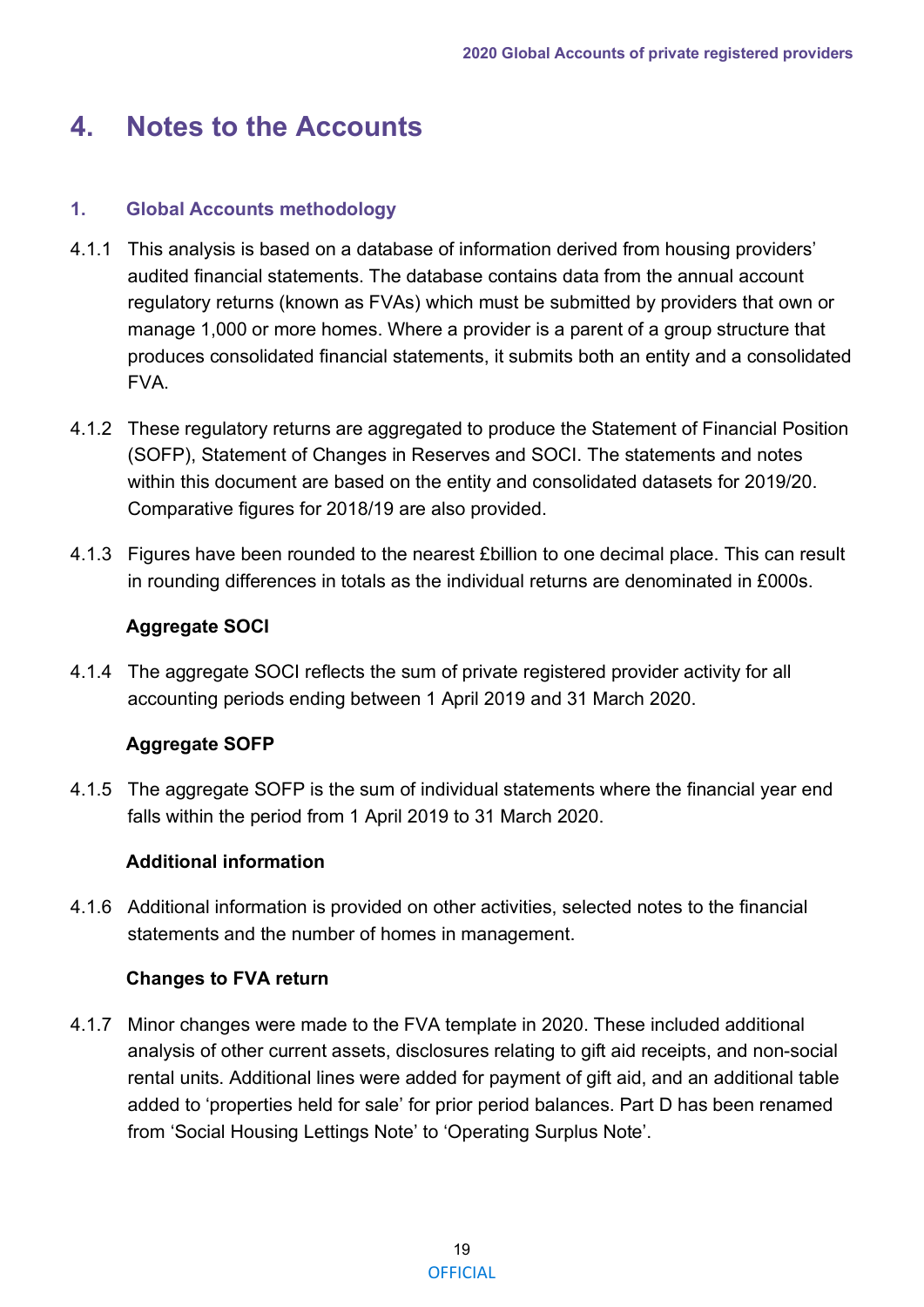# <span id="page-20-0"></span>**2. Particulars of turnover, operating expenditure and operating surplus**

#### **a. Social housing lettings**

4.2.1 Based on the consolidated returns, turnover from SHL increased by 1.4% to £15.7bn. The corresponding figure for the entity return was £15.4bn (an increase of 1.2%). Factors contributing to the small difference between the consolidated and entity figures include turnover from small providers with fewer than 1,000 units where these form part of group structures, and social housing letting activity undertaken outside England.

#### **Table 9: Income and expenditure from SHL**

|                                      |      | <b>Consolidated</b> |                | <b>Entity</b> |
|--------------------------------------|------|---------------------|----------------|---------------|
| £ billion                            | 2020 | 2019                | 2020           | 2019          |
| Income                               |      |                     |                |               |
| Rents                                | 13.5 | 13.3                | 13.3           | 13.1          |
| Service charge income                | 1.5  | 1.4                 | 1.4            | 1.4           |
| <b>Net rental income</b>             | 15.0 | 14.8                | 14.7           | 14.5          |
| Capital grant released to income     | 0.5  | 0.5                 | 0.5            | 0.5           |
| Other & revenue grant                | 0.2  | 0.2                 | 0.3            | 0.2           |
| <b>Turnover from SHL</b>             | 15.7 | 15.5                | 15.4           | 15.2          |
|                                      |      |                     |                |               |
| <b>Expenditure</b>                   |      |                     |                |               |
| Management                           | 3.0  | 29                  | 2.9            | 2.8           |
| Service charge costs                 | 1.8  | 1.7                 | 1.8            | 1.7           |
| Routine maintenance                  | 2.2  | 2.1                 | 2.2            | 2.1           |
| <b>Planned maintenance</b>           | 1.0  | 1.0                 | 1 <sub>0</sub> | 0.9           |
| Major repairs expenditure            | 0.5  | 0.5                 | 05             | 0.5           |
| <b>Bad debts</b>                     | 0.1  | 0.1                 | 0 <sub>1</sub> | 0.1           |
| Depreciation of housing properties   | 2.3  | 22                  | 23             | 2.2           |
| Impairment of housing properties     | 0.0  | 0.0                 | 0.0            | 0.0           |
| Other costs (including lease costs)  | 0.3  | 0.3                 | 0.3            | 0.3           |
| <b>Expenditure on SHL</b>            | 11.3 | 10.7                | 11.2           | 10.6          |
|                                      |      |                     |                |               |
| Operating surplus / (deficit) on SHL | 4.4  | 4.7                 | 4.2            | 4.6           |
|                                      |      |                     |                |               |

- 4.2.2 Rental income increased by £165m (1.2%) in the consolidated returns. This reflects the final year of annual 1% rent reductions. The impact of the rent reductions is offset in the financial statements due to several factors:
	- The increase in the number of housing units during the year
	- Changes in the population of providers submitting financial statements
	- Other factors relating to the rent reduction policy including exemptions from the rent decrease for specific types of unit and changes to rent that are permitted when a unit is re-let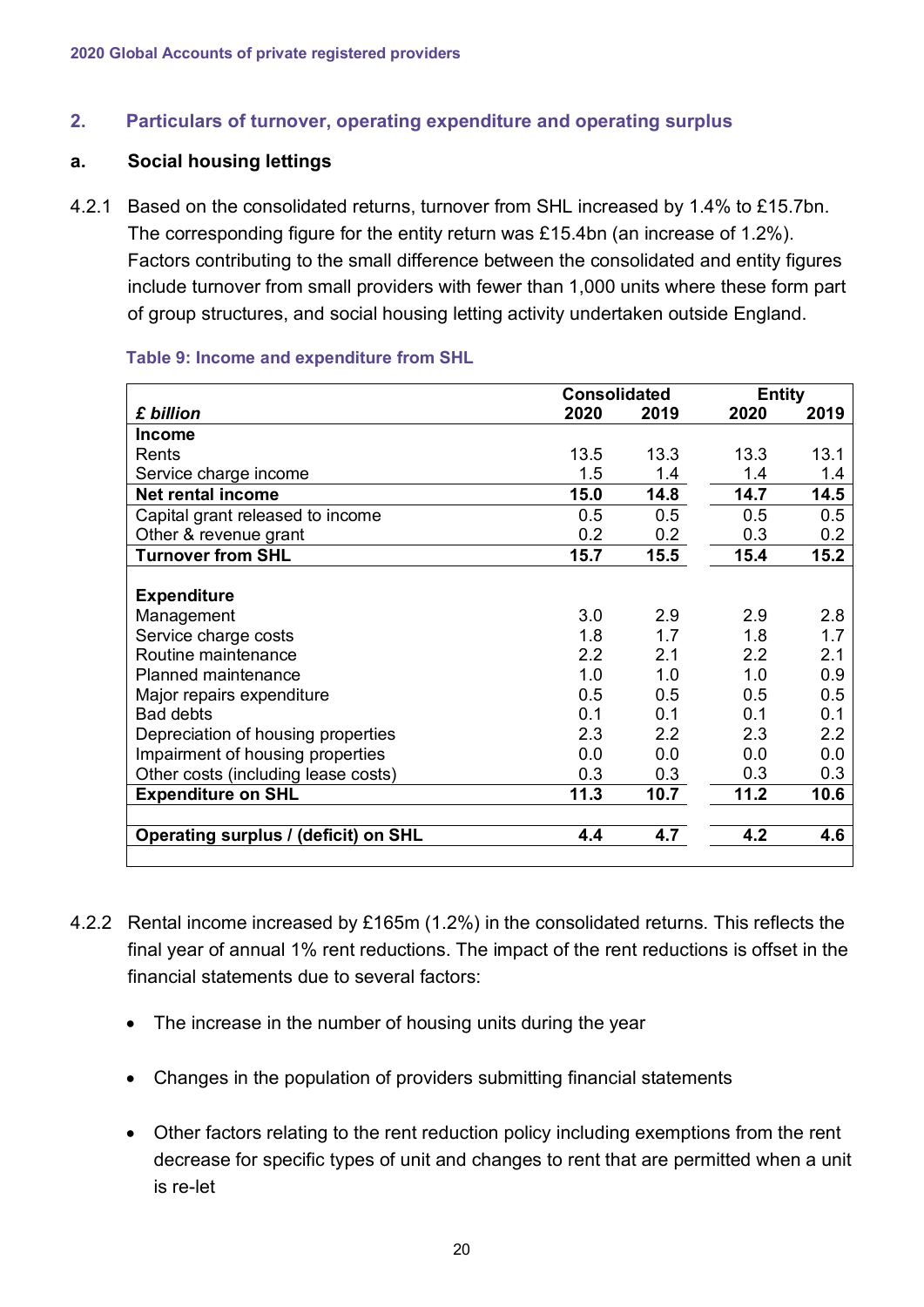- The permitted increase for the rental element of LCHO units. Annual increases were limited to  $3.8\%$  (RPI  $3.3\%$  in September 2018<sup>[16](#page-21-0)</sup> plus  $0.5\%$ ).
- 4.2.3 Total expenditure on SHL has increased by 5% to £11.3bn. There have been increases for all expenditure items with the exception of 'Other', which includes lease costs. The largest increases were for maintenance and major repairs cost rising by £223m (6%), contributing to almost 40% of the total SHL expenditure increase. This is partially attributable to building safety spend including the removal of dangerous cladding and health and safety compliance costs.
- 4.2.4 Service charge income increased by £33m (2.3%) in the consolidated returns. The ratio of service charge income to associated costs have decreased slightly from 83% to 79%. Service charge costs increased by £122m (7%), partially due to additional fire / health and safety compliance costs incurred.
- 4.2.5 Depreciation and impairment increased by £110m (5%), and bad debts rose by £30m (28%). Management costs increased by £98m (3%).
- 4.2.6 The consolidated operating surplus has decreased by £343m (7%) to £4.4bn, with the operating margin decreasing from 30% to 28%. The margin on an entity basis is not materially different.

# **b. Other social housing activities**

#### **Table 10: Other social housing activities**

|                                               | <b>Consolidated</b> |            | <b>Entity</b> |            |
|-----------------------------------------------|---------------------|------------|---------------|------------|
| £ billion                                     | 2020                | 2019       | 2020          | 2019       |
| <b>First tranche LCHO sales</b>               |                     |            |               |            |
| Turnover                                      | 1.6                 | 1.4        | 1.5           | 1.4        |
| Expenditure / Cost of sales                   | 1.3                 | 1.1        | 1.2           | 1.0        |
| <b>Surplus</b>                                | 0.3                 | 0.4        | 0.3           | 0.3        |
|                                               |                     |            |               |            |
| <b>Other social housing activities</b>        |                     |            |               |            |
| Turnover                                      | 0.7                 | 0.8        | 1.0           | 0.9        |
| Expenditure / Cost of sales                   | 1.0                 | 1.0        | 1.1           | 1.1        |
| <b>Surplus</b>                                | (0.3)               | (0.2)      | (0.1)         | (0.2)      |
| <b>Total</b>                                  |                     |            |               |            |
| Turnover                                      | 2.3                 | 2.2        | 2.5           | 2.3        |
|                                               |                     |            |               |            |
|                                               |                     |            |               |            |
|                                               |                     |            |               |            |
| Expenditure / Cost of sales<br><b>Surplus</b> | 2.3<br>0.0          | 2.1<br>0.1 | 2.3<br>0.2    | 2.1<br>0.2 |

<span id="page-21-0"></span><sup>16</sup> Inflation and Price Indices – [RPI all items time series, ONS.](https://www.ons.gov.uk/economy/inflationandpriceindices/timeseries/czbh/mm23)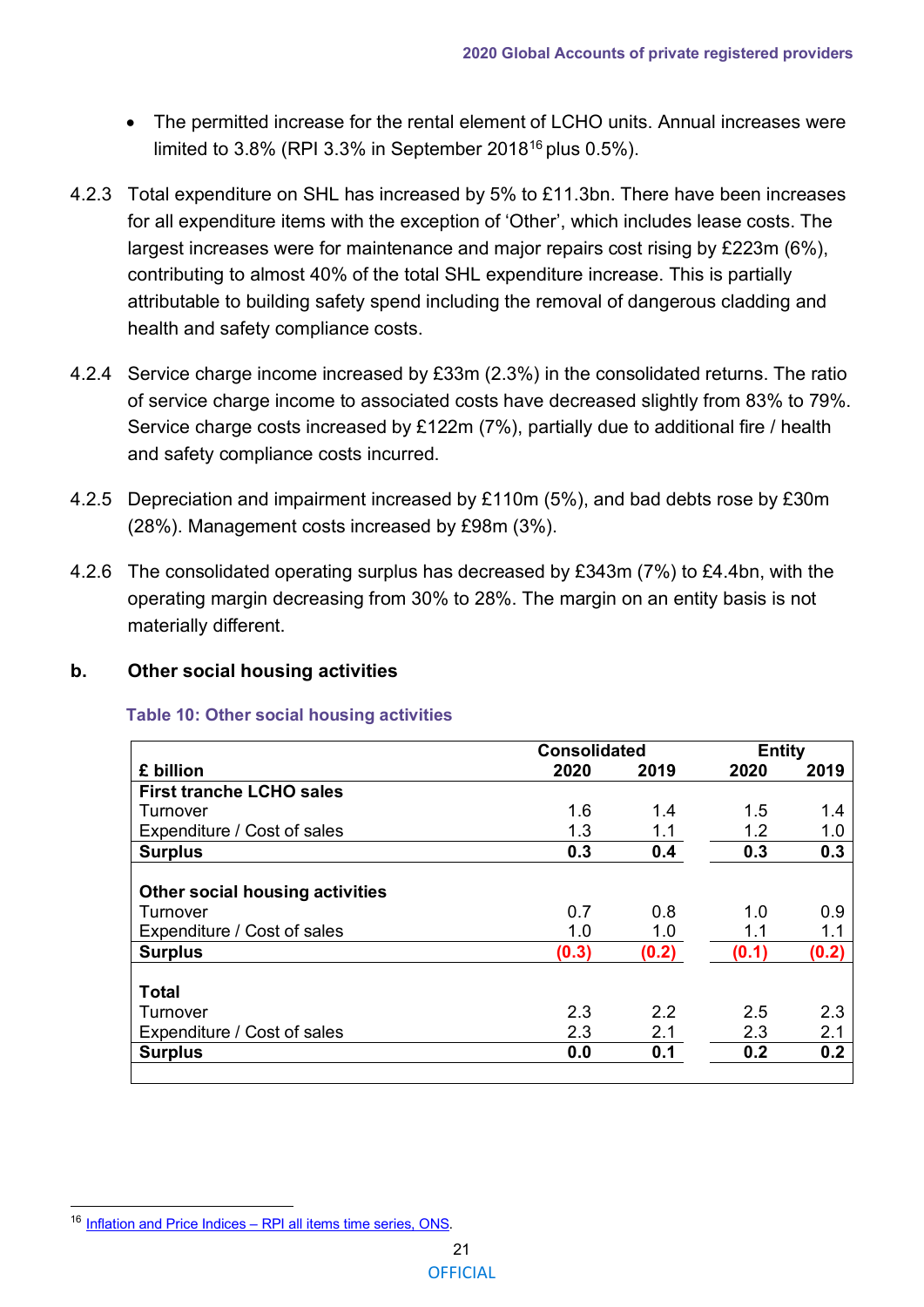- 4.2.7 Turnover from first tranche LCHO sales in the consolidated statements increased by £185m (13%) to £1.6bn. The margin on LCHO sales has fallen for a third consecutive year, from 25% to 20% resulting in a surplus of £0.3bn; a 10% decrease from 2019. The fall in margin is widespread with almost 50% of providers experiencing a decrease in comparison to 2019. Whilst over 70% of providers report some turnover from this source, it is heavily concentrated amongst a small number of providers with 30 providers together accounting for two-thirds of the sector turnover from this source.
- 4.2.8 The income from other non-letting social housing activity fell by 9%, a decrease of £69m to £0.7bn, and costs remained at £1.0bn resulting in a deficit of £0.3bn. Over half of this activity consists of income relating to support services which saw a £13m (3%) reduction and a £1m increase (11%) in the overall loss reported on this activity. Support service income is heavily concentrated with 13 providers reporting income in excess of £10m each from this source and together accounting for 70% of the sector.
- 4.2.9 The remainder of other social housing activity includes development services, community and neighbourhood activities, gift aid, management services and a range of other activities. The sector reported a loss on these activities of £276m (2019: £212m), a 30% increase on last year, in the consolidated returns.

#### **c. Non-social housing activities**

|                                     | <b>Consolidated</b> |      |      | <b>Entity</b> |  |
|-------------------------------------|---------------------|------|------|---------------|--|
| £ billion                           | 2020                | 2019 | 2020 | 2019          |  |
| Properties developed for sale       |                     |      |      |               |  |
| Turnover                            | 1.6                 | 1.5  | 0.3  | 0.3           |  |
| Expenditure / Cost of sales         | 1.4                 | 1.3  | 0.2  | 0.2           |  |
| <b>Surplus</b>                      | 0.2                 | 0.2  | 0.0  | 0.0           |  |
|                                     |                     |      |      |               |  |
| Other non-social housing activities |                     |      |      |               |  |
| Turnover                            | 1.7                 | 1.7  | 1.2  | 0.9           |  |
| Expenditure / Cost of sales         | 1.5                 | 1.5  | 0.9  | 0.8           |  |
| <b>Surplus</b>                      | 0.1                 | 0.2  | 0.3  | 0.1           |  |
| <b>Total</b>                        |                     |      |      |               |  |
| Turnover                            | 3.2                 | 3.2  | 1.4  | 1.2           |  |
| Expenditure / Cost of sales         | 2.9                 | 2.8  | 1.1  | 1.0           |  |
| <b>Surplus</b>                      | 0.3                 | 0.4  | 0.3  | 0.1           |  |

#### **Table 11: Non-social housing activities**

4.2.10 Turnover from properties developed for outright sale increased by £77m (5%) to £1.6bn in the consolidated returns. This activity is primarily undertaken by non-registered entities within group structures and so is materially greater in the consolidated returns. The margin on this activity fell from 13% to 10% resulting in an overall decrease of £30m (16%) in the surplus reported of £0.2bn.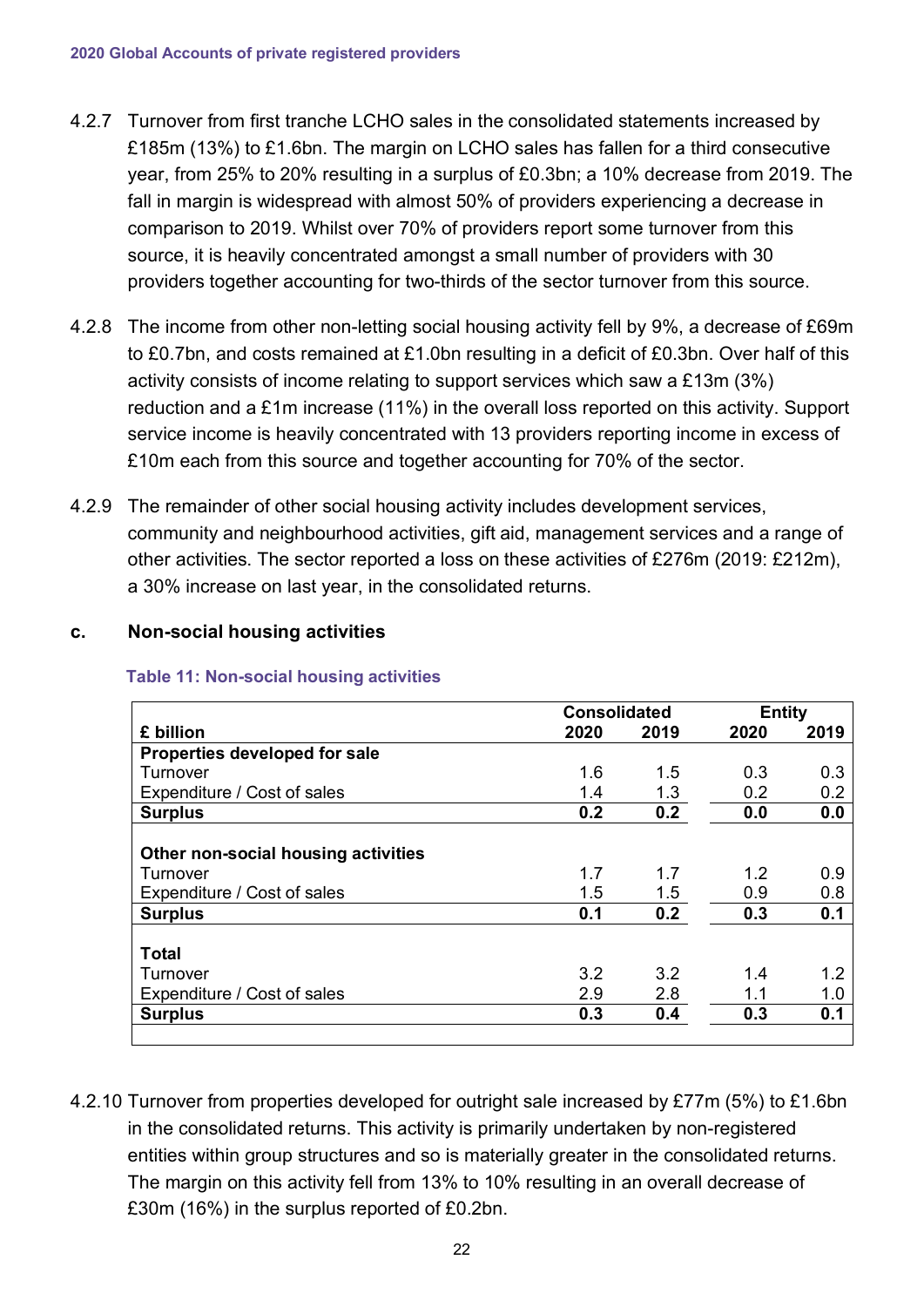- 4.2.11 Outright sales activity is concentrated in a comparatively small number of providers with 57 reporting turnover in excess of £1m and 12 reporting more than £50m. These 12 providers together account for 69% of the sector total.
- 4.2.12 Some providers deliver units for outright sale through joint ventures. Income and expenditure from outright sale activity undertaken in joint ventures is not reported separately. The net surplus from joint ventures is included in the income statement under "Other items" (see [note 4\)](#page-25-0).
- 4.2.13 In total the turnover from other non-social activity was £1.7bn, a 2% decrease on 2019. Of this, £0.7bn is reported by just three large providers. The nature of the non-social housing activity is different in each of the three providers. Specialisms include land sales, leisure facilities management, property management services and the provision of student accommodation and nursing homes.
- 4.2.14 The surplus from other non-social activity decreased by £39m (21%) to £144m in comparison to 2019. This includes market rent, student rent and nursing homes, activities for which there was a combined surplus of £193m (2019: £162m). A loss of £50m was reported for other items which include development costs not capitalised, and costs relating to pension provisions.
- 4.2.15 Gift aid receipts are now included within turnover, following a change in data collection, and disclosed as part of either 'other social housing' or 'non-social housing' activities. Receipts in entity returns totalled £383m in 2020, a 4% decrease on the £399m reported in 2019 and gift aid payments came to £104m.
- 4.2.16 The gift aid receipts in entity returns reflect non-social housing activity carried out by non-registered entities within group structures. There is a strong correlation between gift aid received in the entity returns and surplus on properties developed for sale in nonregistered entities within consolidated returns.

# <span id="page-23-0"></span>**3. Disposal of fixed assets**

- 4.3.1 Based on consolidated returns, total fixed asset sales during the year generated proceeds of £2.3bn and a surplus of £1.0bn. This is an increase in sales proceeds of 5% from 2019, with an increased surplus of 20%. The increase in surplus was mainly due to a significant rise in the RTB surplus.
- 4.3.2 Proceeds from RTB and RTA sales increased by 55% to £514m, resulting in the surplus increasing by 77% to £274m (2019: £155m). This increase was driven by the rise in RTB sales, which also resulted in an increased margin on sales of 58% (2019: 51%).
- 4.3.3 The VRTB Midlands pilot was launched across the East and West Midlands in August 2018 and was the main contributor to the large increase in RTB surplus within the year, with almost half of the overall surplus was reported by providers operating in this region.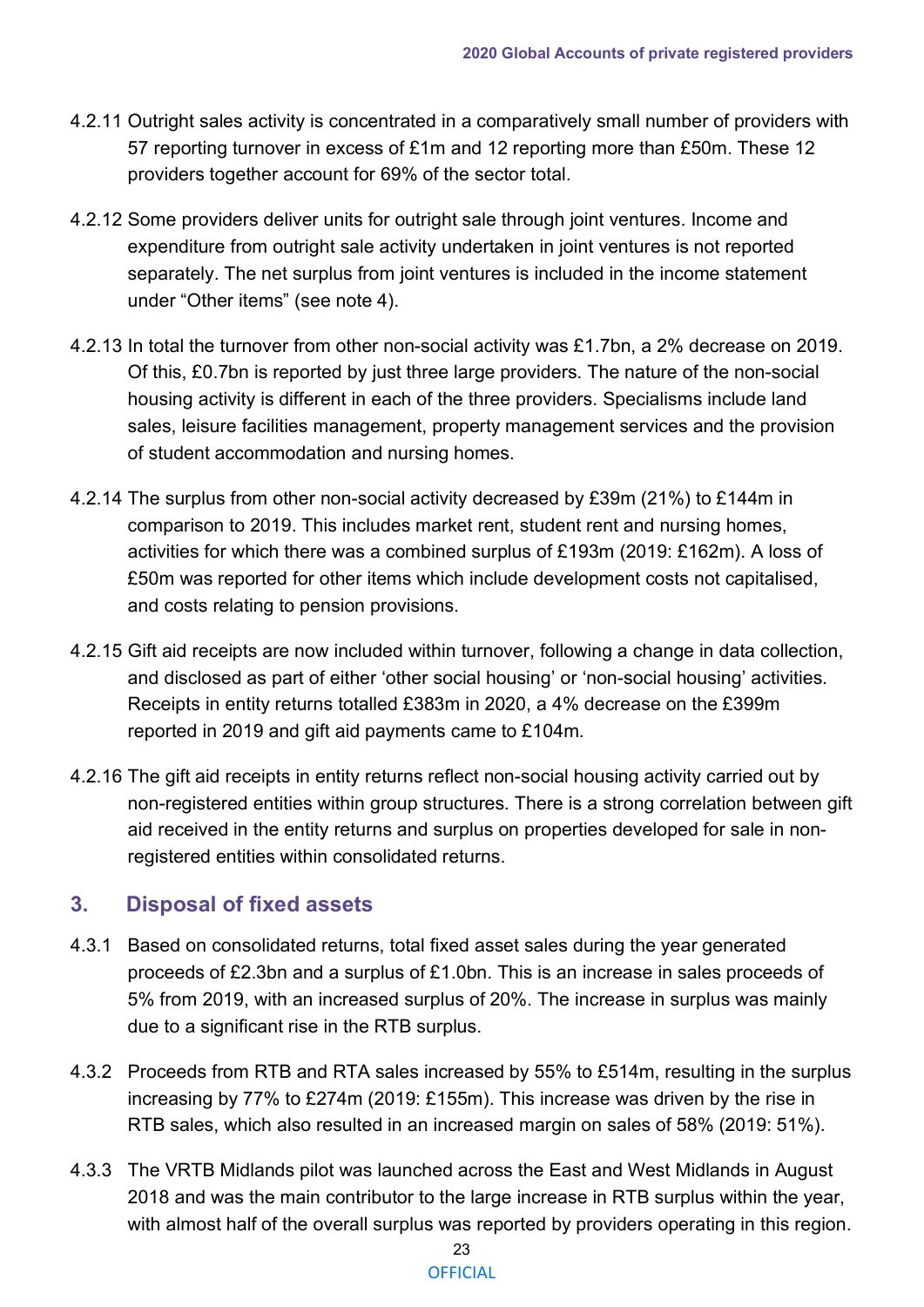- 4.3.4 Receipts from staircasing sales remained in line with the previous year and stood at £698m (2019: £696m), with a resultant reduction in surplus of 7%. The margin on staircasing sales reduced from 44% to 41%.
- 4.3.5 Other housing property sales generated proceeds of £627m, a 29% decrease from 2019, however costs have fallen by almost half, resulting in the net surplus increasing to £331m (2019: £308m). This category includes stock rationalisation, sale of void properties and to a lesser extent the sale of non-social housing assets.
- 4.3.6 Proceeds from sales to other RPs and sales of other assets increased by £189m to £435m, with the surplus increasing to £161m (2019: £104m). This was driven by three providers with proceeds of over £55m. During the period there were around 3,000 sales of properties outside the sector and 28,000 transfers of properties to other housing providers.

|                                     | <b>Consolidated</b> |      | <b>Entity</b> |      |
|-------------------------------------|---------------------|------|---------------|------|
| £ billion                           | 2020                | 2019 | 2020          | 2019 |
| <b>Staircasing</b>                  |                     |      |               |      |
| Proceeds                            | 0.7                 | 0.7  | 0.7           | 0.7  |
| <b>Costs of Sale</b>                | 0.4                 | 0.4  | 0.4           | 0.4  |
| <b>Surplus</b>                      | 0.3                 | 0.3  | 0.3           | 0.3  |
|                                     |                     |      |               |      |
| <b>RTB/RTA</b>                      |                     |      |               |      |
| Proceeds                            | 0.5                 | 0.3  | 0.5           | 0.3  |
| <b>Costs of Sale</b>                | 0.2                 | 0.2  | 0.2           | 0.2  |
| <b>Surplus</b>                      | 0.3                 | 0.2  | 0.3           | 0.2  |
|                                     |                     |      |               |      |
| Other housing property sales        |                     |      |               |      |
| Proceeds                            | 0.6                 | 0.9  | 0.6           | 0.6  |
| <b>Costs of Sale</b>                | 0.3                 | 0.6  | 0.3           | 0.3  |
| <b>Surplus</b>                      | 0.3                 | 0.3  | 0.3           | 0.3  |
|                                     |                     |      |               |      |
| <b>Sales to other RPs and Other</b> |                     |      |               |      |
| Proceeds                            | 0.4                 | 0.2  | 0.5           | 0.6  |
| <b>Costs of Sale</b>                | 0.3                 | 0.1  | 0.3           | 0.4  |
| <b>Surplus</b>                      | 0.2                 | 0.1  | 0.2           | 0.2  |
|                                     |                     |      |               |      |
| <b>Total</b>                        |                     |      |               |      |
| Proceeds                            | 2.3                 | 2.2  | 2.3           | 2.2  |
| <b>Costs of Sale</b>                | 1.2                 | 1.3  | 1.3           | 1.3  |
| <b>Surplus</b>                      | 1.0                 | 0.9  | 1.1           | 0.9  |

#### **Table 12: Disposal of fixed assets**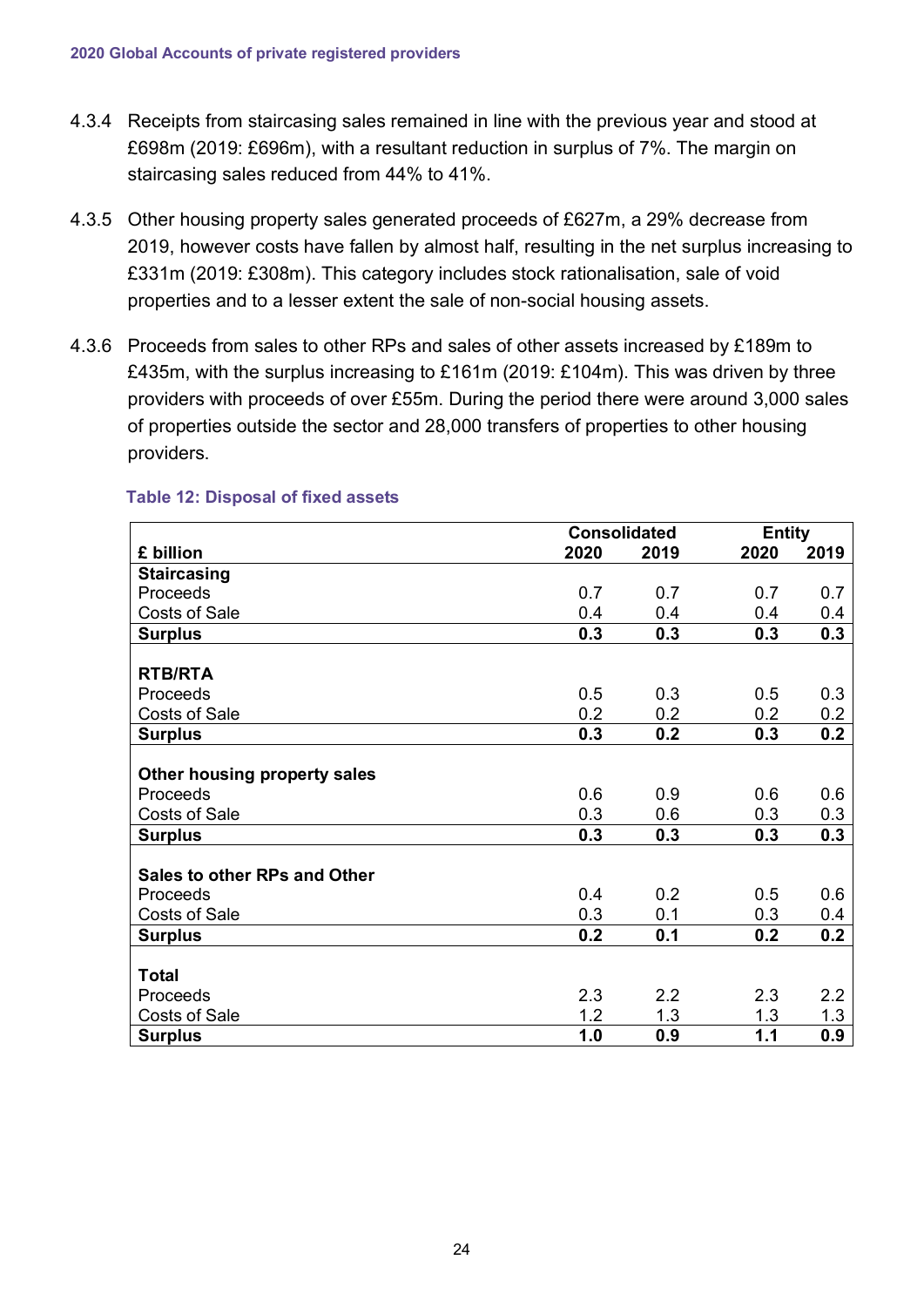# <span id="page-25-0"></span>**4. Other items**

#### **Table 13: Other items**

|                               |      | <b>Consolidated</b> |      | <b>Entity</b> |
|-------------------------------|------|---------------------|------|---------------|
| £ billion                     | 2020 | 2019                | 2020 | 2019          |
| Gift aid                      |      | 0.0                 |      | 0.4           |
| Other items                   | 0.8  | 0.2                 | 0.0  | 0.1           |
| Share of operating surplus JV | 0.1  | 0.1                 | 0.0  | 0.0           |
| <b>Total</b>                  | 0.9  | 0.2                 | 0.0  | 0.5           |
|                               |      |                     |      |               |

- 4.4.1 Following a change in data collection, gift aid is now included within the operating surplus and is disclosed as part of either 'other social housing' or 'non-social housing' activities.
- 4.4.2 'Other items' includes gains resulting from business combinations where the acquisition method of accounting has been used<sup>[17](#page-25-1)</sup>. Based on the consolidated returns, there were eight providers who reported net gains on business combinations. This was double the number of providers compared to the previous year with three mergers reporting gains above £100m. This amounted to a total gain of £837m (2019: £175m) and the comparable figure in the entity returns was £14m (2019: £83m).
- 4.4.3 Providers account for activity undertaken in joint ventures using 'equity' accounting principles. In the SOCI, income and expenditure are not reported separately. The net surplus from joint ventures is included as a separate line item.
- 4.4.4 The net surplus from joint ventures has increased by £21m (29%) to £95m in 2020, following a decrease of £11m in 2019. Three providers each reported more than £10m income from this source, together accounting for 60% of the total.
- 4.4.5 The majority of the surplus from joint ventures is generated through the provision of homes for outright sale. The turnover associated with the net surplus figure is not included in financial statements. Outright sales income of £0.7bn underpins the net surplus on joint ventures reported in the year.

<span id="page-25-1"></span>As public benefit entities, combinations between providers which cannot be classified as a merger are treated either as 'combinations that are in substance a gift' or as 'acquisitions'. The acquiring provider is required to recognise the fair value of the transferring provider in the Statement of Comprehensive Income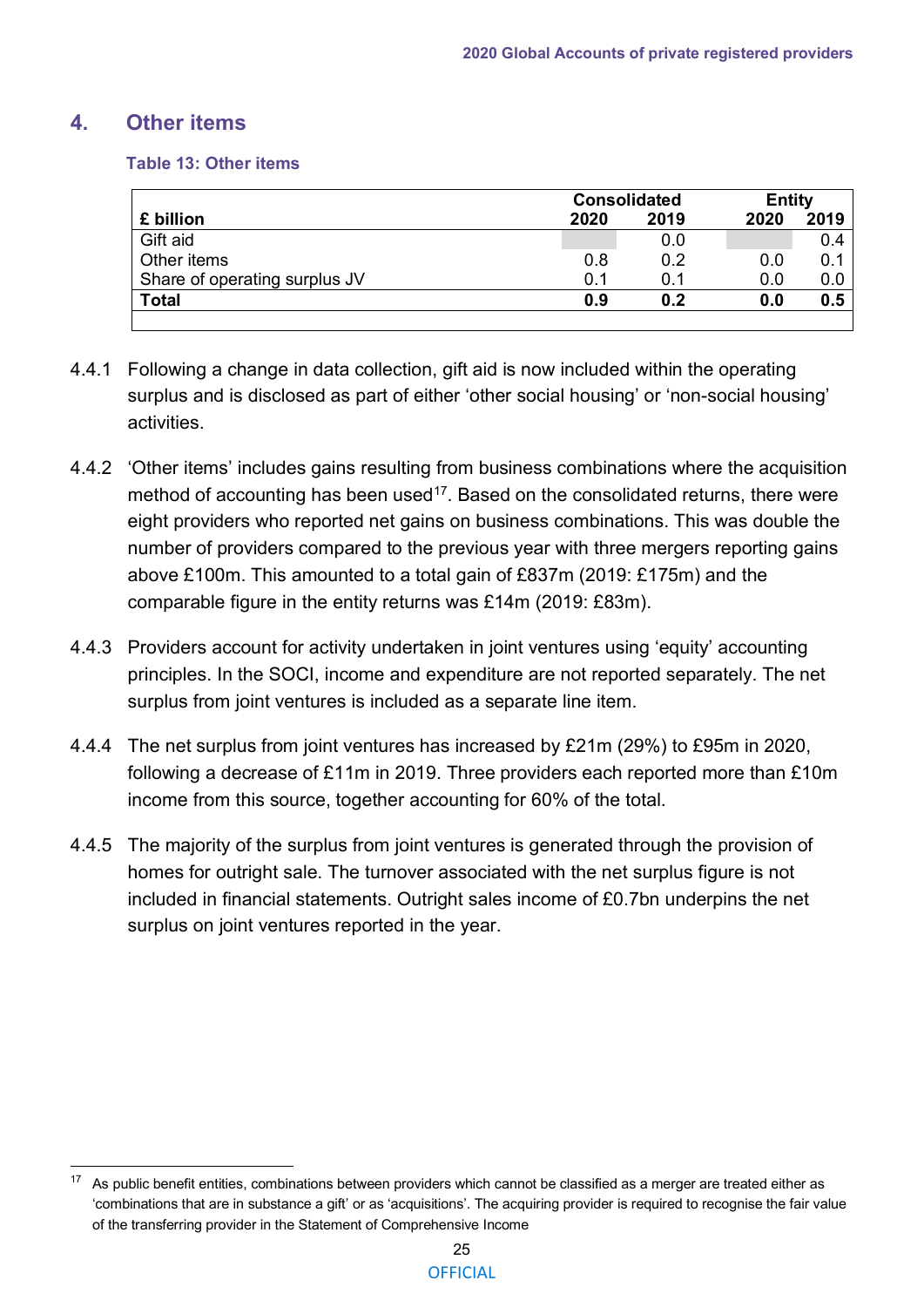# <span id="page-26-0"></span>**5. Interest payable and finance costs**

4.5.1 Total interest and finance costs increased by £25m (1%) in the consolidated statements. Within this total there was an increase of £256m (9%) in the interest payable on liabilities and a decrease of £184m (35%) in other amounts payable. Loan breakage costs are the main factor within 'Other amounts payable' in Table 14 and have decreased by £129m (49%) from 2019 to £136m. The 2019 data included significant loan breakage costs for one provider resulting from a merger. In 2020, four providers reported breakage costs more than £10m which comprised 78% of the total.

#### **Table 14: Interest payable and finance costs**

| <b>£billion</b>                                  | <b>Consolidated</b> |       | <b>Entity</b> |       |
|--------------------------------------------------|---------------------|-------|---------------|-------|
|                                                  | 2020                | 2019  | 2020          | 2019  |
| Interest payable on liabilities                  | 3.2                 | 3.0   | 3.1           | 3.0   |
| Defined benefit pension charges                  | 0.1                 | 0.1   | 0.1           | 0.1   |
| Other amounts payable                            | 0.3                 | 0.5   | 0.3           | 0.4   |
| Less: interest capitalised in housing properties | (0.4)               | (0.3) | (0.3)         | (0.2) |
| Total interest payable and financing costs       | 3.3                 | 3.2   | 3.3           | 3.3   |

# <span id="page-26-1"></span>**6. Movements in fair value and remeasurements**

#### **Movements in the fair value of investment properties**

- 4.6.1 Properties held for market rent and other properties held for a non-social housing purpose are categorised as investment properties. They are re-measured annually at their fair value, with any change in fair value being reported in the surplus for the year.
- 4.6.2 Based on consolidated returns, the increase in the fair value of investment properties held by the sector decreased by £172m (87%) to £26m on re-measurement (2019: £198m). 77 providers reported negative fair value movements, with five reporting negative movements of more than £10m compared to 2019. A significant factor in the decline is due to uncertain market conditions and a change in the valuation basis. The figure based on entity returns was £16m, reflecting the extent to which market rent properties are held by non-registered entities within group structures.
- 4.6.3 Due to the unknown future impact of coronavirus, valuations made at the end of March 2020 have been produced on the basis of "material valuation uncertainty" as per the Royal Institution of Chartered Surveyors.

# **Movement in the fair value of financial instruments**

4.6.4 Interest rate swaps and a minority of loans are classified as 'non-basic' or 'other' financial instruments under FRS102 and must be re-measured annually at fair value. Swap rates reduced over the year, for example, the 15-year swap rate reduced from 1.32% in March 2019 to 0.62% in March 2020.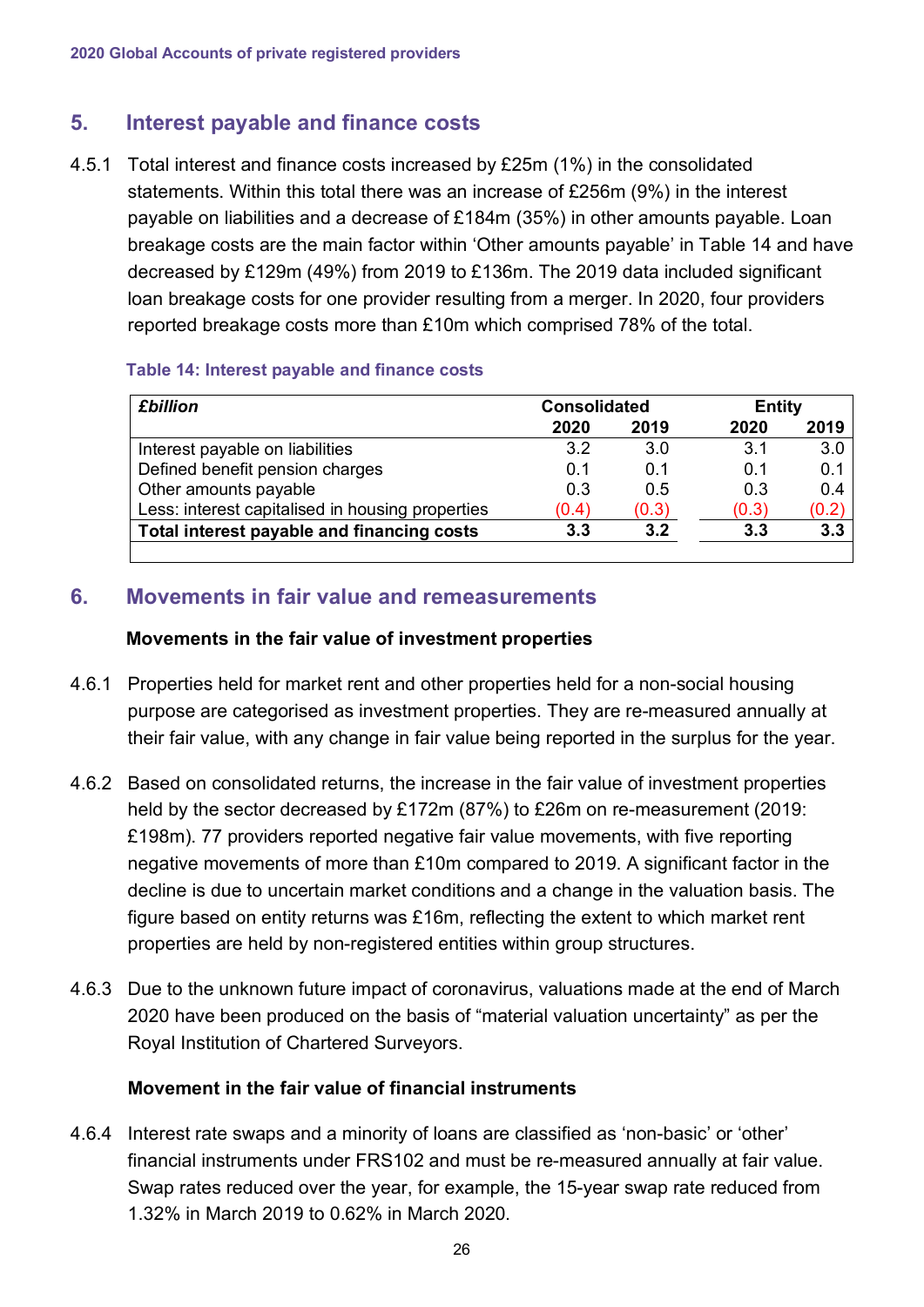4.6.5 Non-hedged financial instruments had an adverse movement of £112m, mainly driven by four providers with adverse movements of over £10m. In respect of hedged financial instruments, providers reported an adverse movement in the fair value of £280m, with one provider accounting for over 20% of this. Movements in the fair value of nonhedged financial instruments are included within the surplus, whereas hedged financial instruments are included within other comprehensive income.

## <span id="page-27-0"></span>**7. Fixed assets – housing properties**

#### **Table 15: Fixed asset housing properties**

| £bn                                                  | <b>Consolidated</b> | <b>Entity</b> |
|------------------------------------------------------|---------------------|---------------|
| Housing properties at cost or valuation              |                     |               |
| Properties held at cost                              | 167.3               | 163.8         |
| Properties held at valuation                         | 2.7                 | 2.7           |
| Total properties held at start of period             | 170.0               | 166.5         |
| <b>Additions</b>                                     |                     |               |
| Additions (new properties)                           | 10.2                | 9.3           |
| Additions (existing properties)                      | 1.9                 | 1.9           |
| <b>Disposals</b>                                     | (1.5)               | (1.5)         |
| Transfers and reclassifications <sup>18</sup>        | 2.2                 | 0.9           |
| Revaluation and other                                | 0.1                 | 0.5           |
| Total properties held at end of period               | 182.9               | 177.6         |
| <b>Depreciation and impairment</b>                   |                     |               |
| Total depreciation and impairment at start of period | 20.6                | 20.3          |
| Depreciation and Impairment charged in period        | 2.3                 | 2.3           |
| Released on disposal                                 | (0.4)               | (0.4)         |
| Revaluation and other                                | 0.1                 | 0.1           |
| Total depreciation and impairment at end of period   | 22.6                | 22.3          |
| Net book value at end of period:                     |                     |               |
| Properties held at cost                              | 158.0               | 153.0         |
| Properties held at valuation                         | 2.3                 | 2.3           |
|                                                      | 160.3               | 155.3         |
| Net book value at start of period <sup>19</sup>      | 149.4               | 146.1         |
|                                                      |                     |               |

<span id="page-27-1"></span><sup>&</sup>lt;sup>18</sup> Includes mergers where the acquisition method is used and the units are transferred/acquired during the year.

<span id="page-27-2"></span><sup>&</sup>lt;sup>19</sup> The net book value at the start of the period has been restated based on FVA returns submitted in 2020. The net book value on restatement excludes the value of housing properties transferred in the year where business combinations are accounted for using the acquisition method, and includes the value of housing properties reported by providers completing the FVA for the first time in 2020. The NBV of housing properties reported in the 2019 Global Accounts was £150.8bn based on consolidated returns (£146.6bn based on entity returns).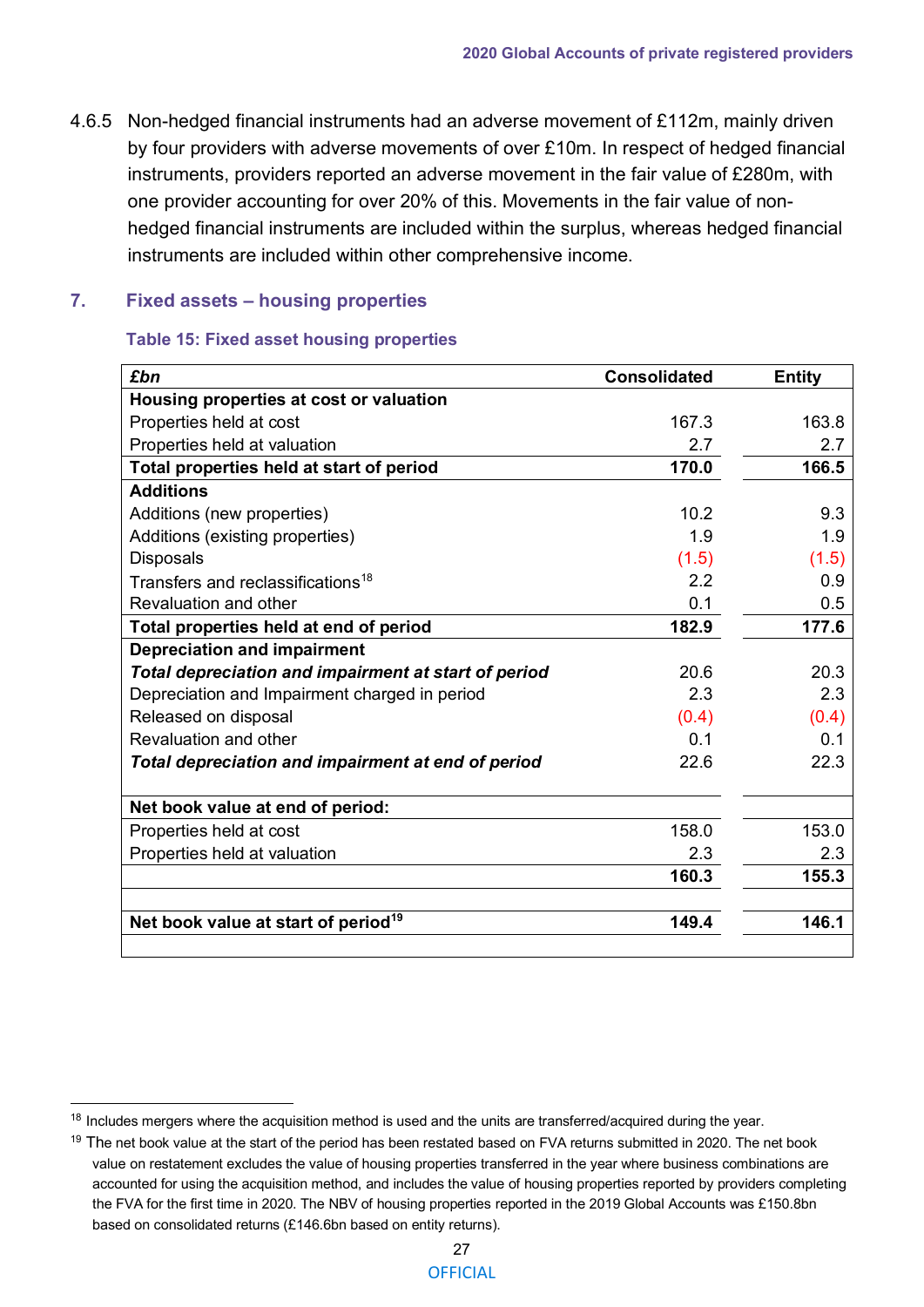- 4.7.1 The consolidated results for the sector report an increase of £12.9bn over the year in the gross book value of housing properties, to reach a total of £182.9bn at the end of March 2020. Movements during the year included:
	- £10.2bn of investment in new supply
	- £1.9bn worth of works to existing properties
	- stock disposals with a book value of £1.5bn
	- transfers (including transfers of engagements) from other RPs of £2.2bn
	- revaluation and other movements resulting in a net increase of £0.1bn.
- 4.7.2 A net total of £2.0bn was added to the sector's cumulative depreciation and impairment balance, resulting in a net book value of £160.3bn at March 2020. This represents an increase of £10.9bn (7%) during the year. Movements included:
	- £2.3bn worth of depreciation charges
	- £0.1bn worth of impairment charges
	- £0.4bn of charges released on disposal
	- revaluation and other movements resulting in a net increase of £0.1bn.

# <span id="page-28-0"></span>**8. Other fixed assets and investments**

#### **Table 16: Other fixed assets**

|                                      |      | <b>Consolidated</b> |      | <b>Entity</b> |
|--------------------------------------|------|---------------------|------|---------------|
| <b>£billion</b>                      | 2020 | 2019                | 2020 | 2019          |
| Amounts owed by group                |      | 0.0                 |      | 3.9           |
| Tangible fixed assets: Other         | 2.0  | 22                  | 1.9  | 2.0           |
| HomeBuy loans receivable             | 0.7  | 0.7                 | 0.6  | 0.7           |
| Intangible fixed assets and goodwill | 0.3  | 0.2                 | 0.2  | 0.1           |
| <b>Total</b>                         | 3.0  | 3.2                 | 2.7  | 6.7           |
|                                      |      |                     |      |               |

- 4.8.1 Following a change in the data collection, 'amounts owed by group' are now disclosed in 'Other current assets' (see Table 21). Other debtors due after one year are also now disclosed separately within other current assets, where in previous years these have been included within 'Tangible fixed assets: Other'.
- 4.8.2 Based on consolidated returns, other fixed assets were valued at £3.0bn. This consists primarily of tangible fixed assets other than housing properties, which account for 67% of the total. This includes items such as office buildings and IT equipment.
- 4.8.3 At the entity level, other fixed assets total £2.7bn. As with consolidated returns, other tangible fixed assets account for the largest proportion of the overall total, with 70% of assets falling within this category. Intangible fixed assets and goodwill accounts for 6% of the total, compared to 11% of the total in consolidated returns. This includes goodwill arising on acquisition and IT software.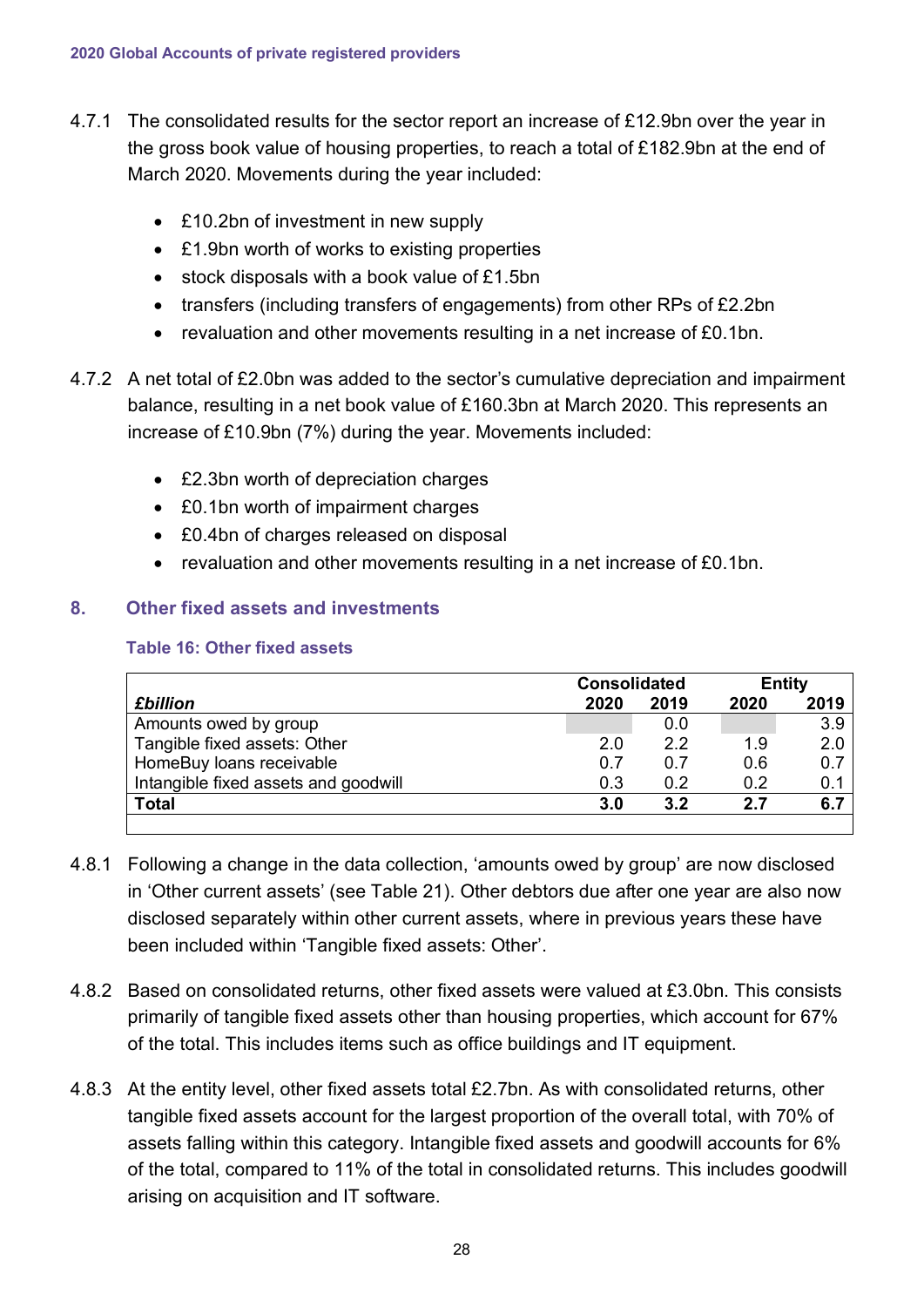#### **Table 17: Investments**

|                              | <b>Consolidated</b> | <b>Entity</b> |      |      |
|------------------------------|---------------------|---------------|------|------|
| <b>£billion</b>              | 2020                | 2019          | 2020 | 2019 |
| Investment properties        | 6.7                 | 6.2           | 3.9  | 3.7  |
| Investment in joint ventures | 1.2                 | 1.2           | 0.1  | 0.1  |
| Investment in associates     | 0.1                 | 0.1           | 0.0  | 0.2  |
| Investment in subsidiaries   | 0.0                 | 0.0           | 3.1  | 27   |
| Other investments            | 0.6                 | 0.6           | 0.6  | 0.6  |
| <b>Total</b>                 | 8.6                 | 8.1           | 7.9  | 7.4  |
|                              |                     |               |      |      |

- 4.8.4 The value of investment properties reported in consolidated accounts increased by £0.6bn (10%) to £6.7bn. The increase is comprised of additions of £0.5bn, and transfers and reclassifications of £0.1bn. The overall net movement in the fair value of investment properties was negligible, although 27 providers individually reported a revaluation increase or decrease in excess of £1m.
- 4.8.5 The total value of investment properties relates to both housing properties developed for market rent and commercial properties and includes £0.4bn relating to properties under construction. These activities are heavily concentrated within a small number of providers, with 11 groups reporting 75% of the sector total. At £3.9bn, the value disclosed in the entity accounts is substantially lower, reflecting the use of unregistered entities for this activity.

| Group | <b>Entity</b> |
|-------|---------------|
| 6.1   | 3.6           |
| 0.3   | 0.1           |
| 0.5   | 0.3           |
| 0.1   | 0.1           |
| 0.0   | 0.0           |
| (0.0) | (0.1)         |
| 6.7   | 3.9           |
| 0.4   | 0.2           |
|       |               |

#### **Table 18: Investment Properties**

4.8.6 There was no net change in the value of investments in joint ventures during the year. The re-classification of an investment into a subsidiary following a merger reported by one large provider offset the combined net increases reported across the rest of the sector. A total of 46 of the 210 groups in the dataset reported investments in joint ventures, with three large providers accounting for over 50% of the sector total. The value of investments in joint ventures is markedly lower in the entity level accounts as much of this activity is managed through non-registered entities.

<span id="page-29-0"></span><sup>&</sup>lt;sup>20</sup> The opening valuation has been restated based on FVA returns submitted in 2020. The opening valuation on restatement excludes the value of investment properties transferred in the year where business combinations are accounted for using the acquisition method, and includes the effects of prior period adjustments.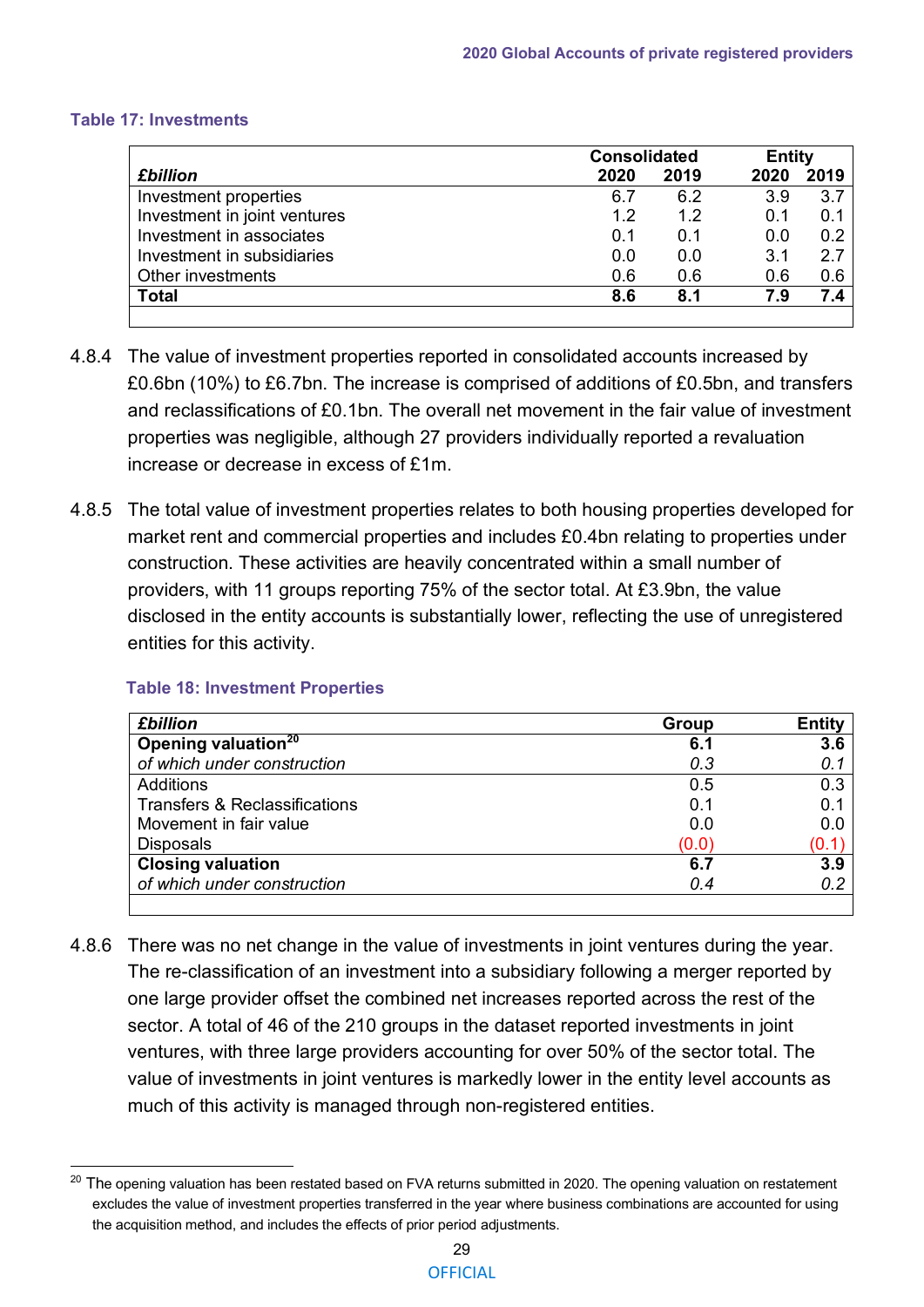- 4.8.7 The total value of investments in subsidiaries reported in the entity level accounts increased by £0.4bn (14%) to reach £3.1bn. Of the £0.4bn increase, £0.2bn is attributable to the re-classification of investments between 'investment in subsidiaries' and 'investment in associates'.
- 4.8.8 After this re-classification of investments, the value of investments in associates reported in the entity level accounts reduced by £176m to £41m. Over 85% of the remaining investment in associates was reported by two providers.

#### <span id="page-30-0"></span>**9. Current assets**

4.9.1 Total current assets held by consolidated groups increased by £0.9bn (5%) to reach £18.8bn. At entity level, total current assets increased by £6.1bn (42%) to £20.5bn. The large increase, particularly in the entity accounts, is due to the inclusion of amounts owed by group undertakings after one year and other debtors due after one year (see Table 21). These were previously disclosed as 'other fixed assets' (see Table 16) but are now included within 'other current assets' in Table 19 below.

#### **Table 19: Total current assets**

|      |                               | <b>Entity</b> |      |
|------|-------------------------------|---------------|------|
| 2020 | 2019                          | 2020          | 2019 |
|      | 71                            | 3.3           | 2.8  |
|      | 20                            | 17            | 1.5  |
|      | 7 3                           | 6.9           | 5.6  |
|      | 15                            | 8.6           | 4.5  |
|      | 18.0                          | 20.5          | 14.4 |
|      | 74<br>21<br>74<br>1.9<br>18.8 |               |      |

4.9.2 The total value of properties held for sale is considerably higher at consolidated level (£7.4bn compared to £3.3bn in entity returns), reflecting market sale developments undertaken by unregistered entities. Nearly 80% of the £7.4bn total relates to land and properties under construction rather than unsold completed properties. Properties held for sale are concentrated in a small number of providers; a total of 20 provider groups reported values in excess of £100m between them accounting for 75% of the sector total.

#### **Table 20: Cash and short-term investments**

|                                 |      | <b>Consolidated</b> |               | <b>Entity</b> |
|---------------------------------|------|---------------------|---------------|---------------|
| £ billion                       | 2020 | 2019                | 2020          | 2019          |
| Cash and cash equivalents       | 6.7  | 6.5                 | 5.4           | 5.1           |
| Short-term investments          | 0.7  | 0.8                 | $1.5^{\circ}$ | 0.5           |
| Cash and short-term investments | 7.4  |                     | 6.9           | 5.6           |
|                                 |      |                     |               |               |

4.9.3 Based on consolidated returns, cash and short-term investments increased by £0.1bn to £7.4bn. Cash held by the sector increased by 3% to £6.7bn, and short-term investments decreased by 10% to £0.7bn.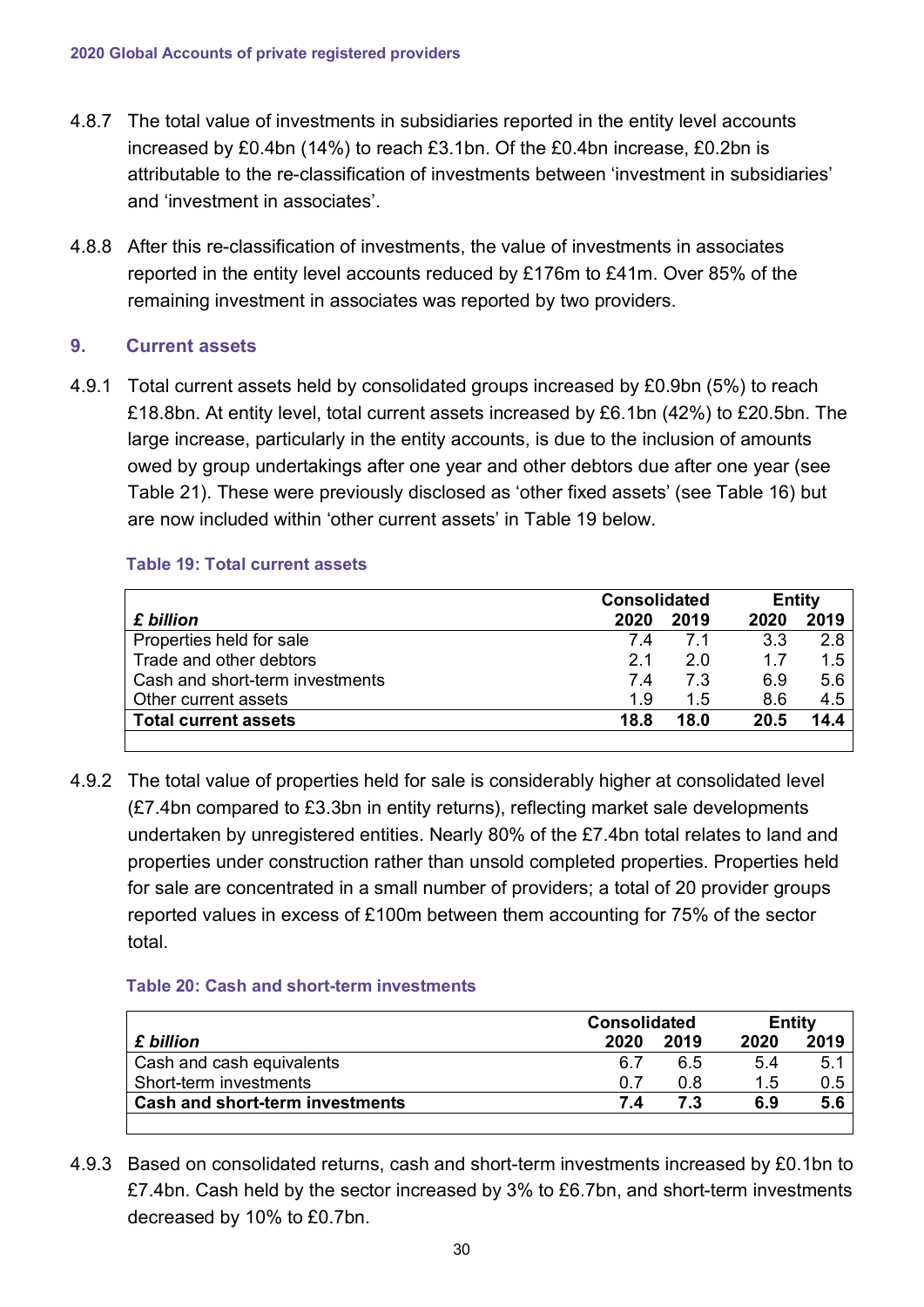4.9.4 At the entity level short-term investments increased by £1.0bn to £1.5bn. This is mainly due to one large provider reclassifying balances as short-term investments, where previously these had been disclosed as amounts owed by group undertakings. Without this adjustment, the entity level total would have remained at £0.5bn. Cash and cash equivalents increased by 5% to £5.4bn.

| <b>Consolidated</b> |      | <b>Entity</b> |      |
|---------------------|------|---------------|------|
| 2020                | 2019 | 2020          | 2019 |
| 0.1                 | 0.0  | 72            | 3.2  |
| 0.4                 | 0.5  | 0.4           | 0.5  |
| 0.1                 | 0.0  | 0.1           | 0.0  |
| 0.5                 |      | 0.3           |      |
| 0.7                 | 1 በ  | 0.6           | 0.8  |
| 1.9                 | 1.5  | 8.6           | 4.5  |
|                     |      |               |      |

#### **Table 21: Other current assets**

- 4.9.5 Amounts owed by group undertakings make up 83% of other current assets in entity level accounts. The large increase in the year is due to the inclusion of amounts owed after one year, which were previously disclosed as other fixed assets (see Table 16). Of the £7.2bn total reported, 80% is attributable to 17 associations reporting balances of more than £100m.
- 4.9.6 Amounts owed by group undertakings are eliminated on consolidation in group accounts. The small balance reported at consolidated level relates to groups where there is an unregistered parent which is therefore excluded from the submitted data, or where there are balances due from jointly controlled entities.
- 4.9.7 At both consolidated and entity level, refurbishment obligations decreased by 7% to  $f(0.4$ bn.
- 4.9.8 The fair value of derivative financial instruments increased to £0.1bn at both group and entity level. This is reported by providers making use of freestanding interest rate swaps or currency hedges, where the value of the cash flows due to the provider is greater than those due to the counterparty. In 2020 returns, there were five provider groups reporting a derivative financial instrument current asset.
- 4.9.9 Other debtors due after one year have been disclosed separately for the first time in 2020. These amount to £0.5bn in consolidated returns and £0.3bn in entity returns.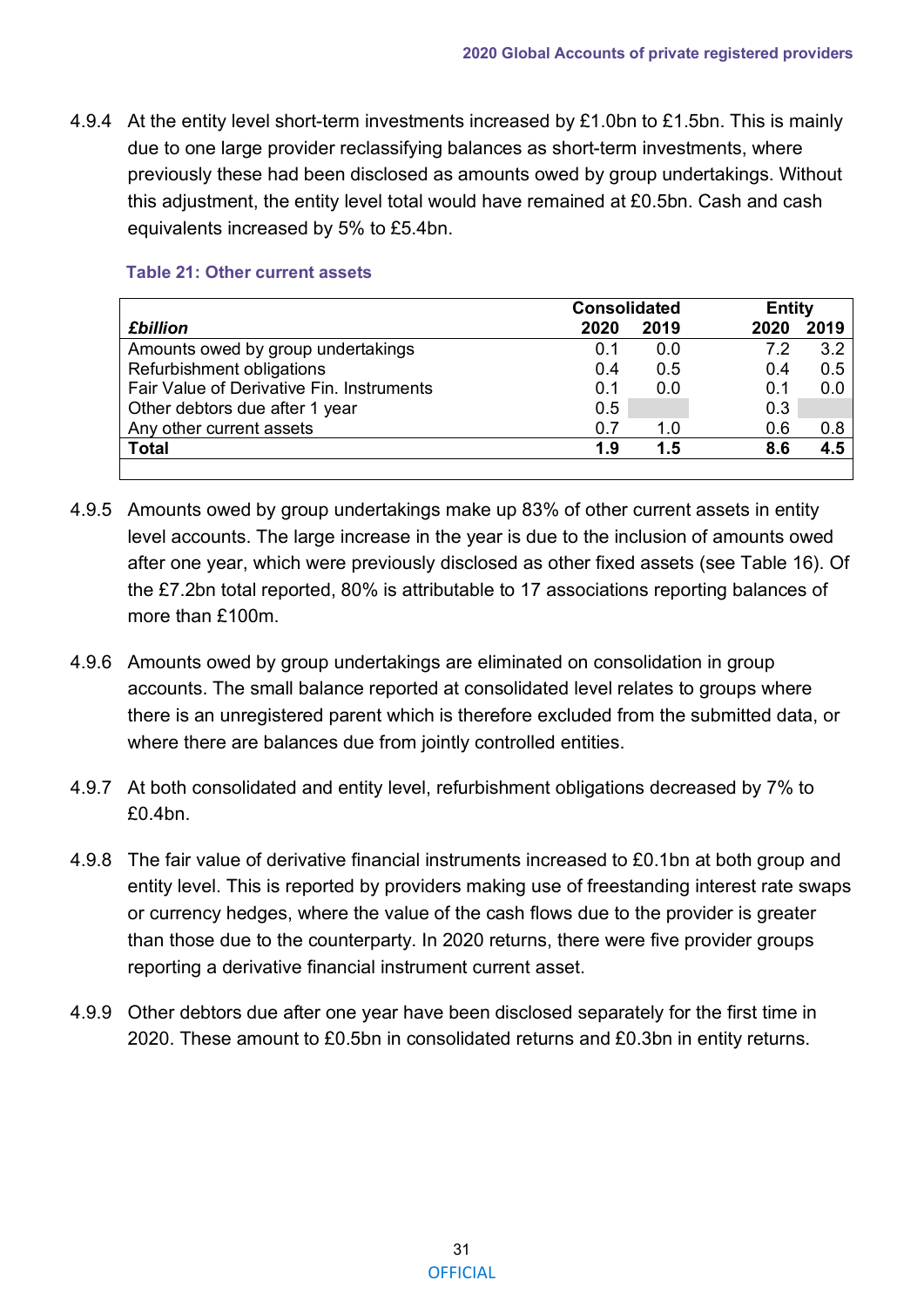#### <span id="page-32-0"></span>**10. Other current liabilities**

4.10.1 The total amount of other current liabilities reported in the consolidated group accounts increased by £0.5bn (9%) to £6.2bn. At the entity level the total amount reached £6.1bn; an increase of 8% in the year. In both sets of accounts, the largest item is accruals and deferred income, representing 44% of the consolidated group total and 32% of the entity total.

#### **Table 22: Other current liabilities**

|                                             | <b>Consolidated</b> |      | <b>Entity</b> |      |
|---------------------------------------------|---------------------|------|---------------|------|
| <b>£billion</b>                             | 2020                | 2019 | 2020          | 2019 |
| <b>Trade creditors</b>                      | 0.8                 | 0.7  | 0.6           | 0.5  |
| Rent and service charge received in advance | 0.5                 | 0.5  | 0.6           | 0.5  |
| Amounts owed to group undertakings          | 0.0                 | 0.0  | 1.3           | 1.3  |
| <b>RCGF and DPF</b>                         | 0.4                 | 0.3  | 0.4           | 0.3  |
| Accruals and deferred income                | 2.7                 | 2.6  | 1.9           | 1.9  |
| Pension deficit contribution liability      | 0.0                 | 0.0  | 0.0           | 0.0  |
| Other                                       | 1.7                 | 1.6  | 1.3           | 1.1  |
| <b>Total</b>                                | 6.2                 | 5.8  | 6.1           | 5.6  |
|                                             |                     |      |               |      |

- 4.10.2 Amounts owed to group undertakings account for 22% of the entity total and remained at £1.3bn in 2020. These liabilities are eliminated on consolidation in group accounts.
- 4.10.3 'Other' current liabilities have increased by £0.1bn (7%) in consolidated group accounts, and by £0.2bn (18%) in entity accounts. This category includes various miscellaneous creditor balances, including development retention balances, grant received in advance and leaseholder sinking funds.

#### <span id="page-32-1"></span>**11. Debt**

4.11.1 At consolidated group level, total debt held by the sector increased by £6.2bn (8%) to reach £83.1bn. In entity returns debt increased by £6.6bn (9%) to £81.8bn.

|                                    | <b>Consolidated</b> |      | <b>Entity</b> |      |
|------------------------------------|---------------------|------|---------------|------|
| <b>£billion</b>                    | 2020                | 2019 | 2020          | 2019 |
| Short-term loans                   | 2.6                 | 1.9  | 2.6           | 1.9  |
| Long-term loans                    | 79.5                | 74.5 | 63.0          | 59.5 |
| Amounts owed to group undertakings | 0.4                 | 0.0  | 15.7          | 13.5 |
| Finance lease obligations          | 0.7                 | 0.6  | 0.5           | 0.4  |
| <b>Total</b>                       | 83.1                | 76.9 | 81.8          | 75.3 |
|                                    |                     |      |               |      |

**Table 23: Debt**

4.11.2 Short-term loans have increased by 41% in consolidated group accounts and by 40% in entity accounts, with both reaching £2.6bn in 2020. The increase is due mainly to one large provider undertaking a voluntary refinancing exercise, which resulted in £0.5bn worth of loans, previously classified as long-term loans, becoming due within one year.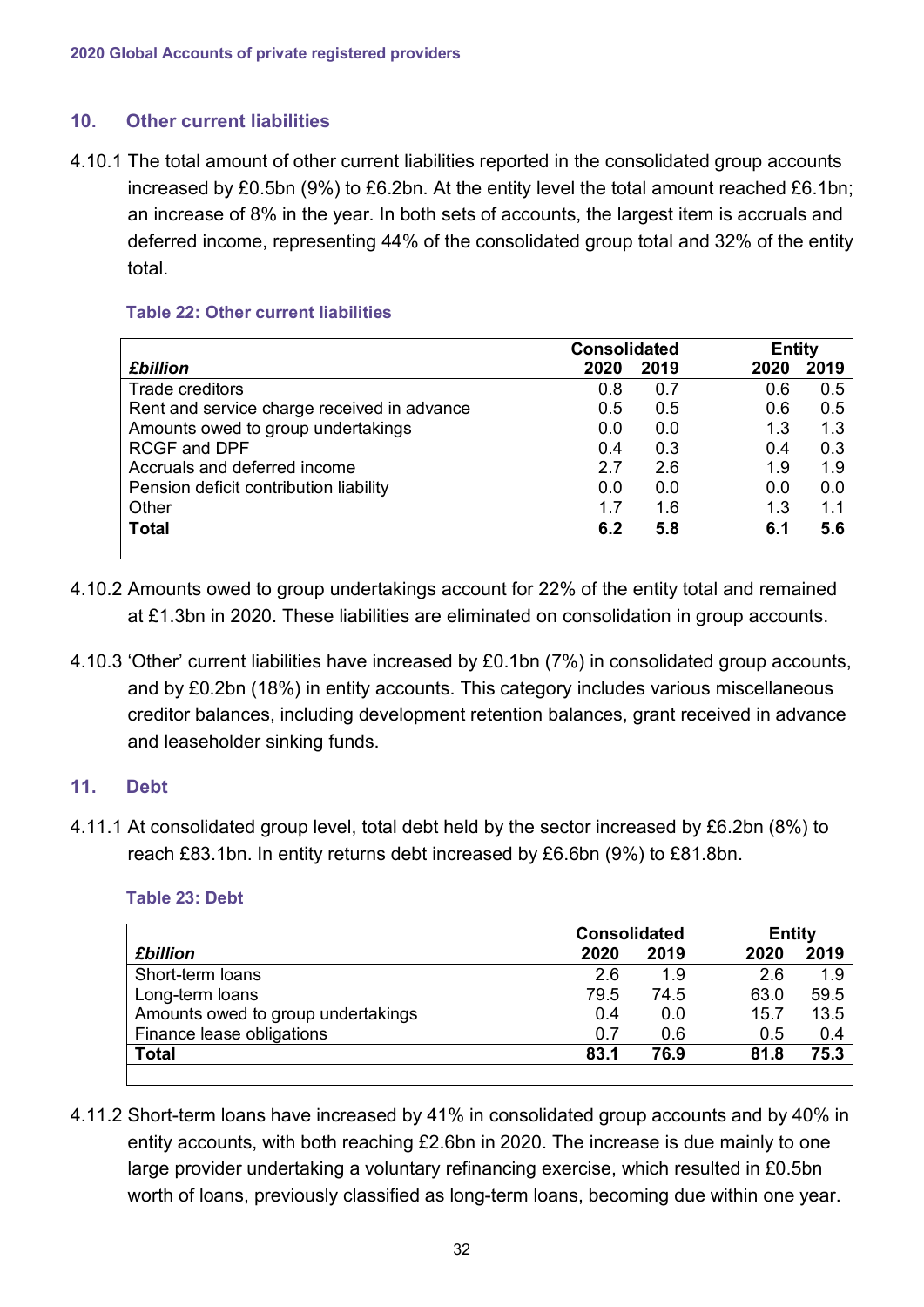- 4.11.3 At group level, long-term loans have increased by £5.0bn (7%) to reach £79.5bn. A total of 18 providers reported an increase in long-term debt of £0.1bn or more, and the addition of two new providers to the dataset has added an additional £0.6bn to the sector total. At entity level, long-term debt has increased by £3.5bn (6%) to £63.0bn.
- 4.11.4 Amounts owed by group undertakings account for 19% of total entity debt and increased by 16% during the year to reach £15.7bn. These liabilities are eliminated on consolidation in group accounts. The unconsolidated balance of £0.4bn disclosed in group accounts relates mainly to two providers, both with an unregistered parent, where wider group balances are not included within the data return.

# <span id="page-33-0"></span>**12. Capital grant**

- 4.12.1 At consolidated group level, the total capital grant reported within creditors (due within one year and after one year) has increased by £1.2bn<sup>21</sup> (3%), to reach £38.1bn. The increase in the year includes the following:
	- New grant totalling £1.7bn was received during the year.
	- Grant of £450m was amortised and recognised in income. The majority of housing properties are held at cost with deferred capital grant being held as a creditor in the SOFP and released to income over the useful life of the asset (the accrual model).
	- A further £30m was released to income under the performance model, where providers hold properties at valuation and recognise grant as income on scheme completion.

<span id="page-33-2"></span><span id="page-33-1"></span><sup>&</sup>lt;sup>21</sup> The increase is calculated based on restated FVA returns submitted in 2020. The opening value on restatement excludes the value of grant transferred in the year where business combinations are accounted for using the acquisition method, without which the increase would have been £1.0bn.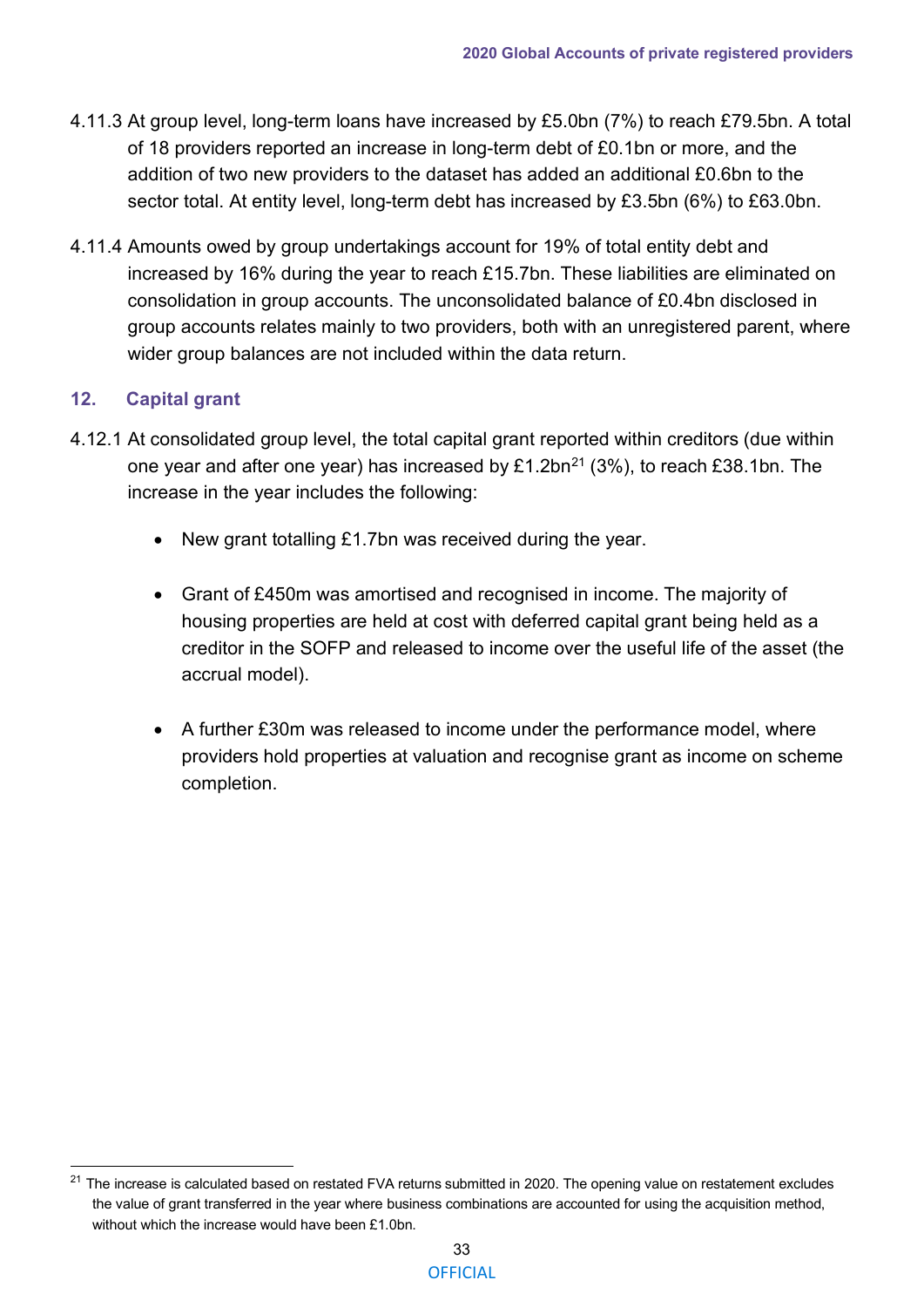# **13. Other long-term creditors**

4.13.1 At consolidated group level, other long-term creditors have increased by £0.2bn (6%) to reach £4.6bn. At entity level, an increase of £0.2bn (5%) has been reported.

|                                             | <b>Consolidated</b> |      | <b>Entity</b> |      |
|---------------------------------------------|---------------------|------|---------------|------|
| <b>£billion</b>                             | 2020                | 2019 | 2020          | 2019 |
| Fair value derivative financial instruments | 2.6                 | 2.3  | 1.9           | 1.7  |
| HomeBuy grant                               | 0.3                 | 0.4  | 0.3           | 0.4  |
| <b>RCGF</b>                                 | 0.7                 | 0.7  | 0.7           | 0.7  |
| Pension deficit contribution liability      | 0.0                 | 0.1  | 0.0           | 0.1  |
| Other                                       | 1.0                 | 0.9  | 0.7           | 0.7  |
| <b>Total</b>                                | 4.6                 | 4.4  | 3.7           | 3.5  |
|                                             |                     |      |               |      |

#### **Table 24: Other long-term creditors**

- 4.13.2 A total of 41 groups disclosed derivative financial instruments at fair value as a longterm creditor. These are providers that have utilised standalone interest rate swaps to fix the interest payable on variable rate debt and where the value of the cash flows due to the counterparty is greater than those due to the provider. Over half of the sector total is reported by nine providers that have recognised a liability in excess of £100m.
- 4.13.3 The total liability reported in consolidated group accounts has increased by £0.3bn (15%) since 2019. For most providers, the liability increases as interest rates decrease, and the increase from 2019 reflects the sharp fall in swap rates that resulted from the outbreak of the coronavirus pandemic in early 2020.

#### <span id="page-34-0"></span>**14. Provisions**

- 4.14.1 The provision reported in respect of pension liabilities is covered in Note 19 Pensions.
- 4.14.2 Based on consolidated returns, other provisions disclosed by the sector remained the same at £0.8bn. Of this, £0.5bn (2019: £0.5bn) relates to obligations to undertake refurbishment work where a stock transfer provider has entered into an agreement with a local authority. Providers must recognise both a payment in advance (creditor) and a prepayment (debtor), the latter is reported within current assets – see Table 21.

#### <span id="page-34-1"></span>**15. Reserves**

- 4.15.1 The total reserves within the consolidated group accounts (Table 7) increased by 7% during the year to £55.7bn (entity: 8%, £54.9bn). The majority of this relates to the annual surplus recognised in the year.
- 4.15.2 Reserves are not 'cash backed' as the surpluses transferred to the SOFP are reinvested in providers' businesses, including major repairs of existing stock and the development of new homes.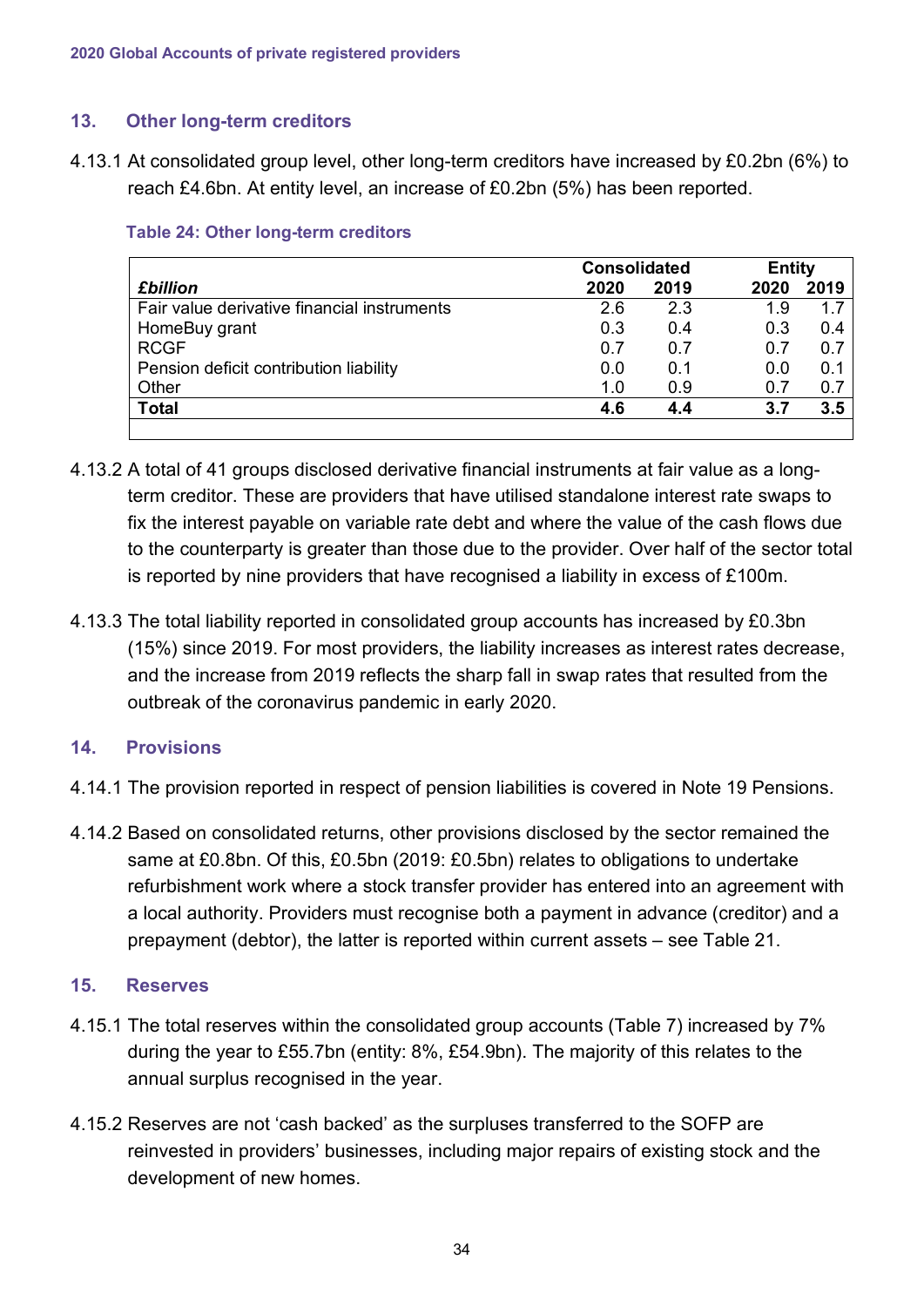- 4.15.3 Based on consolidated returns, the income and expenditure reserves increased by 9% to £44.5bn and the revaluation reserve also increased by 2% to £12.1bn. An unrealised surplus on the revaluation of housing properties of £83m was partially offset by the release of revaluation reserves following the disposal of fixed asset housing properties.
- 4.15.4 Other reserves, as reported in the SOFP (Table 8) are further broken down in Table 25 below

#### **Table 25: Other reserves**

|                            | <b>Consolidated</b> |       |       | <b>Entity</b> |  |
|----------------------------|---------------------|-------|-------|---------------|--|
| <b>£billion</b>            | 2020                | 2019  | 2020  | 2019          |  |
| <b>Restricted reserves</b> | 0.2                 | 0.2   | 0.2   | 0.2           |  |
| Cashflow hedge reserves    | (1.5)               | (1.3) | (1.2) |               |  |
| Other reserves             | 0.5                 | 0.4   | 0.5   | 0.4           |  |
| <b>Total</b>               | (0.9)               | (0.7) | (0.6) | (0.4)         |  |
|                            |                     |       |       |               |  |

4.15.5 In most cases where providers have applied hedge accounting in respect of interest rate swaps, a negative hedge reserve is recognised. The aggregate hedge flow reserve reported by the sector decreased by £0.2bn.

#### <span id="page-35-0"></span>**16. Operating leases**

- 4.16.1 The total amount of future obligations under operating leases disclosed in the financial statements has reduced by £0.1bn (7%) to £1.9bn. The reduction was largely due to two providers previously with substantial operating leases adopting the IFRS 16 accounting standard which results in operating leases being taken onto the SOFP. There remain four providers with operating lease commitments in excess of £100m, together accounting for 59% of the total.
- 4.16.2 Two providers operating a lease-based business model together account for 27%  $(£0.5bn)$  of the total lease obligations<sup>[22](#page-35-1)</sup>.

|                                            | <b>Consolidated</b> |      |      | <b>Entity</b> |  |
|--------------------------------------------|---------------------|------|------|---------------|--|
| £ billion                                  | 2020                | 2019 | 2020 | 2019          |  |
| Amounts payable not later than one year    | 0.2                 | 0.2  | 0.2  | 0.2           |  |
| Amounts payable between one and five years | 0.5                 | 0.5  | 0.5  | 0.4           |  |
| Amounts payable later than five years      | 12                  | 1.3  | 12   | 1.3           |  |
| <b>Total</b>                               | 1.9                 | 20   | 1.8  | 1.9           |  |
|                                            |                     |      |      |               |  |

#### **Table 26: Operating leases**

<span id="page-35-1"></span> $22$  There are other lease-based providers who are not included in the dataset. The providers have non-typical financial year ends and are not required to submit FVA data within timescales that would allow their inclusion in this publication.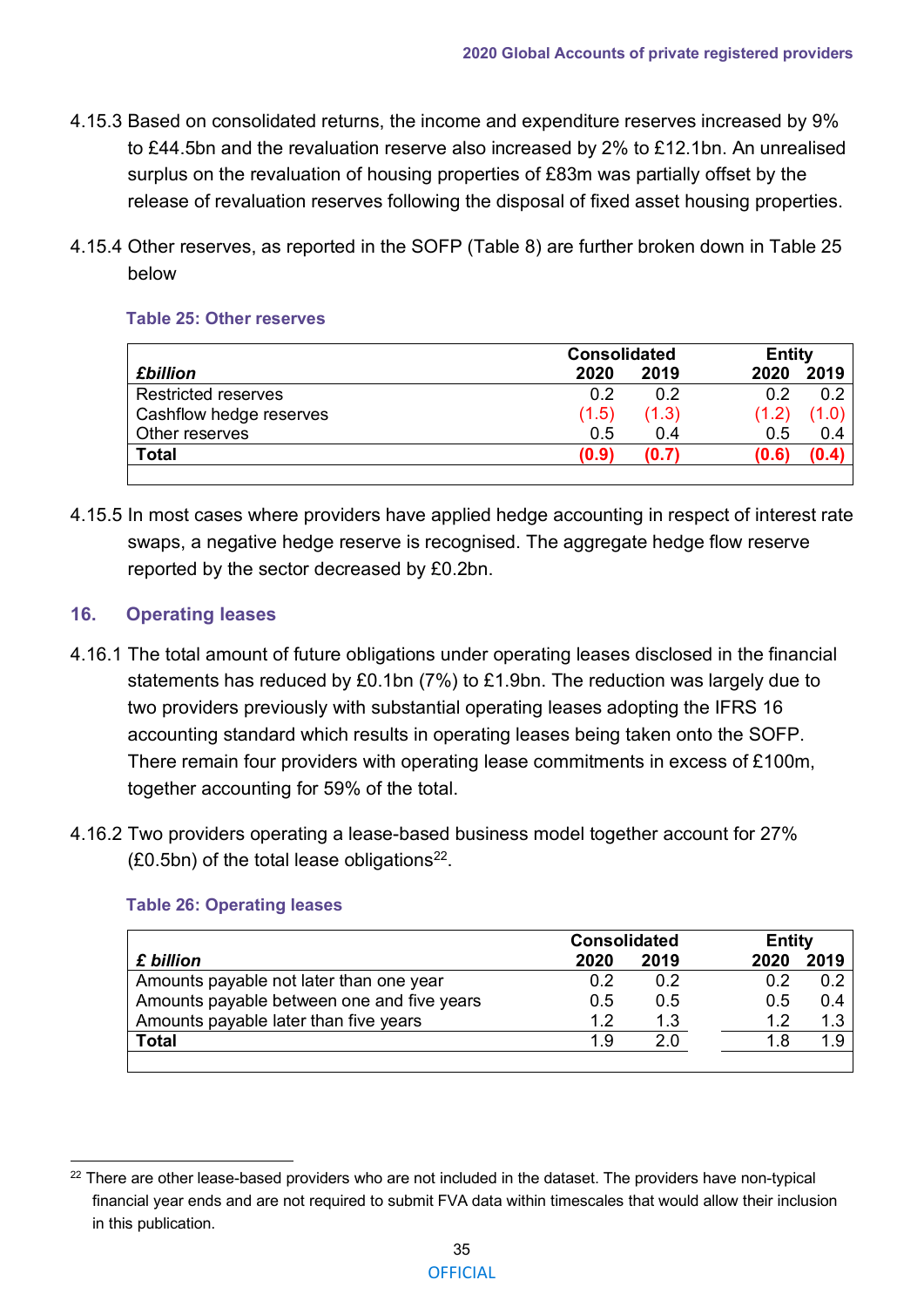# <span id="page-36-0"></span>**17. Capital commitments**

4.17.1 As a note to published accounts, providers must disclose the value of contracts for capital expenditure that are not provided for in the primary financial statements. In addition, they must also disclose the value of capital expenditure that has been approved by the board but not contracted for.

## **Table 27: Capital commitments**

|                                              | <b>Consolidated</b> |      |      | <b>Entity</b> |  |
|----------------------------------------------|---------------------|------|------|---------------|--|
| £ billion                                    | 2020                | 2019 | 2020 | 2019          |  |
| Expenditure contracted but not accounted for | 19.4                | 14.3 | 15.3 | 114           |  |
| Expenditure approved but not contracted for  | 17.5                | 18.6 | 13.1 | 13.2          |  |
| <b>Total</b>                                 | 36.8                | 33.0 | 28.4 | 24.6          |  |
|                                              |                     |      |      |               |  |

4.17.2 Based on consolidated returns, future capital expenditure contracted for has increased by 35% to £19.4bn. £1.3bn of this £5bn increase is attributable to one provider who was not included in the 2019 Global Accounts. Future capital expenditure commitments are concentrated in several large provider groups. Fourteen providers disclosed capital commitments in excess of £750m each – together these accounted for 54% of the £36.8bn total.

## <span id="page-36-1"></span>**18. Units**

#### **Table 28: Social housing units owned**

| Unit numbers ('000s)          | <b>Consolidated</b> | <b>Entity</b> |
|-------------------------------|---------------------|---------------|
| 2019 closing units owned      | 2,683               | 2,650         |
| <b>Restatements</b>           | (26                 | (14)          |
| <b>Opening units owned</b>    | 2,657               | 2,636         |
| Units developed               | 49                  | 48            |
| Units sold / demolished       | (15)                | (15)          |
| Transfers and other movements | 26                  | 13            |
| <b>Closing units owned</b>    | 2,717               | 2,682         |
| Units managed but not owned   | 51                  | 71            |
| Units managed and / or owned  | 2,768               | 2,753         |
|                               |                     |               |

- 4.18.1 The number of social units developed increased from 45,000 in 2019 to 49,000 in 2020. The total number of units owned increased by 35,000 from the figure reported in 2019 to 2,717,000. In total, providers also reported a further 51,000 social units which they manage on behalf of another organisation but do not own.
- 4.18.2 Restatements between the 2019 and 2020 returns include results of merger activity where units included in the 2019 closing total are not shown in the 2020 opening total. Where this is the case the units will instead be included in the 'transfers and other movements' line.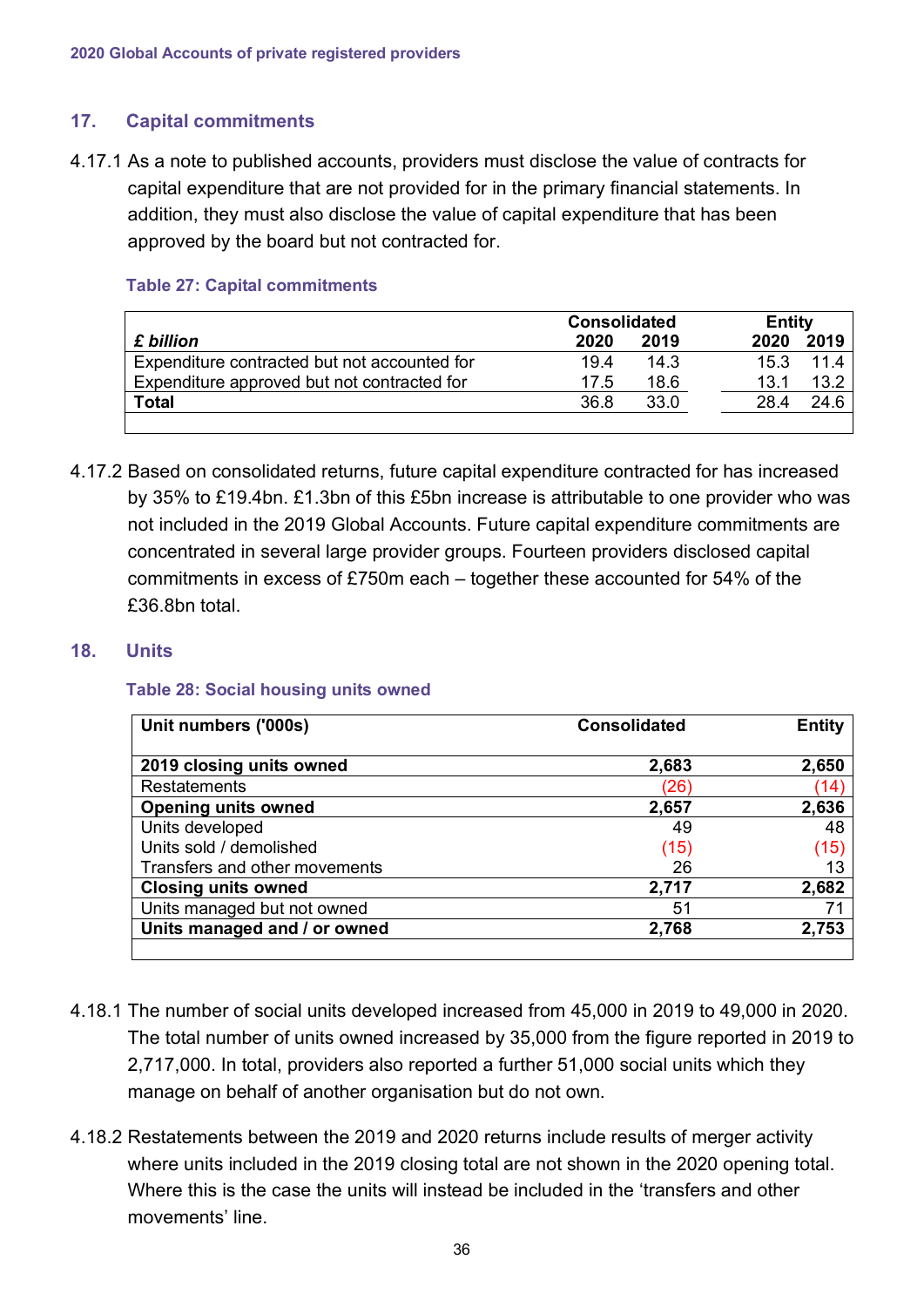| Unit numbers ('000s)            | <b>Consolidated</b> | <b>Entity</b><br>33 |  |
|---------------------------------|---------------------|---------------------|--|
| 2019 Closing units owned        | 52                  |                     |  |
| Restatements                    | 2                   |                     |  |
| <b>Opening units owned</b>      | 54                  | 35                  |  |
| New units developed or acquired | 2                   |                     |  |
| Units sold / demolished         |                     |                     |  |
| Transfers and other             |                     |                     |  |
| <b>Closing units owned</b>      | 55                  | 34                  |  |
| Units managed but not owned     | 39                  | 12                  |  |
| Units managed and / or owned    | 94                  | 46                  |  |

#### **Table 29: Non-social housing units owned**

- 4.18.3 The number of non-social homes owned in consolidated returns is greater than that included in entity returns. This reflects the extent to which non-social housing activity is delivered within non-registered entities within group structures.
- 4.18.4 Based on consolidated returns, 1,600 new non-social rent units were developed in the year. Excluding restatements, the total number of non-social homes owned by the sector increased by 1,000 to 55,000. In total, providers also reported a further 39,000 non-social units which they manage on behalf of another organisation but do not own, 77% of these units are managed by one provider.
- 4.18.5 In addition to the note on non-social housing units, the FVA template includes disclosures relating to the number of outright sale units developed and sold. Based on consolidated returns, 6,700 new outright sale units were completed in the year – an increase of 1,800 from 2019. In total 67 providers reported outright sale development activity with 17 completing more than 100 units and accounting for 79% of the total.

#### <span id="page-37-0"></span>**19. Pensions**

- 4.19.1 Actuarial gains and losses on pension schemes fluctuate year-on-year. In 2020, based on consolidated returns, an overall actuarial gain of £1.1bn was reported, following a loss of £0.4bn being recognised in 2019. The actuarial gain is reflected by the movement in total pension provision for liabilities, which has reduced by £1.1bn (34%) to £2.1bn (2019: £3.1bn).
- 4.19.2 The change in provision and associated gain or loss reported in other comprehensive income arises as a result of movements in underlying actuarial assumptions. These include projected changes in inflation, the rate of increase in the level of pensions paid, future salary increases, a discount rate linked to gilts, and mortality assumptions in relation to how long a pension is expected to be paid. In 2020, lower inflation assumptions, reduced expectations for future salary growth and reductions in future pension payment increases combined to decrease liabilities, resulting in an actuarial gain for the year.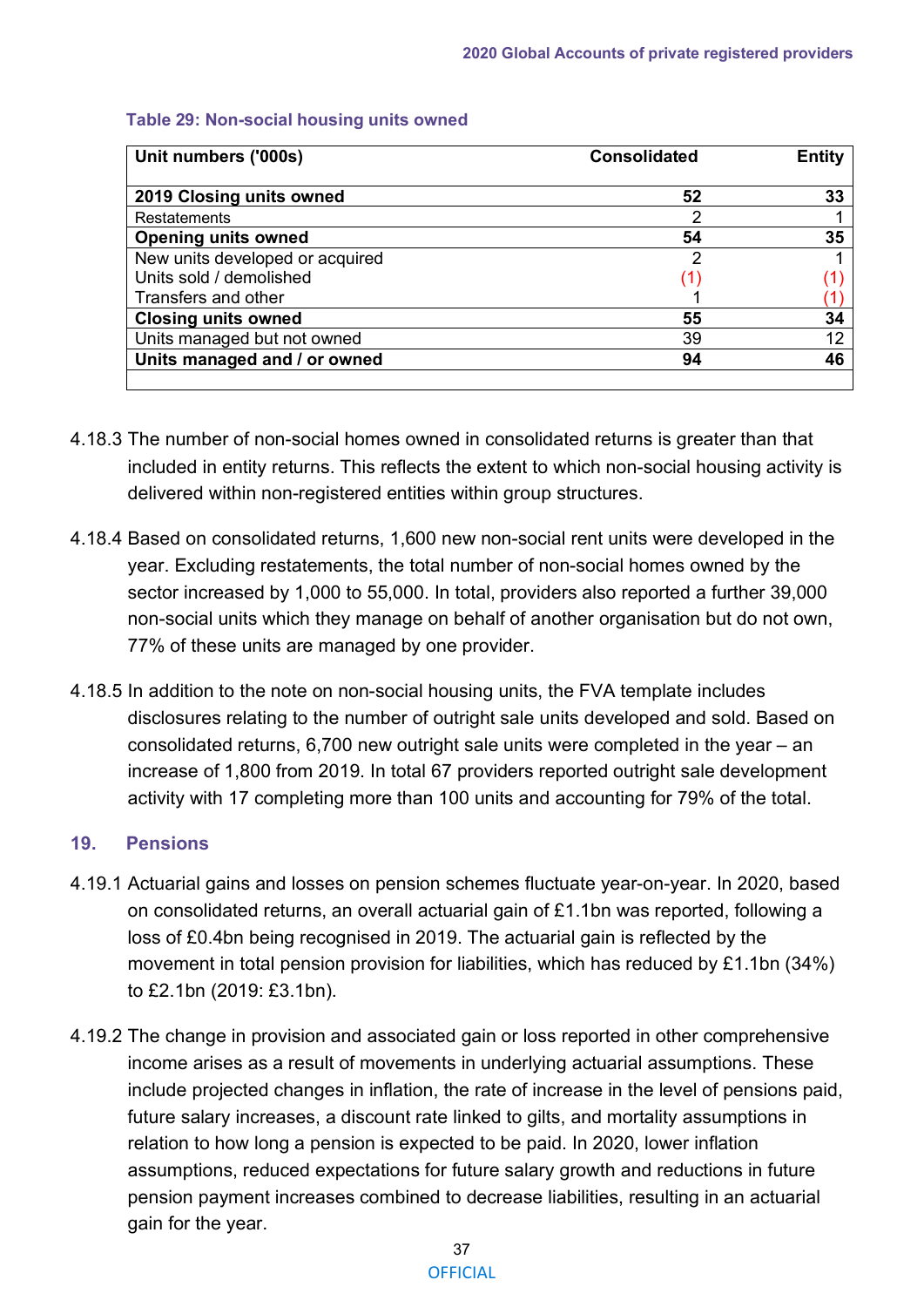- 4.19.3 In 2019, providers participating in the Social Housing Pension Scheme were able to account for obligations using defined benefit accounting for the first time. In previous years, sufficient information was not available to facilitate this, and defined contribution accounting had to be used instead. The effect of this was to remove the liability for deficit repayment contributions that was previously disclosed within creditors, and to instead disclose the overall pension obligation, net of plan assets, as a provision for future liabilities. A one-off adjustment of £0.4bn was made to recognise the liability, which was included within other comprehensive income in 2019.
- 4.19.4 In 2020, there have been no further adjustments, and the amount disclosed within creditor balances has now reduced to £32m (2019: £78m). Any remaining amounts disclosed within creditors relate to defined contribution schemes, and typically represent the month delay in paying over employer and employee contributions. With defined contribution schemes providers contribute a fixed amount but have no obligation to cover shortfalls in the pension scheme.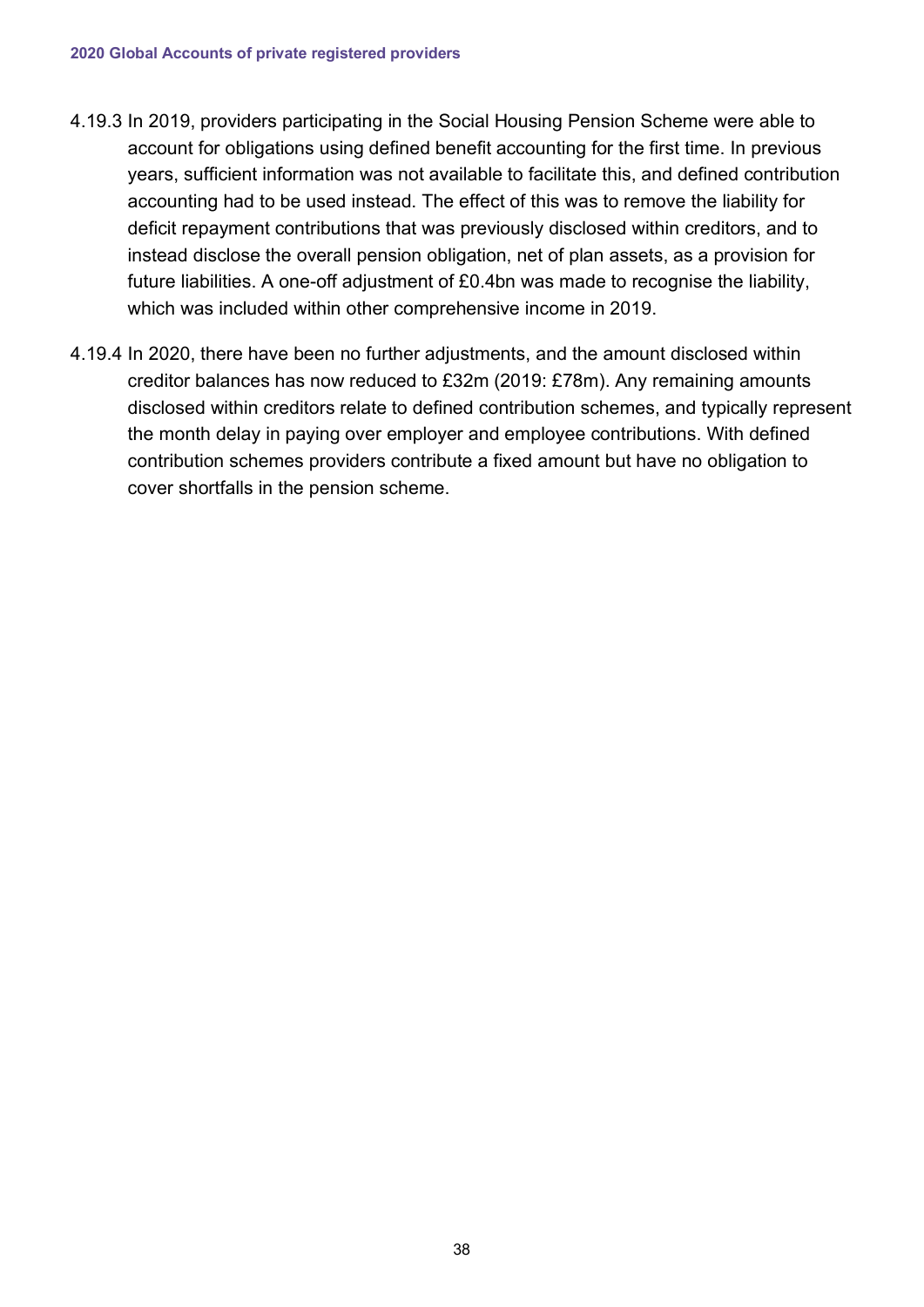# <span id="page-39-0"></span>**5. Annex – Financial forecasts**

5.1 This section of the report provides an overview of data submitted to RSH in relation to providers' current business plans.

# **Background**

- 5.2 Financial forecast returns (FFRs) are collected from all providers owning and/or managing more than 1,000 units. The returns set out the financial elements of providers' business plans in a standardised form and include 30 year $^{23}$  $^{23}$  $^{23}$  projections of the key financial statements plus further details of development plans and the key financial assumptions used.
- 5.3 The forecasts are submitted on a consolidated group basis and therefore include nonsocial housing activity undertaken by unregistered subsidiaries within the group.
- 5.4 FFRs are normally submitted in June each year. The deadline for the 2020 returns was extended to the end of September in order that business plans could be revised to reflect the developing situation in relation to the Coronavirus pandemic and to manage the regulatory burden placed on providers.

# **Context**

- 5.5 The data in this report is based on the 208 FFRs submitted in September 2020 and focusses on the first five years of the plans, that is the period from April 2020 to March 2025. It also draws on the submissions from previous years to identify some of the key changes in this round of forecasts. Business plans are considered commercially sensitive and therefore the dis-aggregated data source will not be made publicly available.
- 5.6 Providers' business plans represent their view of a range of key factors at a given point in time. As such there can be substantial changes made to forecasts between years. There are currently several key factors impacting on providers which resulted in some marked changes to the 2020 forecasts in comparison to 2019 and are likely to bring further changes in future years. These include:
	- Short-term impact of coronavirus lockdowns
	- Changes to the housing market impacting on outright sale activity
	- Changes to interest rate forecasts
	- Increases to fire and building safety spend
	- Future environmental and energy efficiency requirements

<span id="page-39-1"></span> $23$  Three providers without substantial development plans submitted 5-year forecasts in 2020.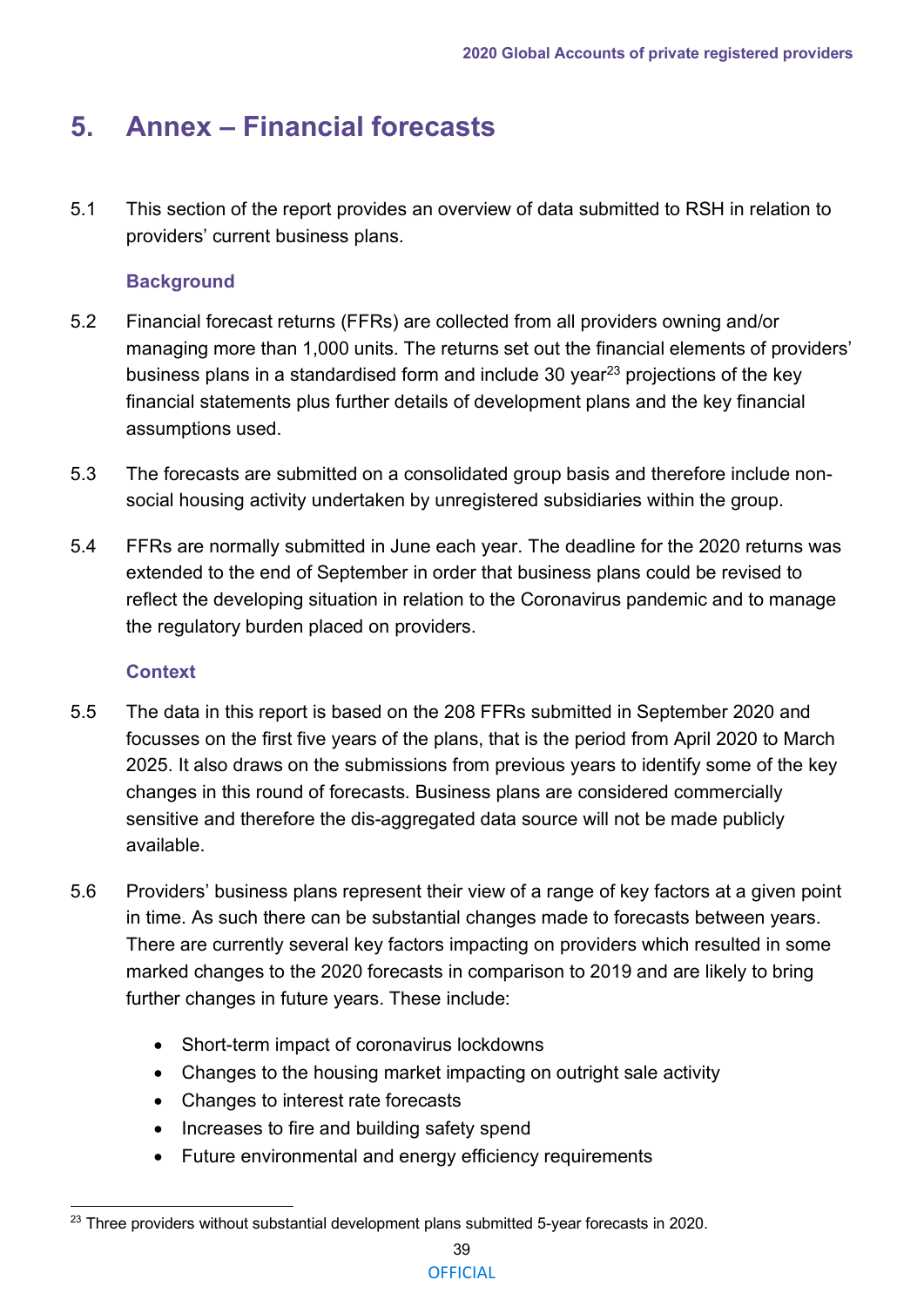# **Financial Statements**

5.7 At an aggregate level, the sector continues to forecast surpluses as set out in the table below. Forecasts for the year ending March 2021 reflect a reduction in operating income due to the impact of the coronavirus lockdowns. Subsequent forecasts project a recovery but remain weaker than previous forecasts.

| <b>£billion</b>              | 2021<br>(FY1) | 2022<br>(FY2) | 2023<br>(FY3) | 2024<br>(FY4) | 2025<br>(FY5) |
|------------------------------|---------------|---------------|---------------|---------------|---------------|
| Turnover                     | 21.7          | 24.2          | 25.6          | 26.9          | 28.2          |
| <b>Operating Costs</b>       | (16.9)        | (18.6)        | (19.4)        | (20.0)        | (20.7)        |
| <b>Operating Surplus</b>     | 4.8           | 5.6           | 6.2           | 6.9           | 7.5           |
| Surplus on fixed asset sales | 0.7           | 0.8           | 0.8           | 0.8           | 0.8           |
| Net interest costs           | (3.2)         | (3.1)         | (3.2)         | (3.4)         | (3.6)         |
| Other items                  | 0.1           | 0.2           | 0.2           | 0.2           | 0.2           |
| Surplus for the year         | 2.4           | 3.5           | 4.1           | 4.5           | 4.9           |

#### **Table 30: Headline Statement of Comprehensive Income (FFR 2020)**

5.8 Over the first five forecast years, the total operating surplus is forecast to be £31bn. This is a reduction of £3.8bn (11%) in comparison to the 2019 forecasts and is illustrated in Figure 9 below. Total surplus (after fixed asset sales and finance costs) shows a 14% reduction over the same period.





5.9 The table overleaf shows the forecast growth in the sector's balance sheet. Total sector assets are forecast to reach £236bn (an increase of 32% on 2020) by the end of year 5. The increase is driven by investment in housing properties.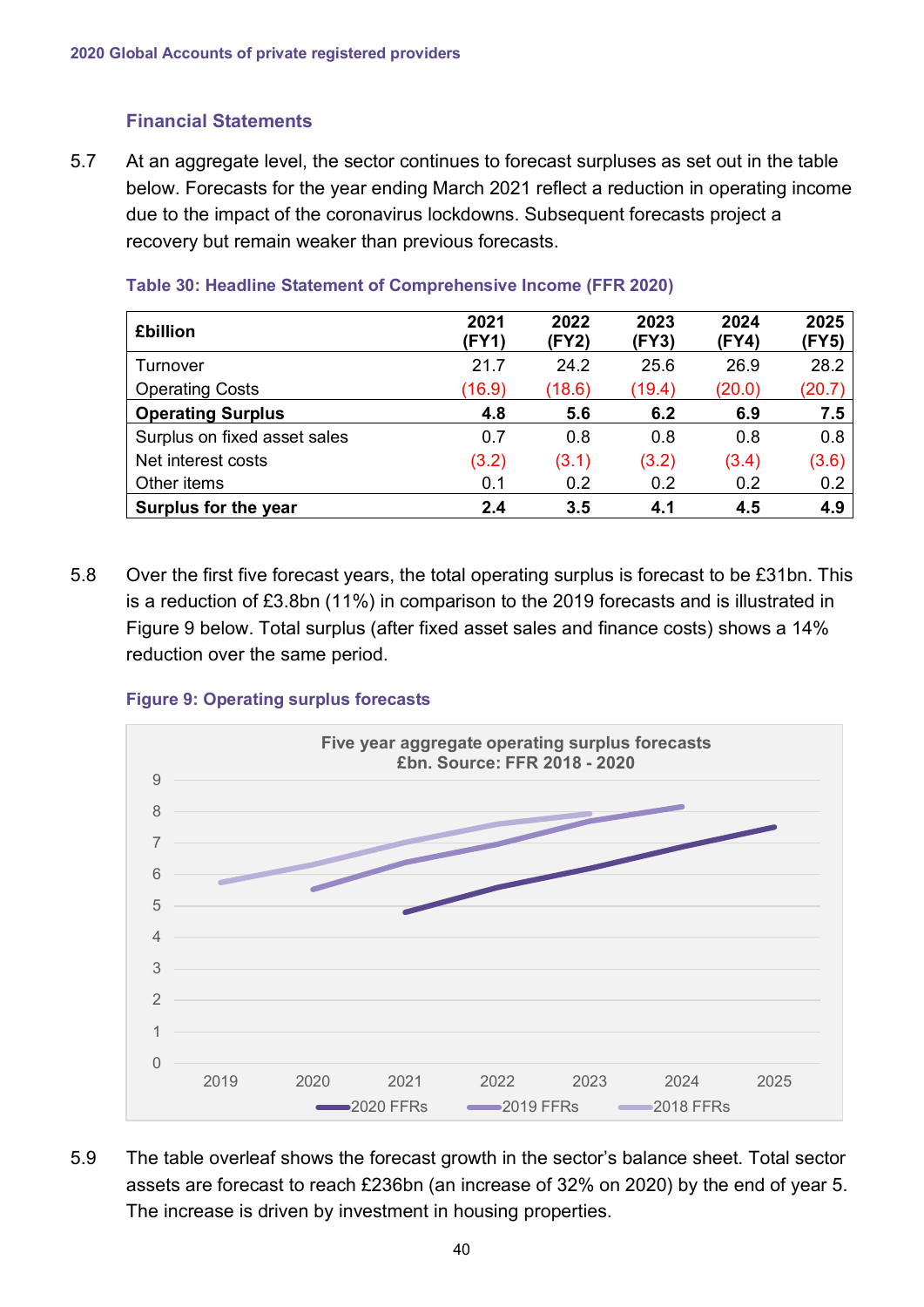| <b>£billion</b>                     | 2021<br>(FY1) | 2022<br>(FY2) | 2023<br>(FY3) | 2024<br>(FY4) | 2025<br>(FY5) |
|-------------------------------------|---------------|---------------|---------------|---------------|---------------|
| Housing properties                  | 166.9         | 178.4         | 189.3         | 199.1         | 208.2         |
| Investments                         | 9.6           | 9.7           | 9.7           | 9.8           | 9.8           |
| Cash                                | 5.6           | 4.9           | 4.0           | 3.8           | 3.9           |
| Other assets                        | 15.8          | 15.9          | 15.8          | 15.4          | 14.5          |
| <b>Total assets</b>                 | 197.8         | 208.9         | 218.8         | 228.1         | 236.4         |
| Debt                                | 86.8          | 93.5          | 99.1          | 103.5         | 106.5         |
| Grant                               | 39.6          | 40.7          | 41.2          | 41.8          | 42.3          |
| Other creditors                     | 12.9          | 12.6          | 12.3          | 12.1          | 11.8          |
| Reserves                            | 58.6          | 62.1          | 66.3          | 70.8          | 75.8          |
| <b>Total creditors and reserves</b> | 197.8         | 208.9         | 218.8         | 228.1         | 236.4         |

#### **Table 31: Headline Statement of Financial Position (FFR 2020)**

5.10 The sector is continuing to invest in its fixed asset base with housing properties forecast to reach a balance sheet value of £208bn by 2025. As illustrated in Figure 10 below, there is a slight (2.5%) reduction in the 2021 valuation compared to the previous forecasts reflecting the known delays to construction in 2020. This is quickly recovered in the subsequent years and investment in new and existing social housing assets is comparable with previous forecasts.



#### **Figure 10: Value of housing properties**

5.11 By 2025, total debt is forecast to increase by £24bn (30%) to reach £107bn. This is an increase of £5bn (5%) from what was anticipated in the 2019 forecasts. Over the same period grant will increase by £4bn (10%) to reach £42bn, a 4% increase on the 2019 forecast.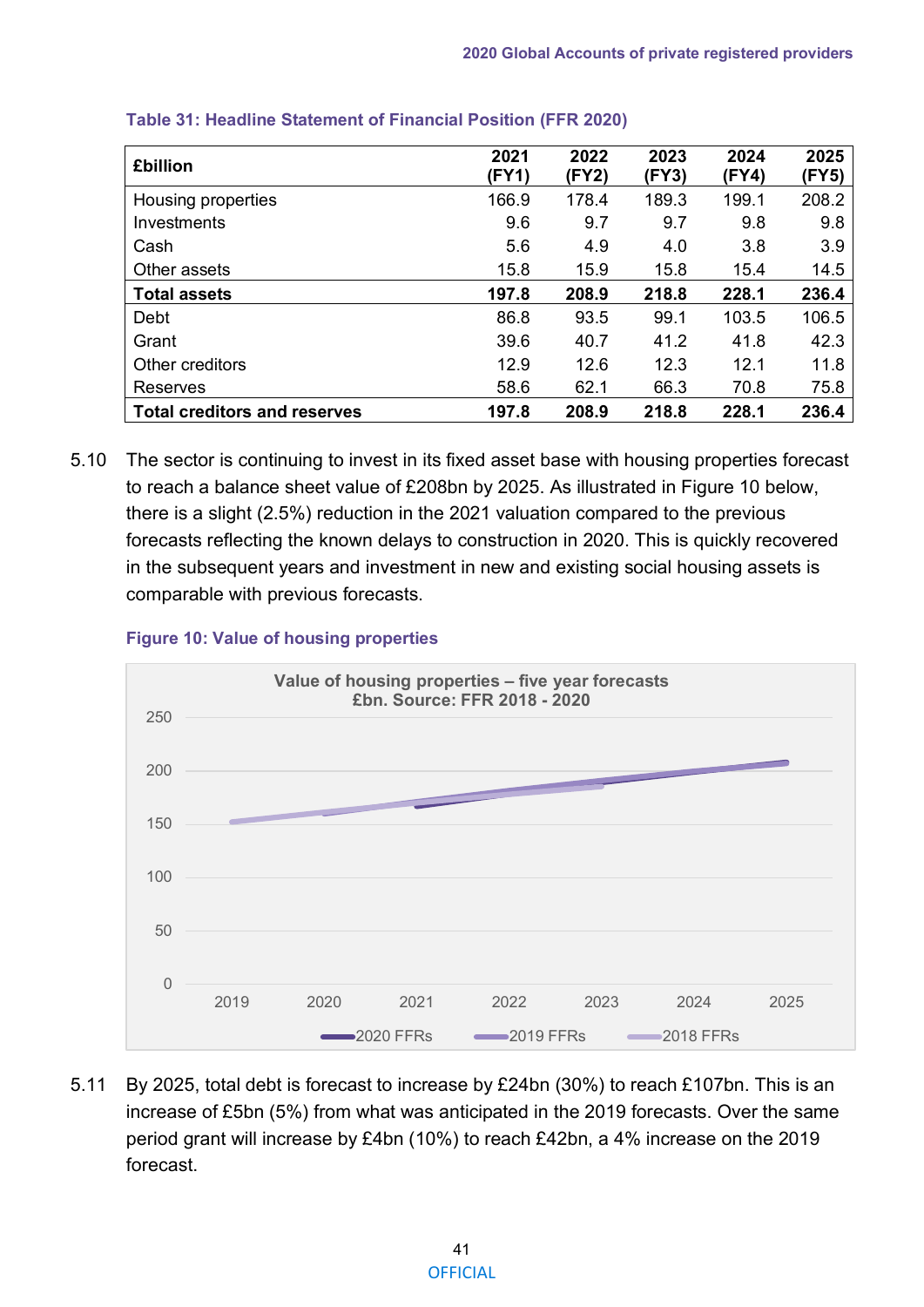#### **Interest cover**

5.12 Changes to business plans in recent years have resulted in a weakening of forecast interest cover as illustrated in Figure 11 below. Interest cover is forecast to increase year-on-year but is tracking around 20 percentage points below the previous forecasts. Forecast improvements reflect anticipated increases in turnover and margins resulting from a return to inflation-linked rent increases from 2021 in addition to anticipated reductions in borrowing costs.



#### **Figure 11: EBITDA MRI interest cover forecasts**

- 5.13 The shift in forecasts is driven by a number of factors. These include the following.
	- Outright sale receipts forecast in the first five years have decreased by 25% compared to the 2019 forecasts, a further shift away from this source of income. Margins on outright sale are also reduced to 13% from 18%.
	- Margins on SHL activity over the first five years of plans have dropped from 32% to 30%. Initially this reflects decreased income and increased costs associated with the response to coronavirus. From 2022 onwards this is partially attributable to additional expenditure on maintenance and major repairs.
	- Debt to turnover has increased in the latest forecasts resulting in marginally higher debt servicing costs. The impact on interest cover performance of this is largely mitigated by a reduction in forecast interest rates.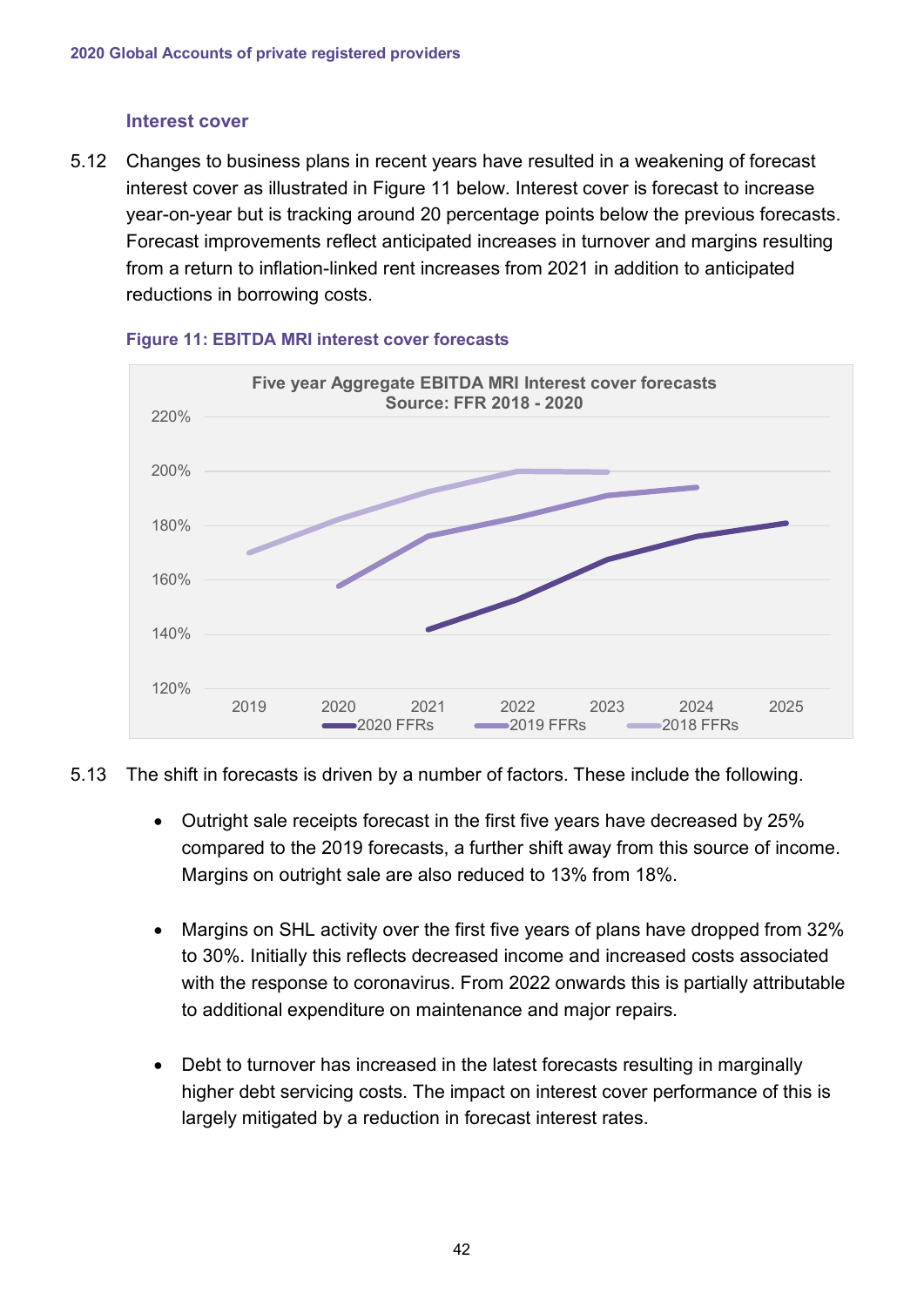5.14 Although projected levels of interest cover decreases, in aggregate the sector continues to exhibit strong interest cover with EBITDA MRI interest cover of 165% for forecast years one to five with the metric strengthening year-on-year within that period.

#### **Development**

- 5.15 The sector is forecasting completion of 357,000 additional housing units over the first five years of the business plans. Of these, 209,000 (59%) are for rent at sub-market rates and a further 105,000 (29%) are for LCHO.
- 5.16 Overall, this represents a 6% reduction in development activity in comparison to the previous forecasts, as illustrated in Figure 12 below. There has been a small increase in sub-market rental development plans and a substantial reduction in planned development for outright sale and non-social rental at market rates.



# **Figure 12: Development forecasts**

5.17 In general, providers have re-profiled their planned delivery of sub-market rental and LCHO units in response to the known delays in construction at the time these business plans were prepared. The result is that a similar number of units will be delivered within the first five years although delivery is forecast to be later in the programme. In contrast, the five-year forecasts for outright sale show a reduction of 15,000 units (30%) in comparison to the 2019 forecasts.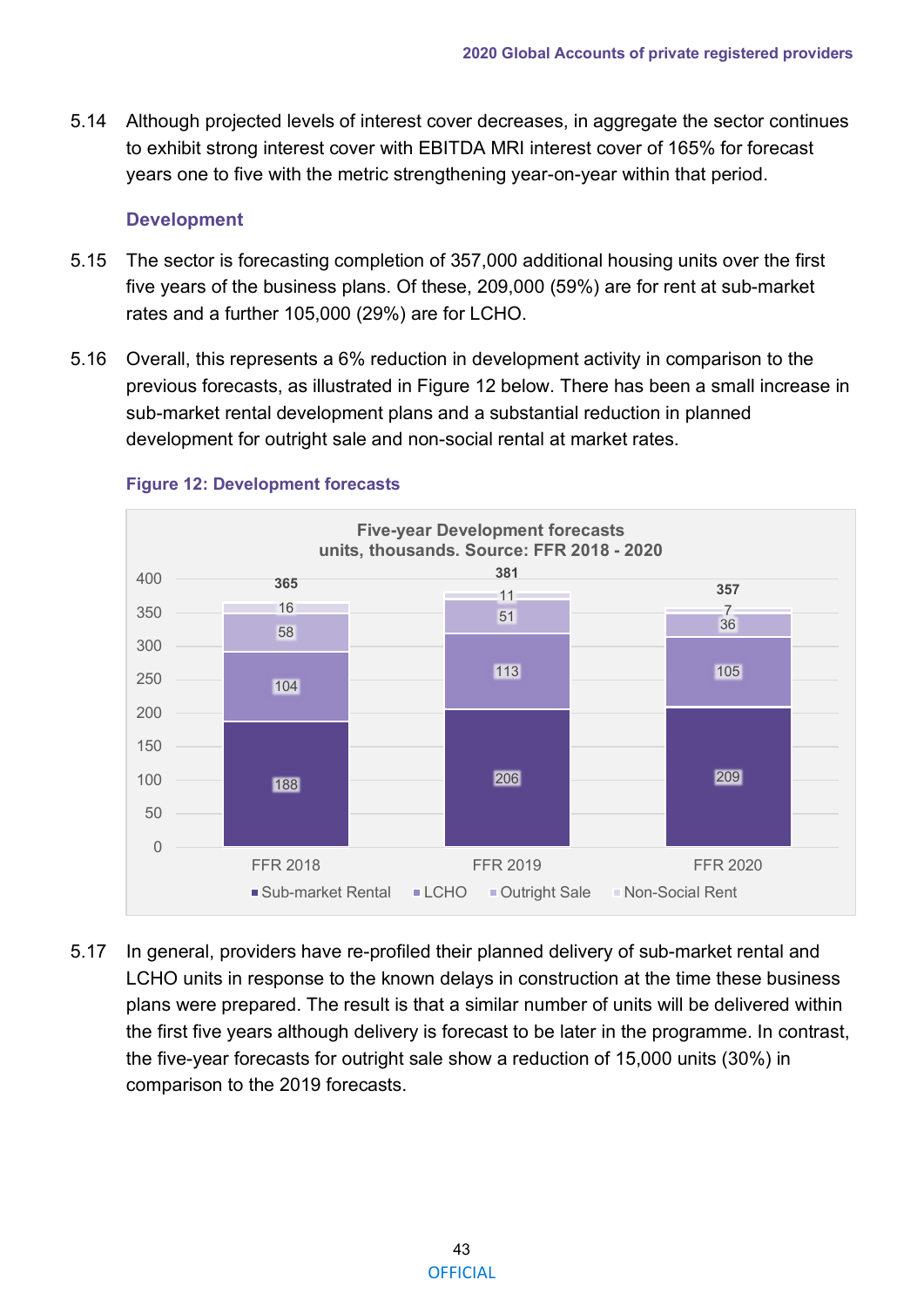5.18 Forecast development spend over the first five years of plans has decreased by £5bn (6%) to £74.2bn. The decrease in forecast development for outright sale means that the proportion of this spend that will be funded by sales income will decrease from 54% in the 2018 forecasts to 44% in the latest forecasts. The proportion forecast to be funded by debt has increased from 26% to 33%.

#### **Maintenance and major repairs**

5.19 Forecast expenditure on maintenance and major repairs shows a marked increase in the latest set of forecasts as illustrated in Figure 13. Total expenditure over the first five forecast years is £31.2bn which is a 10% increase in comparison to the previous set of forecasts. This is despite a slight decrease in forecast expenditure for the financial year ending 2021 reflecting the impact of known delays to expenditure during the coronavirus lockdown. As noted above, this additional expenditure impacts on operating margins contributing to the reduction in interest cover.



#### **Figure 13: Maintenance and major repairs expenditure**

- 5.20 Increased expenditure initially includes a degree of catch-up spend following the pandemic. However, increased investment is sustained, reflecting a continued focus on building safety.
- 5.21 It is expected that repairs and maintenance expenditure will further increase in future business plans. Our engagement with the sector indicates that only some providers have started to include a provision for increased energy efficiency costs in their latest plans.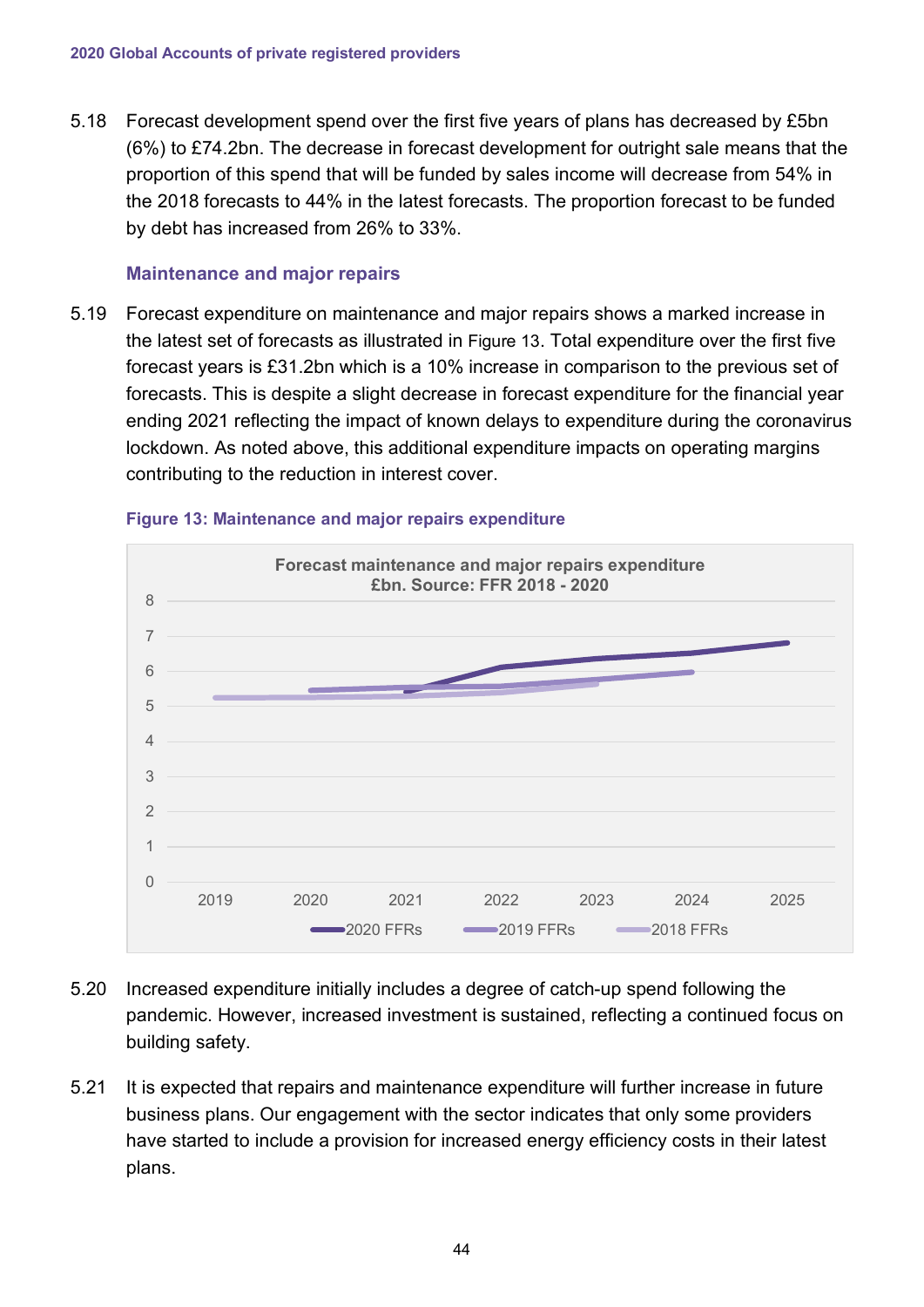5.22 The Social Housing White Paper reaffirms the commitment to revised standards in this area and ultimately targets net-zero carbon by 2050. As the requirements are firmed up significant additional investment is anticipated in relation to future decent homes, energy efficiency and carbon reduction work.

#### **Segmentation**

- 5.23 Each registered provider is a unique business and there is a wide variation across the sector in terms of both the size of provider and the range of activities that they undertake.
- 5.24 The sector includes a small number of large providers which together account for a significant proportion of the sector in terms of both properties managed and turnover. In the 2020 FFR dataset there are 16 providers that owned or managed in excess of 40,000 social housing properties. Together these providers account for 41% of the sector's total turnover over the first five forecast years.
- 5.25 The large providers tend to operate more diverse businesses and will account for 54% of the sector's income from market sales.
- 5.26 The different nature of these businesses impacts on the key financial metrics for these groups of providers. Figure 14 below shows how forecast EBITDA MRI interest cover for these two subsets diverges. The large providers' greater exposure to lower margins on market sale activity drives weaker interest cover over this period.



#### **Figure 14: Variations in Interest cover**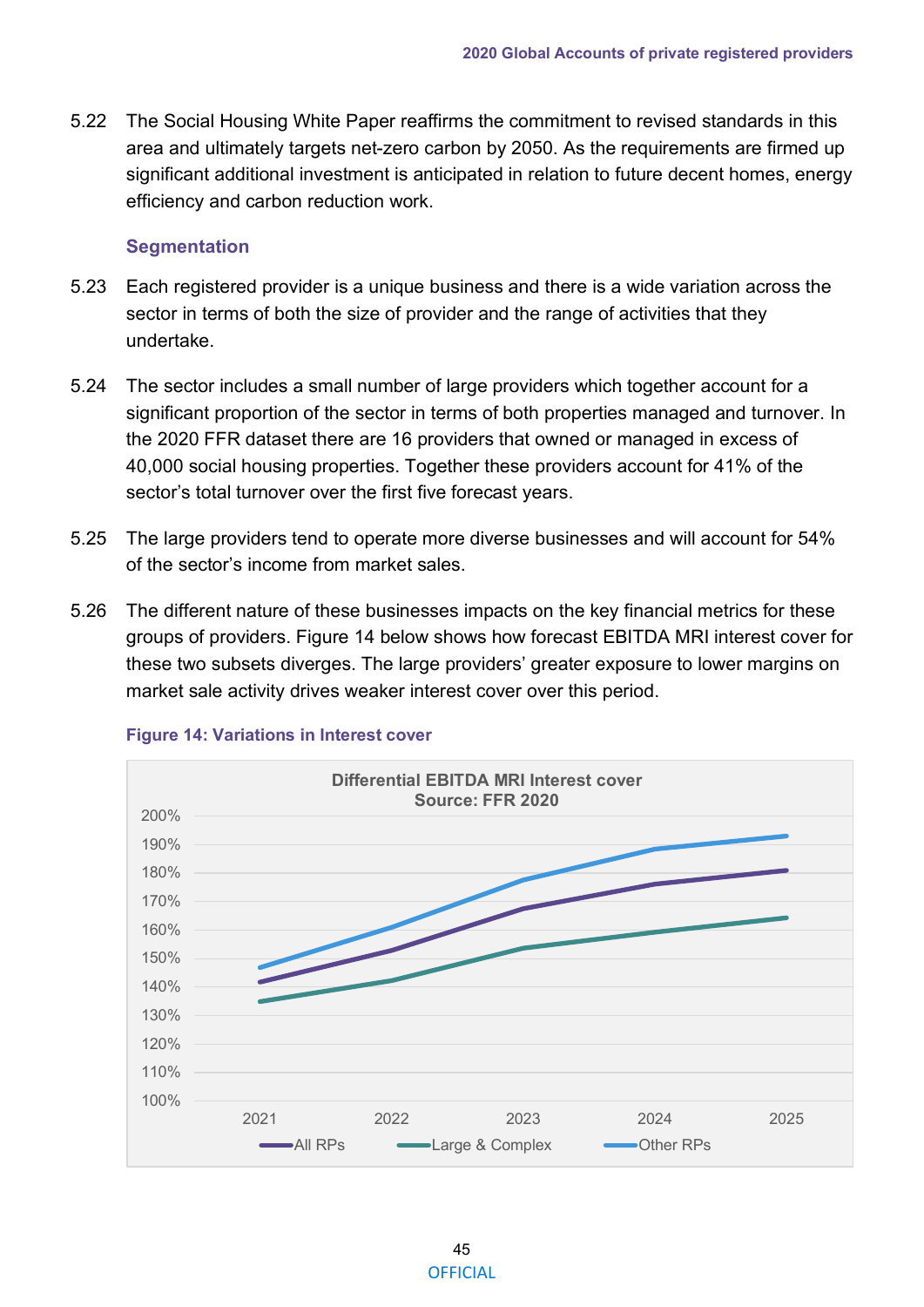## **Conclusions**

- 5.27 The latest forecasts show lower operating margins and reduced operating cashflows. This is reflected in an increased reliance on debt to fund new development and investment in existing stock.
- 5.28 Repairs and maintenance expenditure is likely to increase further in subsequent forecasts. Providers continue to adapt to the new building safety regime and the clean growth ambitions set out in the White Paper. In addition, there continues to be material uncertainty over the future course of the coronavirus pandemic and the economic conditions that will follow.
- 5.29 Within this context, our view is that the sector remains viable with robust liquidity. However, providers are expected to manage their resources and risks effectively to ensure that their viability is maintained. RSH will continue to follow up cases where financial indicators are weak, to ensure that providers are managing their risks effectively.